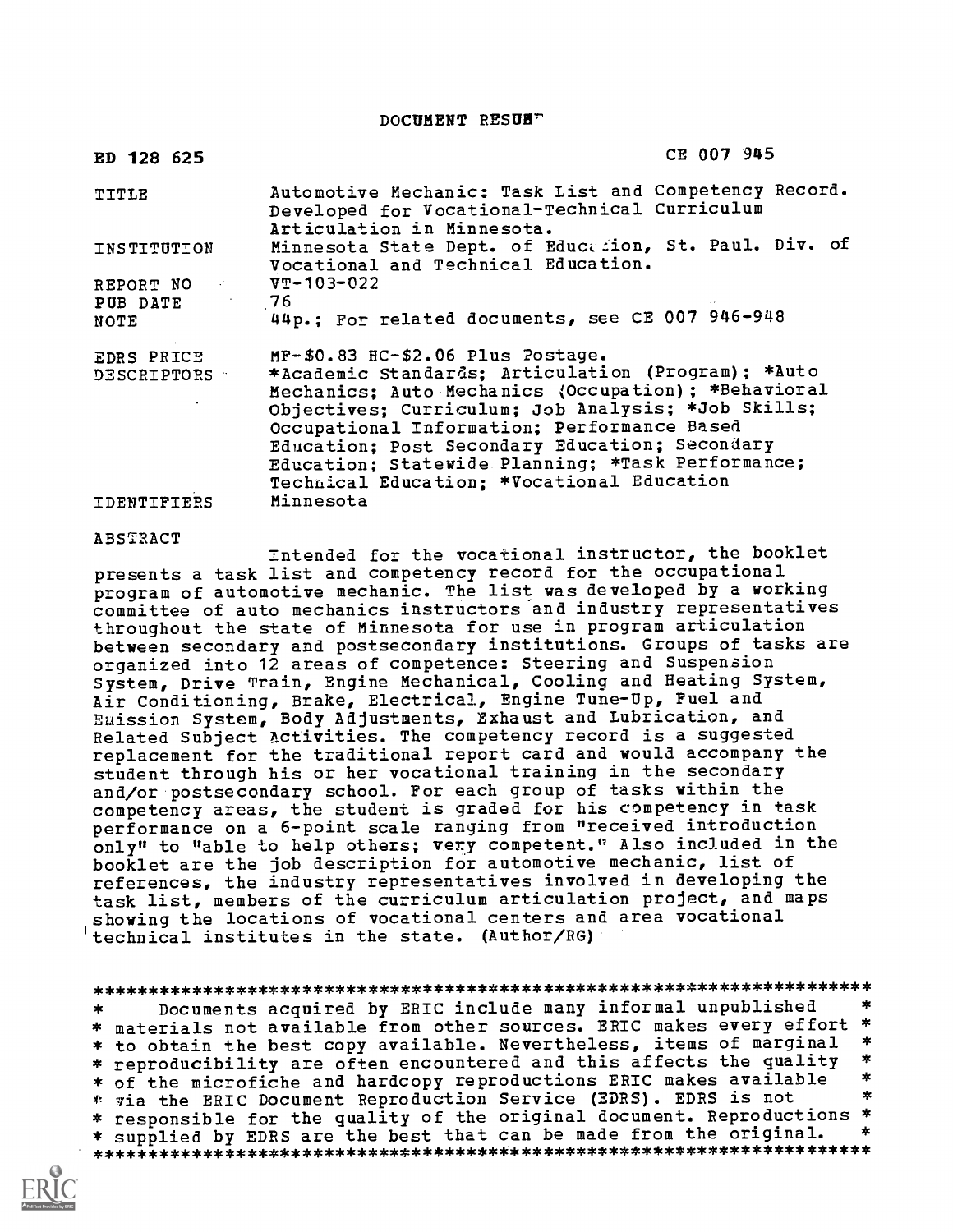# AUTOMOTIVE MECHANIC

# task list and competency record

US DEPARTMENT OF HEALTH.<br>EDUCATION & WELFARE<br>NATIONAL INSTITUTE O.<br>NATIONALITATION EDUCATUM <sub>BEFN</sub> REPR THIS DOCUMENT HAS BEEN PEPP!"<br>This DOCUMENT AS RECEIVED PROM<br>DUCLD EXACTLY AS RECEIVED ORIGIN<br>THE PERSON OR OPOANIZATION ORIGINAL<br>STATED DO NOT NECESSARILY REPRE<br>STATED PO,NTS ON NATIONAL INSTITUTE OF<br>SENT OF HOLAL NATIONA SENT OF FICIAL INTION OR POLICY

# Developed for Vocational-Technical

Cunniculum Anticulation

in Minnesota

19 76  $VT - 103.022$ 

945 007  $\overline{\mathcal{L}}$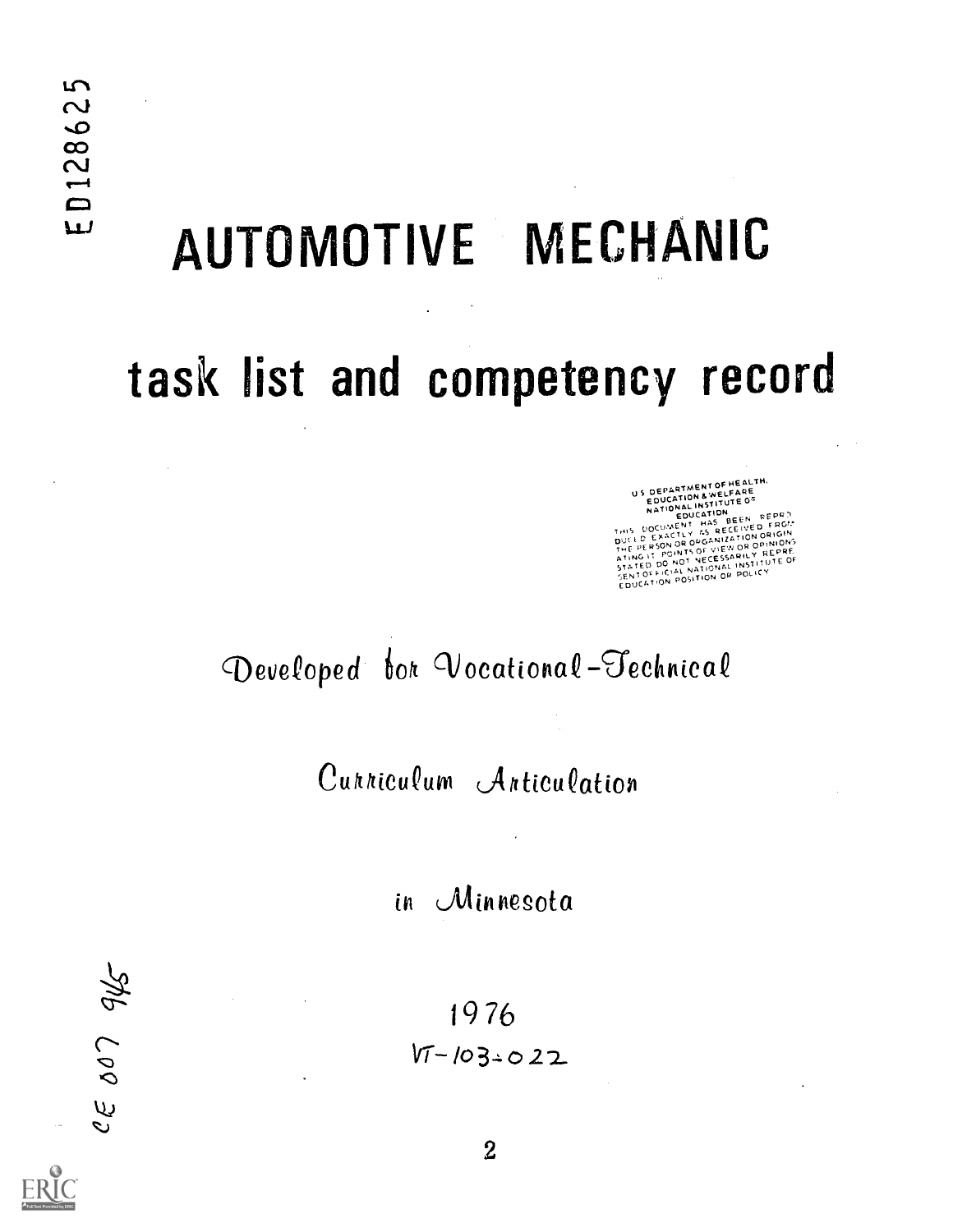# TABLE OF CONTENTS

 $\ddot{\phantom{a}}$ 

 $\ddot{\phantom{a}}$ 

 $\bar{z}$ 

 $\sim$ 

 $\bar{\tau}$ 

|               | I. JOB DESCRIPTION                           | Page 1  |             |
|---------------|----------------------------------------------|---------|-------------|
|               | II. TASK LIST                                | Page 2  |             |
|               | III. REFERENCES                              | Page 29 |             |
|               | IV. COMPETENCY RECORD<br>$\mathcal{L}^{(k)}$ | Page 30 |             |
| $V_{\bullet}$ | REPRESENTATIVES                              | Page 37 |             |
| VI.           | <b>DEVELOPERS</b>                            | Page 38 |             |
|               | VII. PROGRAMS IN THE STATE                   |         | Page 39, 40 |

an<br>Barbara

 $\bar{z}$ 



 $\ddot{\phantom{a}}$ 

 $\sim 10^{-1}$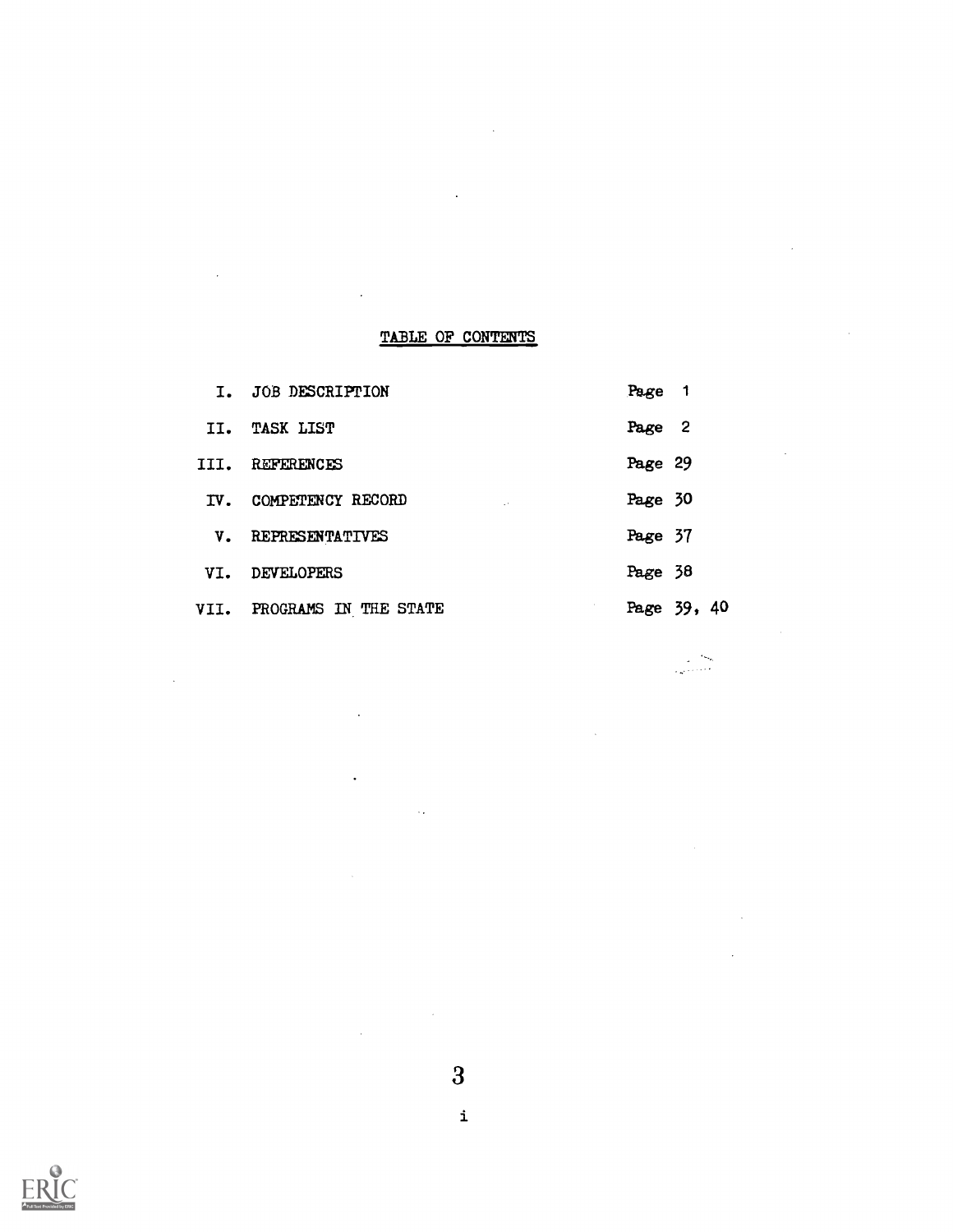# FIRST PRINTING

1976

# MINNESOTA STATE DEPARTMENT OF EDUCATION

# Division of Vocational- Technical Education

For implementation assistance contact:

T & I Supervisor (Williams, Ryerson) 547A Capitol Square Building 550 Cedar Street St. Paul, MN 55101 (612) 296-3755



This material is being distributed to you through the facilities of the Minnesota Instructional Materials Center in cooperation with the Minnesota State Department of Education.

The Minnesota Instructional Materials Center is supported by Title iV Part C, ESEA and Parts D, B, and F of VEA. If we can be of assistance to you, call or write.

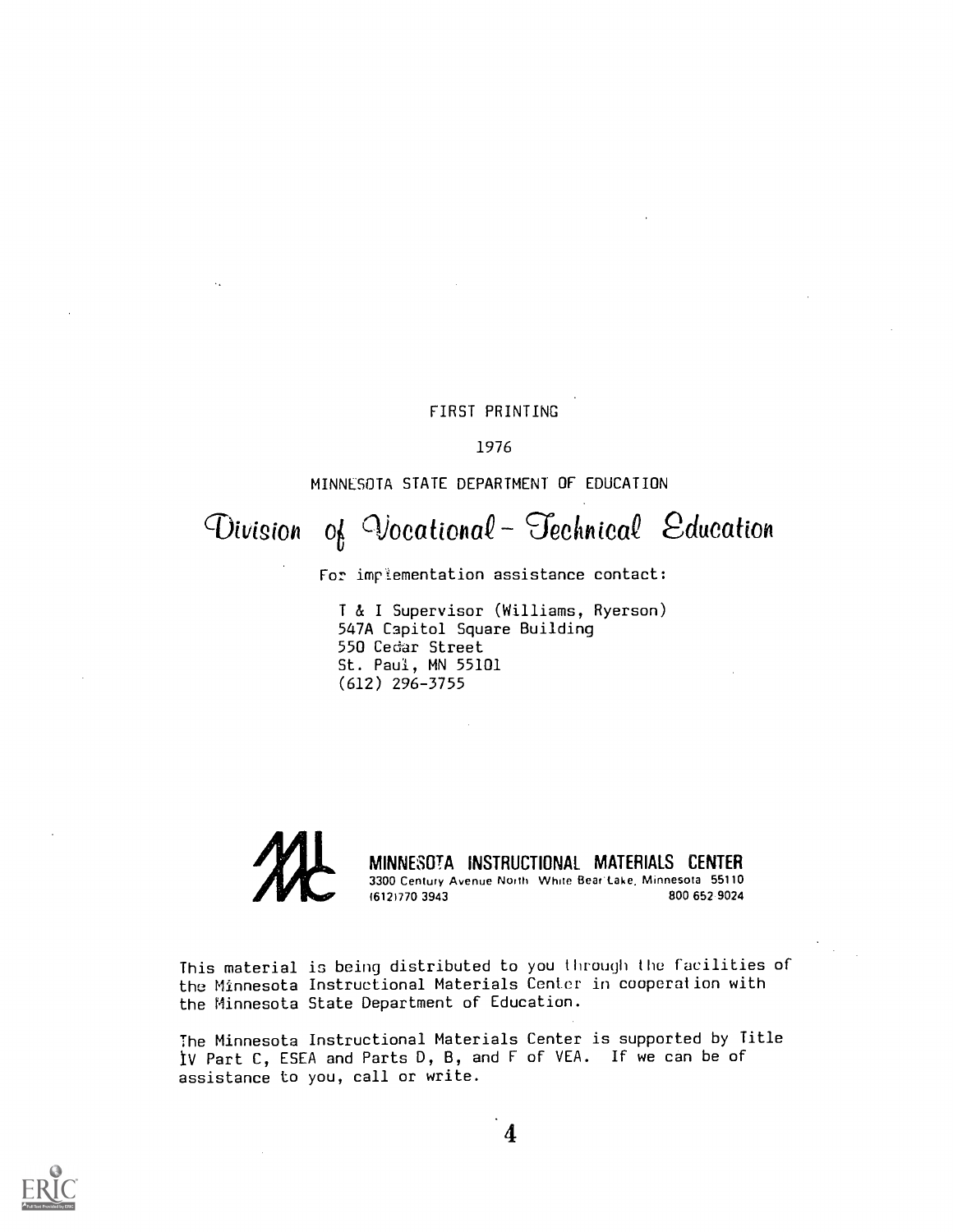# I. JOB DE3CRIPTION

#### Automotive Mechanic - (DOT 620.281)

(Other common job titles: Auto Mechanic, Line Mechanic, Automobile Repairperson, Automobile Mechanic, Garage Mechanic)

 $F_{\Delta}$ 

The automotive mechanic diagnoses, repairs and rebuilds electrical and mechanical systems on automobiles to restore manufacturer's performance and safety standards.

The mechanic uses specialized test equipment, hand and power tools, hoists, and precision measuring tools to repair and rebuild automotive systems. In doing service and making repairs and adjustments, the mechanic will use service manuals and technical bulletins. This person may talk to the consumer, make estimates and write work orders.

Graduates of the automotive mechanics occupational program find employment in independent garages, auto service centers, dealerships, specialized shops, and fleet maintenance centers.

It is not assumed that he/she could be employed as foreman, service manager, parts counterperson, or automotive machine shop operator without additional training and/or experience.

A student who has training in a limited segment of this occupational program may find employment in a spin-off occupation.

Graduate: A student who has demonstrated competent performance of all tasks designated on the task list for this occupational program.



 $-1-$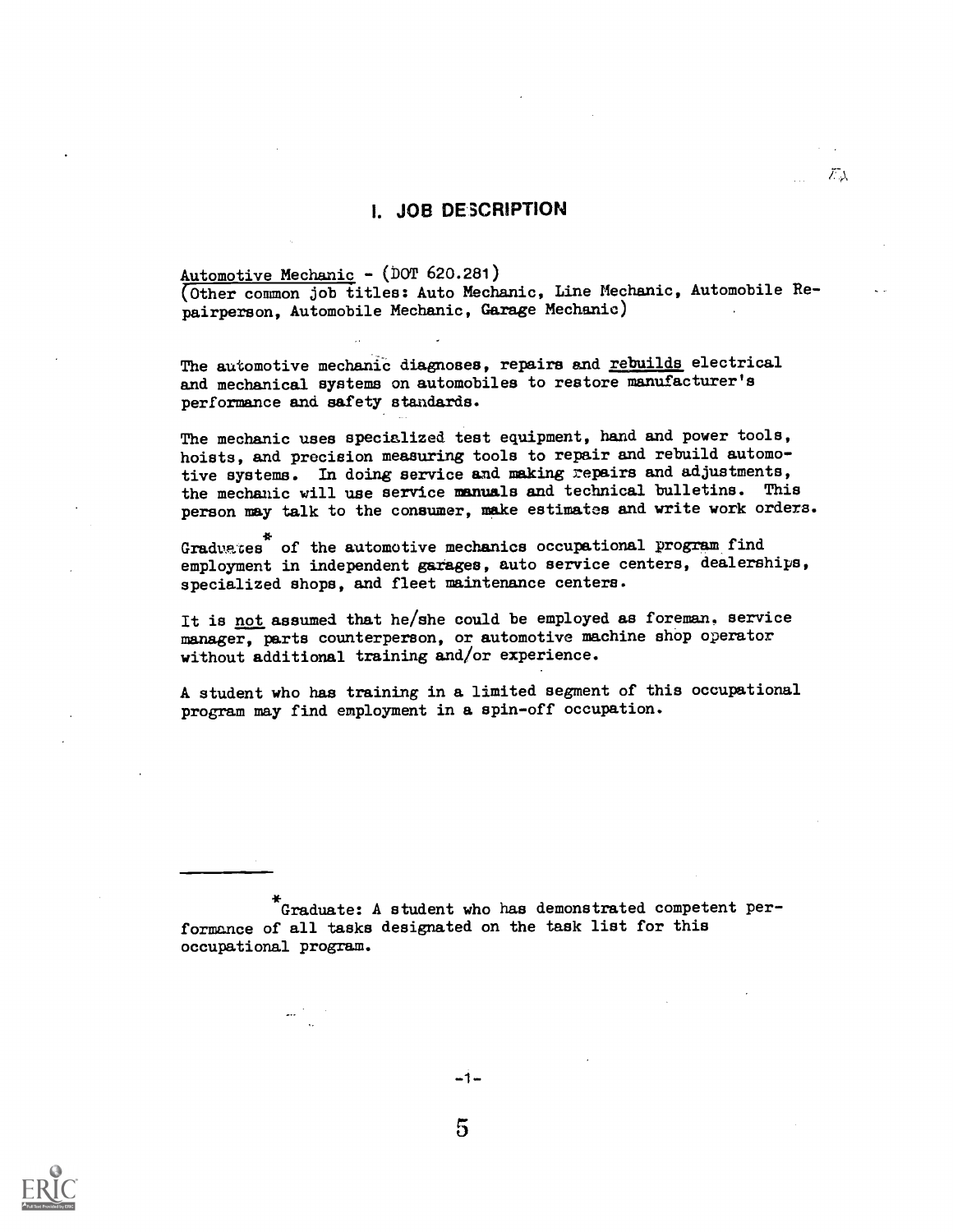# H. TASK LIST

The following task list gives you, the vocational instructor, recommendations about what your students should be able to do when they take a job as an AUTOMOTIVE MECHANIC. It was developed by a working committee of auto mechanics instructors and industry representatives throughout the state of Minnesota.

As you utilize this task list, you will need to continue working with your local advisory committee and with other instructors in your geographic area. Judgments must be made, by you, concerning the amount of time to spend in teaching various tasks, the conditions surrounding the performance of each task and the performance level for each task that will be acceptable.

 $-2-$ 

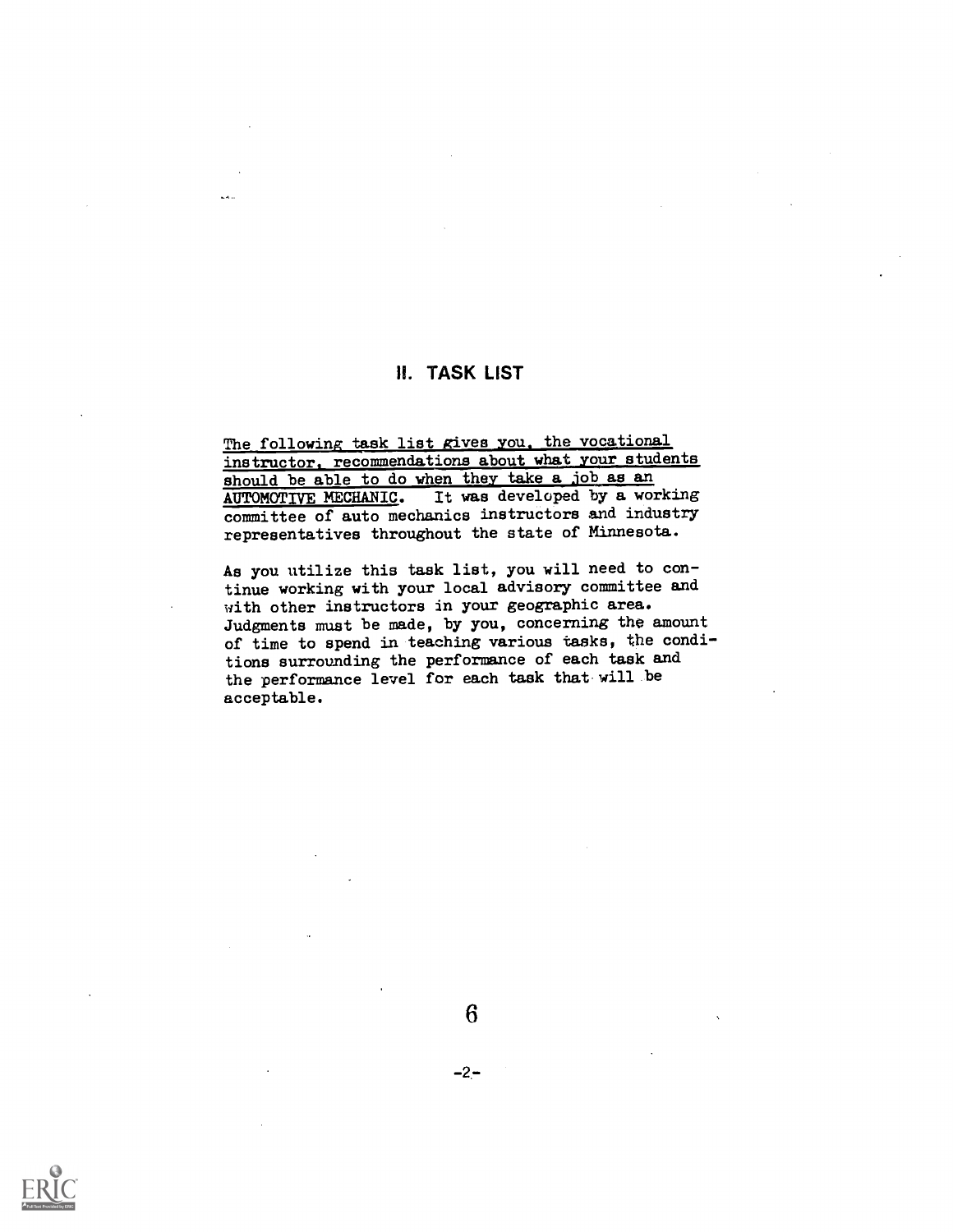# TABLE OF CONTENTS FOR THE AUTOMOTIVE MECHANIC TASK LIST

| AREA OF COMPETENCE #1<br>Perform Steering and Suspension System Service | Page 4  |
|-------------------------------------------------------------------------|---------|
| AREA OF COMPETENCE #2<br>Perform Drive Train Service                    | Page 7  |
| AREA OF COMPETENCE #3<br>Perform Engine Mechanical Service              | Page 11 |
| AREA OF COMPETENCE #4<br>Perform Cooling and Heating System Service     | Page 13 |
| AREA OF COMPETENCE #5<br>Service Air Conditioning System                | Page 14 |
| AREA OF COMPETENCE #6<br>Perform Brake Service                          | Page 15 |
| AREA OF COMPETENCE $#7$<br>Perform Electrical Service                   | Page 17 |
| AREA OF COMPETENCE #8<br>Perform Engine Tune-Up Service                 | Page 22 |
| AREA OF COMPETENCE #9<br>Perform Fuel and Emission System Service       | Page 24 |
| AREA OF COMPETENCE #10<br>Perform Body Adjustments and Service          | Page 25 |
| AREA OF COMPETENCE #11<br>Perform Exhaust and Lubrication Service       | Page 26 |
| AREA OF COMPETENCE #12<br>Perform Related Subject Activities            | Page 27 |



 $\mathbf{I}$ 

-3-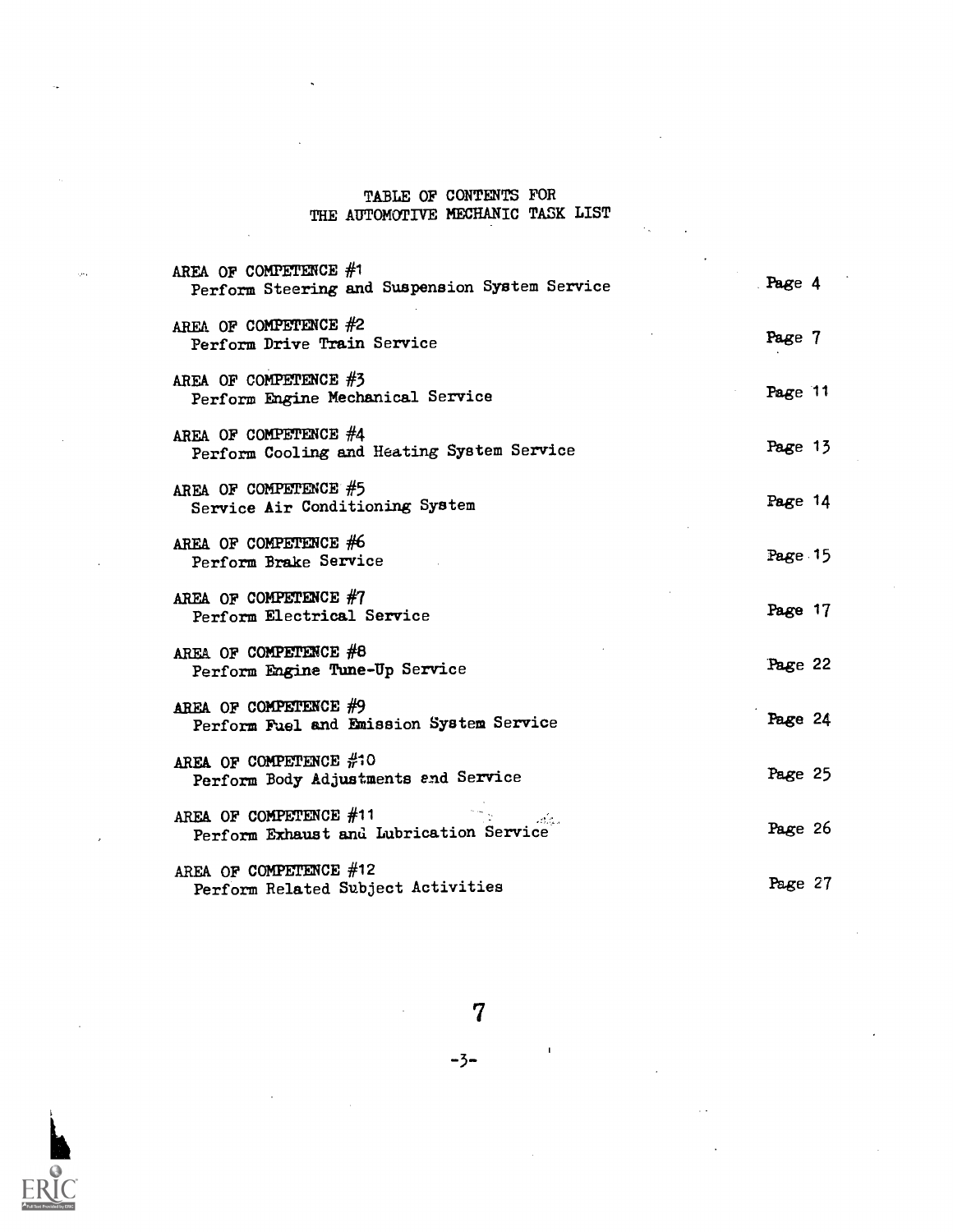#### $\sim 10$   $\mu$ AREA OF COMPETENCE  $#1$

#### PERFORM STEERING AND SUSPENSION SYSTEM SERVICE

- IA. Inspect Steering and Suspension System
	- 1. Inspect springs for breakage and sag
		- a. Coil
		- b. Leaf
		- c. Torsion Bar
	- 2. Inspect shock absorber for leaks, operation, and mounting a. Standard
		- b. Air
	- 3. Inspect control arm bushings for distortion and wear
	- 4. Check ball joints for wear and lubrication
	- 5. Check spindles and steering knuckles for bent parts and worn parts
	- 6. Inspect tirea and wheels for wear pattern
		- a. Air pressure
		- b. Proper size
	- 7. Inspect wheel bearings for noise and condition
	- 8. Inspect tie rods for looseness, seals, and bent rods
	- 9.. Inspect idler arms for worn bushings
	- 10. Inspect stabilizer bars for breakage and bushing wear
	- 11. Inspect steering erns for damage
	- 12. Inspect drag links for damage and loose ends
	- 13. Inspect bell-crank assemblies for damage and wear
	- 14. Inspect rear-axle housing for damage, broken welds, bushings, and leaks
	- 15. Inspect frame and body for, bends, cracks, damage, and height
	- 16. Inspect sway bars for bushing wear
	- 17. Inspect strut bars for bushing wear
	- 18. Inspect solid-beam axles for damage and bushing wear
	- 19. Inspect trailing and torque arm for distortion
	- 20. Ingpect trunnions for looseness
	- 21. Check torsion bar height
	- 22. Inspect front wheel drive/steering axle for worn parts
- IIA. Remove and Replace Steering and Suspension Components
	- 1. R/R springs and adjust
		- a. Coil
			- b. Leaf
			- c. Torsion Bar
	- 2. R/R shock absorbers
		- a. Standard shock components
		- b. Air shock components
	- 3. R/R control arm
	- 4. R/R ball joints



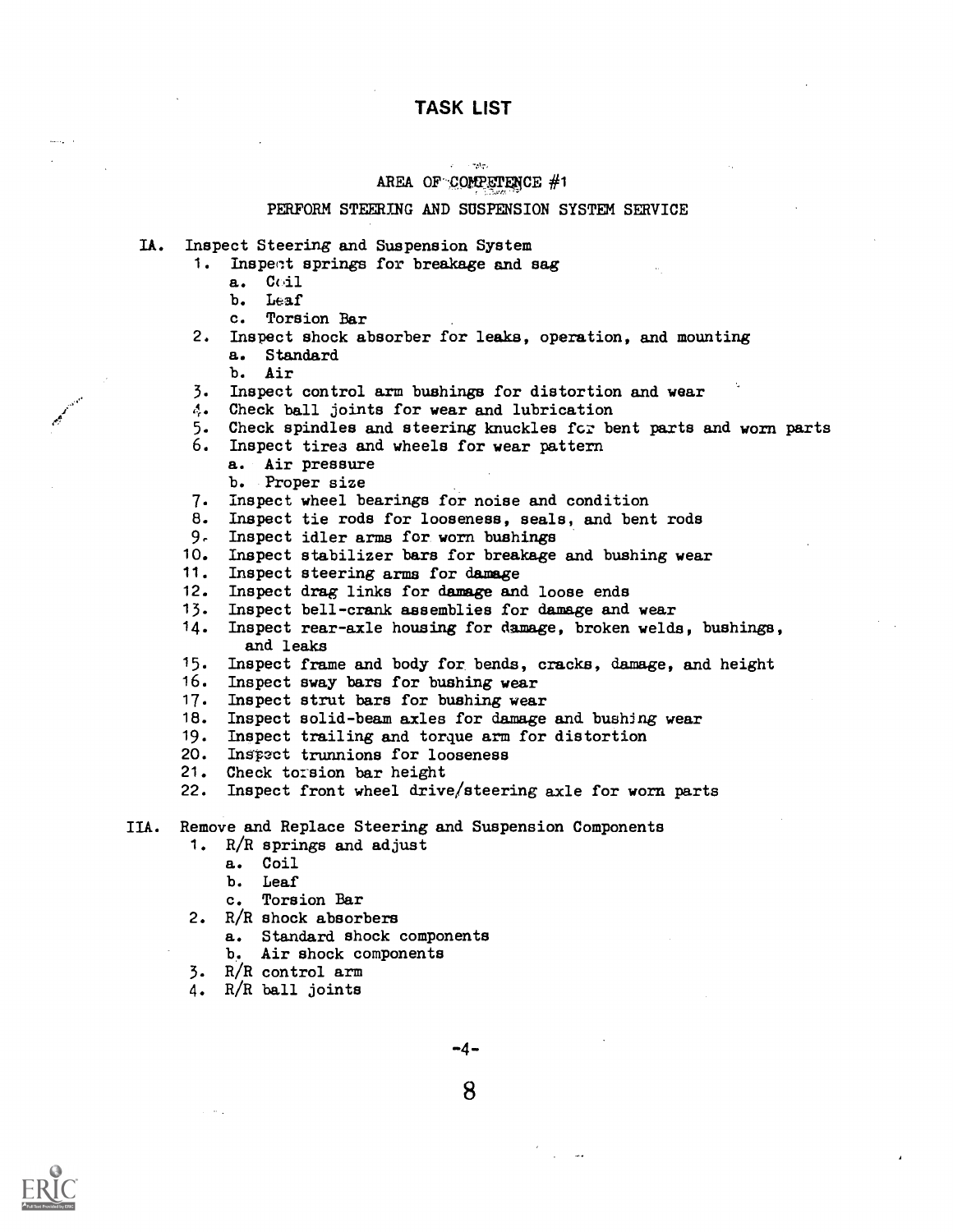- 5. R/R spindles and steering knuckles
- 6. Mount and demount tires. Use tire changing machine a. Repair tires
- 7. R/R wheel bearings, pack and adjust a. Replace seals
- 8. R/R tie rods and check toe-in
- 9. R/R idler arm and adjust
- 10.  $R/R$  stabilizer bars
- 11. R/R steering arms
- 12. R/R drag links and adjust
- 13. R/R bell-crank assemblies
- 14. R/R rear-axle housing
- 15. Align and weld frame and body
- 16. R/R sway bars and bushings
- 17. R/R strut bars and bushings
- 18.  $R/R$  solid-beam axles or correct
- 19. R/R trailing and torque arms or correct
- 20. R/R trunnions
- 21.  $R/R$  torsion bars and ad; ust
- 22. Check and adjust alignment angles
	- a. Height
		- b. Caster
		- c. Camber
		- d. Toe-in
		- e. Turning radius
		- f. Steering axis inclination
		- g. Tracking
- 23. Perform static and dynamic balancing a. Tire and wheel correction
- 24. Perform lubrication service
- 25. Perform safety inspection

# IIIA. Diagnose Steering and Suspension System

- 1. Diagnose problems
	- a. Control
		- b. Noise
	- c. Vibration
	- d. Wander
	- e. PUll
	- f. Turning
	- g. Recovery
	- h. Hard steering
- 2. Diagnose tire wear pattern
- IB. Inspect Manual and Power Steering System
	- 1. Inspect fluid levels and leak
	- 2. Inspect gearbox for lash, mounting, and seals

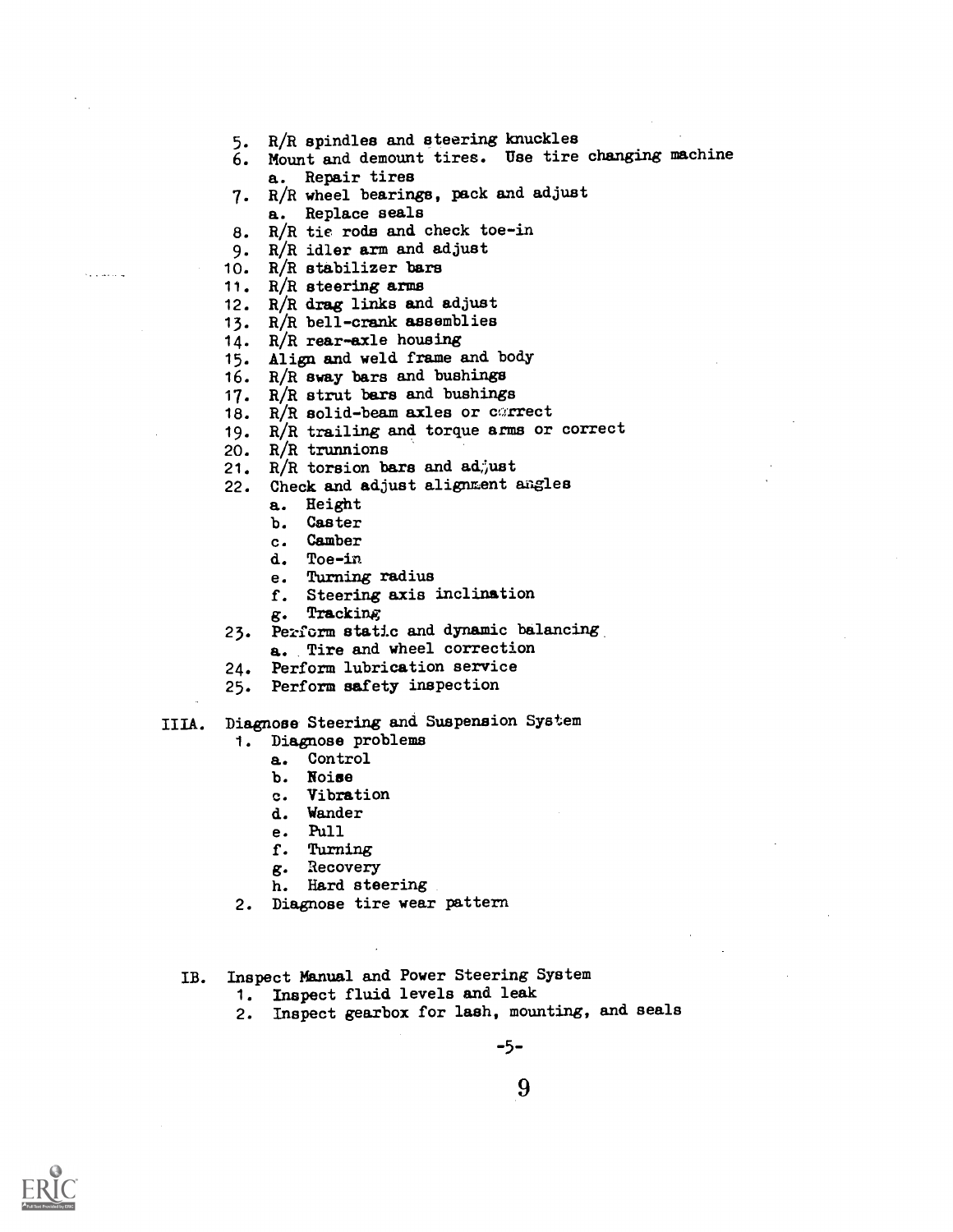- 3. Inspect pump for mounting, lines, seals, hoses, noise, pulley, and belts
- 4. Inspect steering column damage and wear
- IIB. Remove and Replace Manual and Power Steering System Components
	- 1. R/R belts, hoses, and lines
	- 2. R/R seals
	- 3. R/R pump, gearbox, and related components
	- 4. R/R steering wheel
	- 5. R/R steering column and components

#### IIIB. Rebuild Manual and Power Steering Components

- 1. Rebuild and adjust manual steering gear
- 2. Rebuild and adjust power steering gear box
- 3. Rebuild and adjust power steering pump
- 4. Rebuild steering column

#### IVB. Diagnose Manual and Power Steering System

- 1. Check and adjust lash adjustments<br>2. Test system pressures
- Test system pressures
- 3. Check and correct leaks and noises
- 
- 4. Diagnose turning problems<br>5. Diagnose steering column 1 5. Diagnose steering column problems

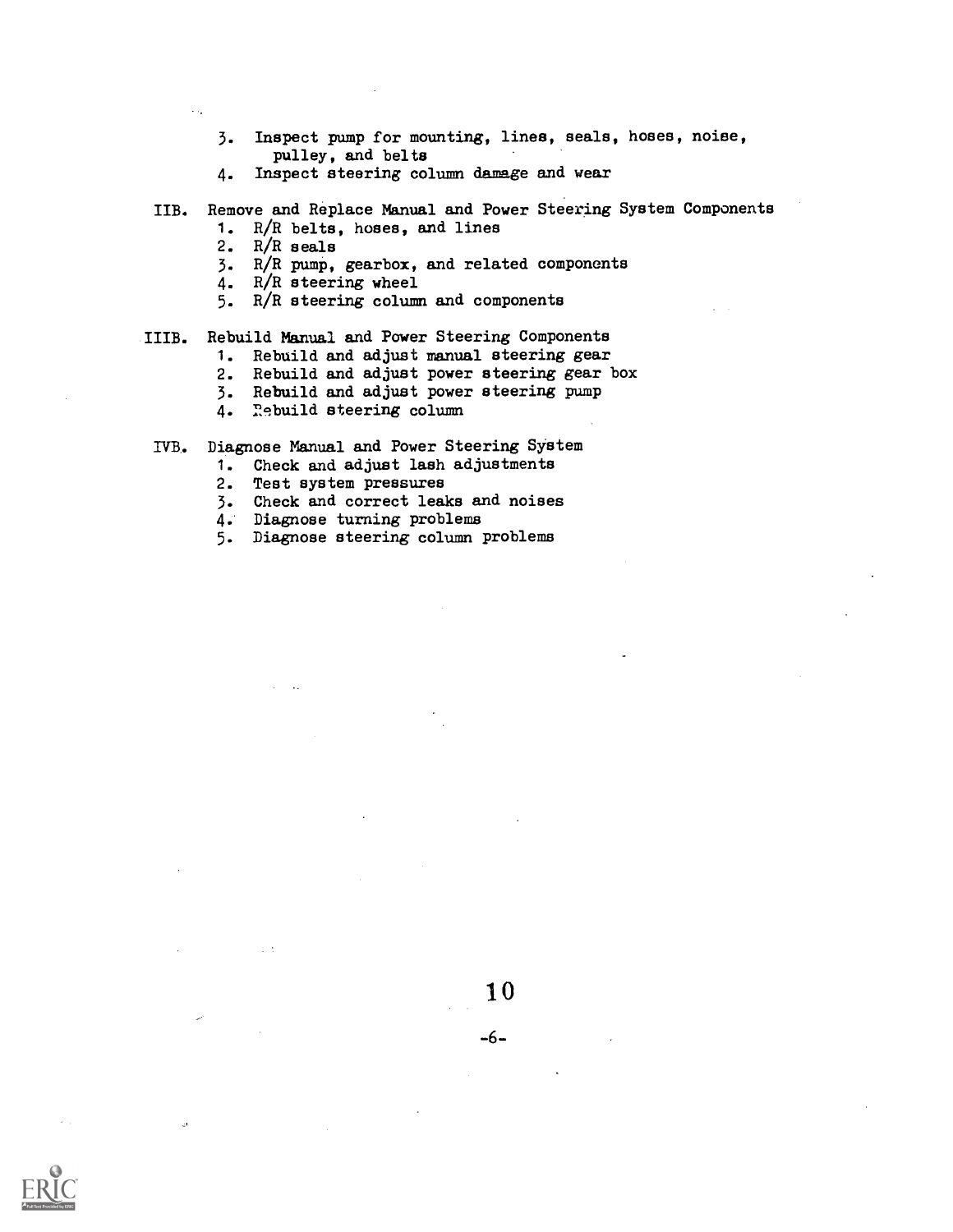#### PERFORM DRIVE TRAIN SERVICE

- IA. Inspect Clutch Assembly
	- 1. Inspect clutch operation
	- 2. Inspect pedal free play<sup>2</sup>
	- 3. Inspect noises
		- a. Release and pilot bearing
		- b. Other component noises
	- 4. Inspect engine and transmission mounts
	- 5. Inspect linkage
		- a. Mechanical
			- b. Hydraulic
- IIA. Remove and Replace Clutch Components
	- 1. R/R clutch disc and pressure plate
		- 2. R/R release and pilot bearing
			- a. Flywheel
				- b. Surface condition and ring gear
				- c. Measure run-out
			- d. Measure pilot bearing wear
		- 3. Inspect and R/R linkage, collar, release hub, and fork
		- 4.  $R/R$  hydraulic components<br>5. Adjust free play and tote
		- Adjust free play and total travel
- IIIA. Rebuild Clutch Components
	- 1. Machine flywheel
	- 2. Rebuild hydraulic components
- IVA. Diagnose Clutch Operation
	- 1. Diagnose slipping clutch
	- 2. Diagnose chatter and noises
	- 3. Diagnose vibration
	- 4. Diagnose drag (improper release)
- IB. Inspect Manual Transmission Assembly
	- 1. Inspect fluid levels and leaks
	- 2. Inspect linkage and mounting
	- 3. Inspect operation and noises

#### IIB. Remove and Replace Manual Transmission Components

- 1. Remove and install transmission (3,4, and 5 speed)
- 2. Measure bell housing run-out
- 3. R/R linkage and adjust
- 4. Inspect and lubricate speedometer cable

1 1

-7-

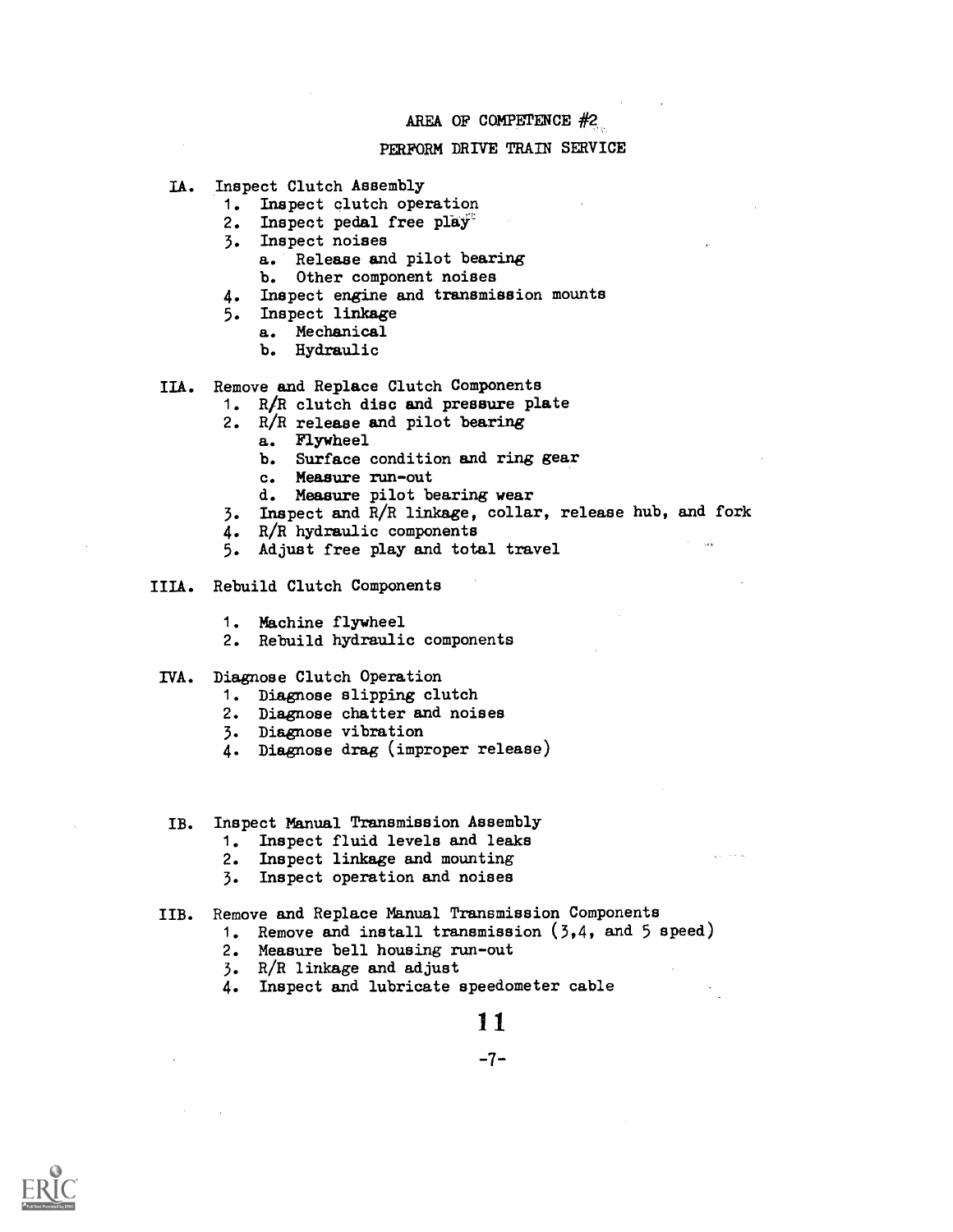#### IIIB. Rebuild Manual Transmission

- 1. Rebuild manual transmission (3,4, and 5 speed)
- 2. Rebuild planetary overdrive assembly
- IVB. Diagnose Manual Transmission Operation
	- 1. Diagnose transmission problems
		- a. Noise
		- b. Shift quality
		- c. Slipping out of gear
		- d. 'Leaks
	- 2. Diagnose planetary overdrive problems
		- a. Electrical
		- b. Mechanical
	- IC. Inspect Automatic Transmission Assembly
		- 1. Inspect fluid levels, leaks, and conditions
		- 2. Inspect operation
			- a. Perform basic road test
		- 3. Inspect linkage and mountings
		- 4. Inspect lines and hoses

# IIC. Remove and Replace Automatic Transmission/Components

- 1. Drain fluid and replace filters
- 2. Adjust band and linkage
- 3. R/R linkage
- 4. R/R vacuum modulator
- 5. Inspect and lubricate speedometer cable
- 6. Remove and install transmission
- 7. R/R front/rear seal and bushings
- 8. Service converter
- 9. Install auxillary cooler

#### IIIC. Rebuild Automatic Transmissions

- 1. Rebuild 2 and 3 speed transmissions
- IVC. Diagnose Automatic Transmission Operation
	- 1. Perform pressure tests
	- 2. Diagnose transmission problems
		- a. Slipping
		- b. Harsh shift
		- c. Erratic shift
		- d. Shift points
		- e. Down shifts
		- f. No Park
		- g. Noise
		- h. Overheating

-8-

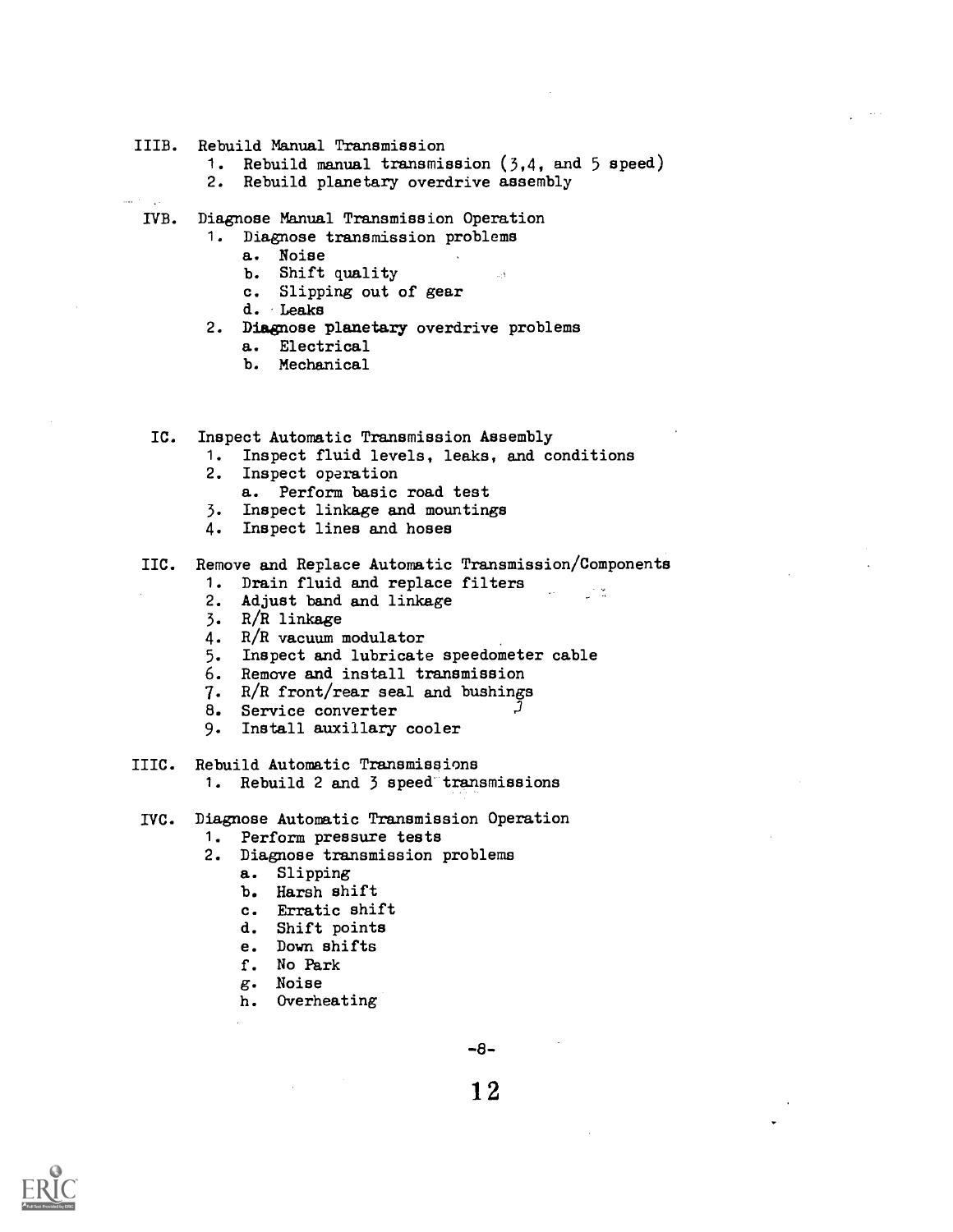- i. Converter
- j. Sprag clutches
- 3. Perform road test
- 4. Perform dynamometer test
- ). inspect Drive Shaft Components
	- 1. Inspect drive shaft condition
	- 2. Inspect universal joints for wear
	- 3. Inspect center bearing for condition
	- 4. Inspect constant velocity joint
	- 5. Lubricate components
- ). Remove and Replace Drive Shaft Components
	- 1. R/R drive shaft
		- a. Open (hotchkiss)
		- b. Closed (torque tube)
	- 2. R/R universal joints
	- 3. R/R center bearing
	- 4. R/R constant velocity joint
	- 5. R/R yoke, seal, and bushing
	- 6. Measure drive shaft angle, run-out, and adjust
- ). Diagnose Drive Shaft Operation
	- 1. Diagnose component problems
		- a. Vibration
		- b. Noise
		- c. Run-out
		- d. Balance
- **I.** Inspect Drive Axle Assemblies
	- 1. Inspect fluid levels and leaks
		- a. Rear axle assembly
		- b. Front axle assembly
		- c. Four wheel drive
		- d. Transfer oase
	- 2. Inspect mounting and noises
	- 3. Inspect noises
- **E.** Remove and Replace Drive Axle Components
	- 1. R/R rear axle assembly
		- a. Housing
		- b. Carrier assembly
	- 2. R/R front axle assembly
	- $3.$  R/R transfer case

-9--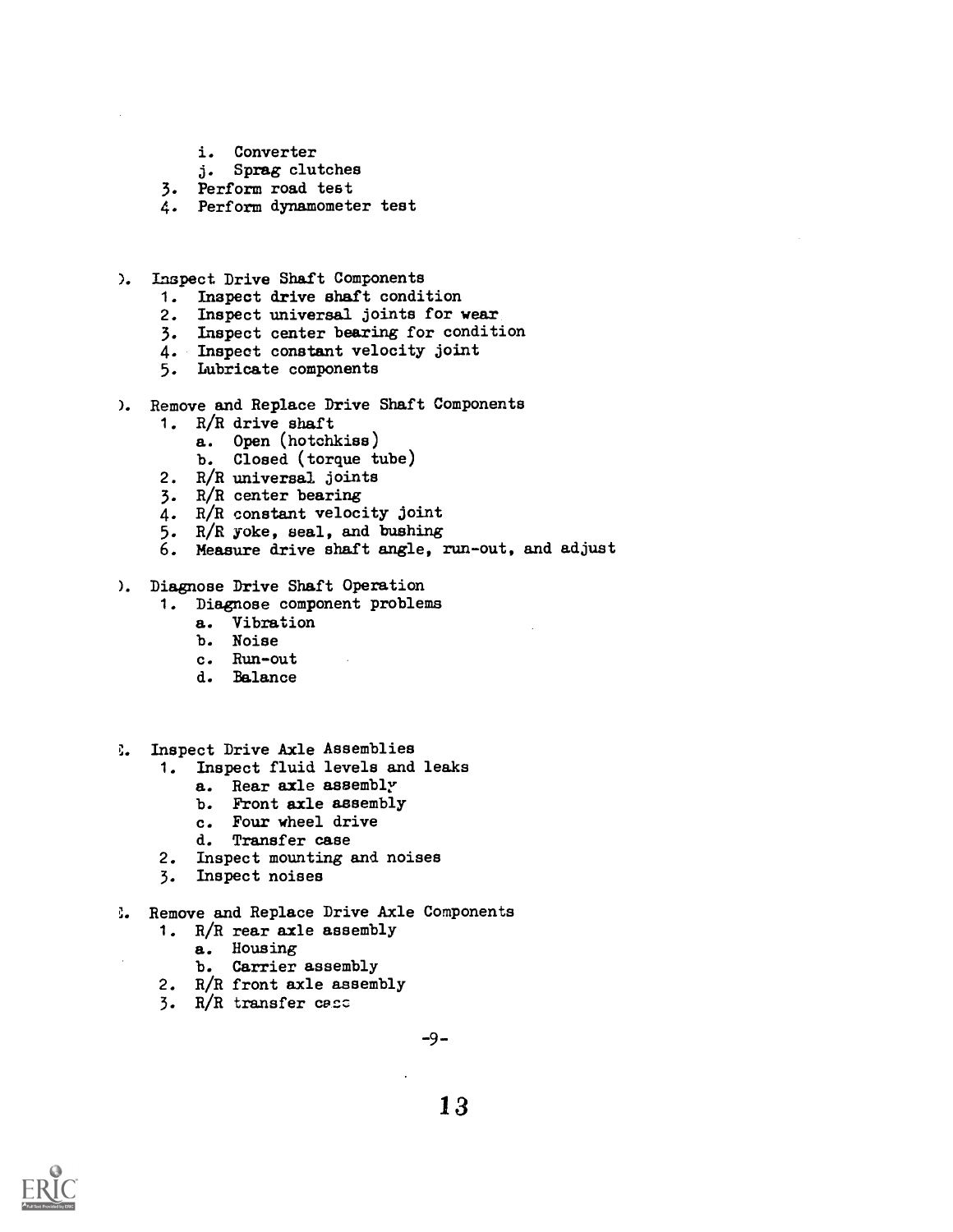- IIIE. Rebuild Drive Axle Components
	- 1. Rebuild rear axle assembly
		- a. Standard
		- b. Limited slip
	- 2. Rebuild front axle assembly
	- 3. Rebuild transfer case
- IVE. Diagnose Drive Axle Operation
	- 1. Diagnose drive axle noises
		- a. Bearings
		- b. Gears
		- c. Back-lash

 $\frac{1}{2}$  ,  $\frac{1}{2}$ 

- 2. Diagnose bent housing
- 3. Diagnose bent axles
- 4. Diagnose limited slip operation
- 5. Diagnose transfer case operation



 $\sim 1000$ 

 $\bar{\mathcal{A}}$ 

 $\Delta \sim 10^4$ 

 $\bar{\mathbf{r}}$ 

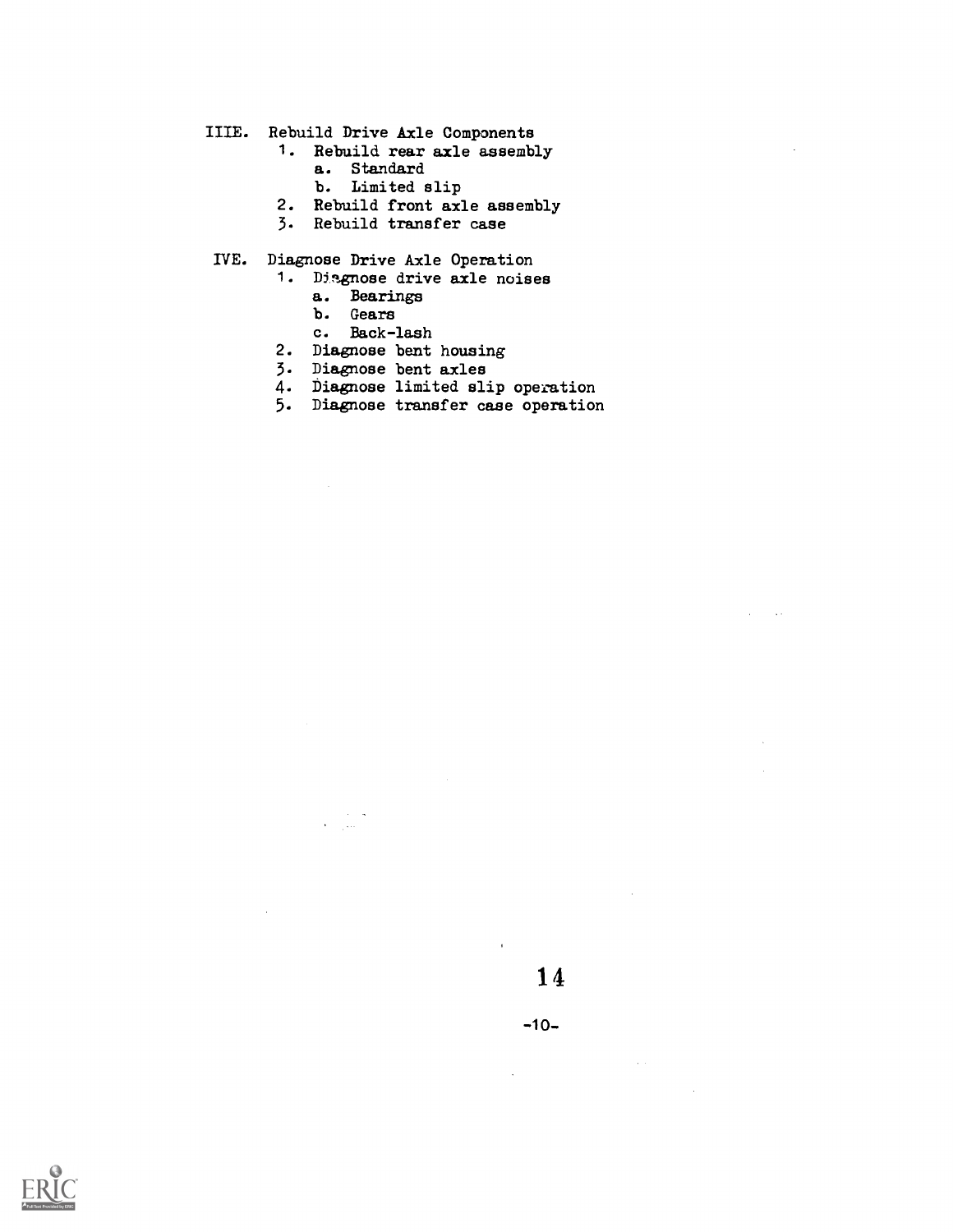## PERFORM ENGINE MECHANICAL SERVICE

- IA. Inspect Engine Condition
	- 1. Inspect fluid levels and leaks
	- 2. Check performance and condition
		- a. Check abnormal noises, smoke, and roughness
		- b. Check for oil deposits in tailpipe, radiator, and air cleaner
		- c. Use infra-red to check engine condition
	- 3. Diagnose engine condition
		- a. Check cylinder balance (RPM and vac.)
		- b. -Check compression (dry-wet)
		- c. Check cylinder leakage
		- d. Check oil pressure
		- e. Identify specific engine components noises
		- f. Identify engine lack of performance problems
	- 4. Determine engine repair procedure required
		- a. Perform valve train service
		- b. Rebuild engine

#### IIA. Remove, Replace, and Inspect Engine Components

- 1. R/R cylinder head and valve train
- 2. R/R engine assembly
- 3. Install short block assembly
- 4. R/R oil pan and gasket
- 5. R/R oil filter
- 6. R/R oil pump
- 7. R/R vibration damper and front seal
- 8. R/R timing mechanism and cover
- 9. R/R camshaft and bearings
- 10. R/R rear main seal
- 11. R/R expansion plugs
- 12. R/R valley cover and gasket
- 13. R/R rocker arm cover and gaskets
- 14. R/R engine accessories
- IIIA. Rebuild, Measure, Assemble, and Adjust Engine Components 1. Rebuild cylinder head assembly
	- a. Inspect for cracks and worn guides
	- b. Service valves and seats
	- c. Service guides
	- d. Service rocker arm assemblies
	- 2. Rebuild cylinder block assembly
		- a. Install camshaft bearings
		- b. Install gallery plugs and core plugs
		- c. Install crankshaft bearings
		- d. Install seals and gaskets
		- e. Assemble piston and rod assembly

 $-11-$ 

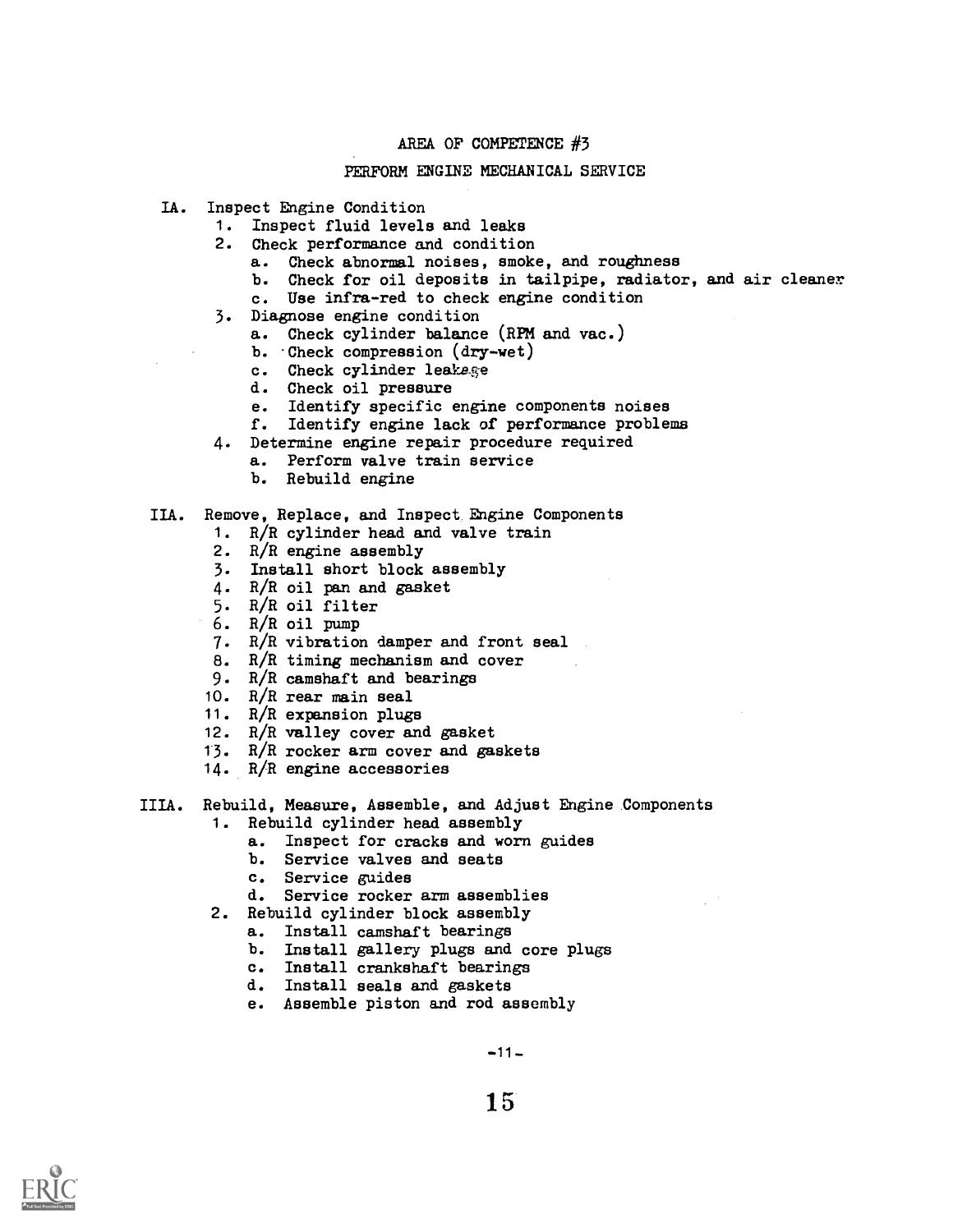- f. Assemble timing mechanisms
- g. Inspect rod and main bearing bores for stretch
- IVA. Perform Final Inspection and Break-In Procedure
	- 1. Inspect fluid leaks and oil pressure
	- 2. Check noise levels
	- 3. Perform adjustments
		- a. Adjust carburetor
		- b. Adjust belts
		- c. Adjust linkage
		- d. Adjust dwell and timing
		- e. Adjust fluid levels
		- f. Test radiator cap
	- 4. Perform road test for engine performance
	- 5. Perform dynamometer test for engine performance



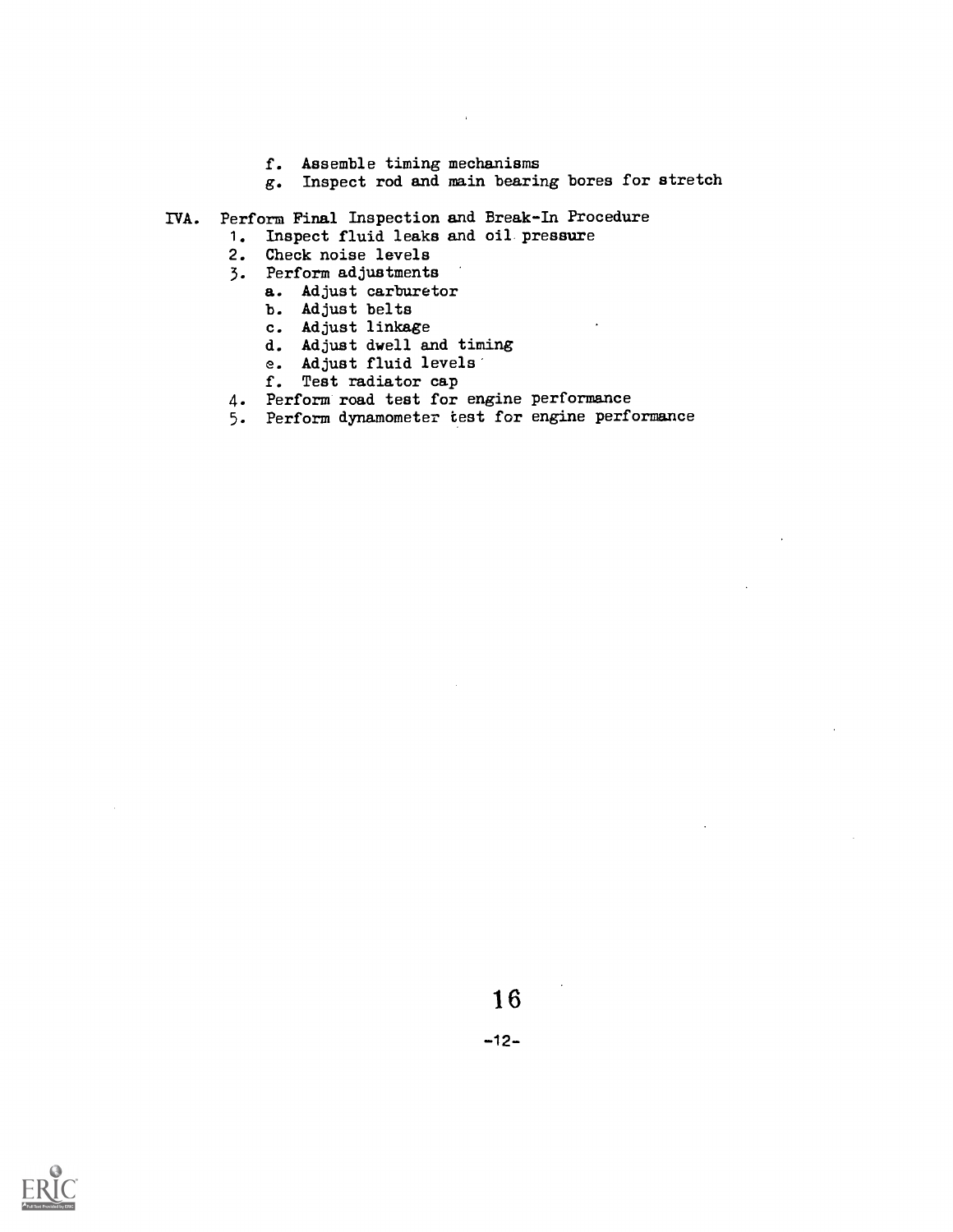#### PERFORM COOLING AND HEATING SYSTEM SERVICE

- IA. Inspect Cooling and Heating Systems
	- 1. Inspect and test pressure cap
	- 2. Pressure test cooling system
	- 3. Inspect and test, combustion leakage.
	- a. Use pressure test, fluid gas detector, and infra-red testern 4. Inspect, test, and add coolant
	-
	- 5. Inspect system for leaks<br>6. Inspect and replace hose Inspect and replace hoses
	- 7. Inspect, replace, and adjust fan belt with tension gauge
	- 8. Inspect radiators, flush, and replace coolant
	- 9. Inspect, test, and replace thermostat and by-pass valves
	- 10. Inspect operation of cooling system block and tank heaters
	- 11. Inspect air-cooled engine cooling systems
	- 12. Inspect and test operation of blower motor, speed controls, and air temperature
	- 13. Inspect radiator for obstructions and clean exterior oomponents
	- 14. Inspect operation of semi-sealed and recovery systems
	- 15. Inspect water pump for bearing condition and water leaks
	- 16. Inspect thermostatic fan for condition of blades, hub, and mounts
	- 17. Test operation of heater control valves for air and water with vac. gauge
	- 18. Inspect automatic transmission fluid coolers
		- a. Inspect radiator for contamination with fluid
		- b. Inspect transmission for contamination with coolant
	- 19. Inspect warning light system
	- 20. Reverse flush heater core
- IIA. Remove and Replace Cooling and Heating System Components
	- 1. R/R radiator
	- 2. R/R core plugs
	- 3. R/R water pump
	- 4. R/R fan and thermostatic clutches
	- 5. Perform minor repairs on soldered parts
	- 6. R/R blower motor and controls
	- 7. R/R heater core
- IIIA. Diagnose Cooling and Heating System
	- 1. Diagnose engine overheating
	- 2. Diagnose coolant contamination or loss
	- 3. Diagnose heater problems (electric and vacuum)
	- 4. Diagnose warning circuitry
	- 5. Diagnose heater lack of heat

1 7

-13-

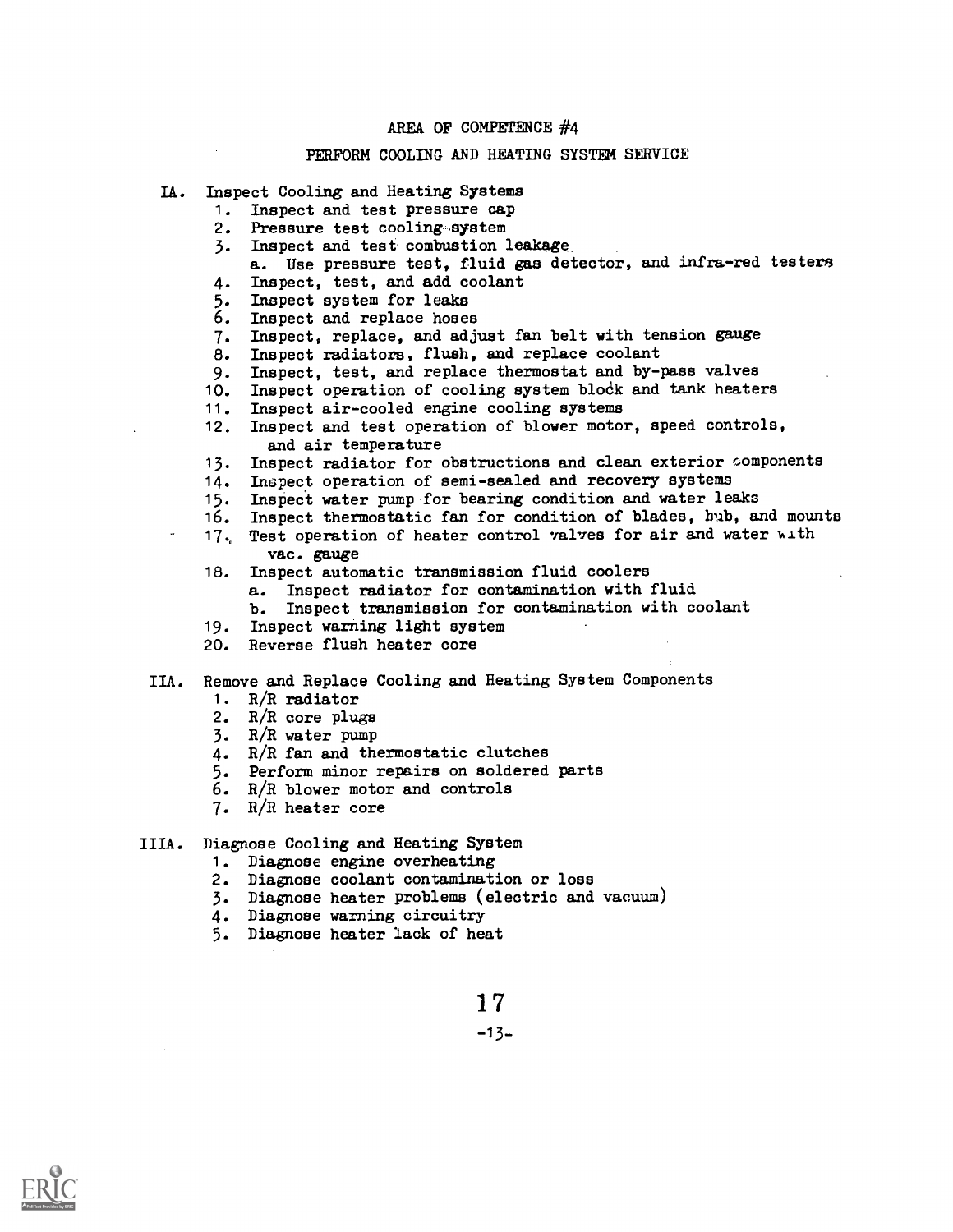#### SERVICE AIR CONDITIONING SYSTEM

- IA. Inspect Air Conditioning System
	- 1. Inspect air conditioning system for proper operation and mounting
	- 2. Inspect refrigerant level by sight glass
	- 3. Inspect clutch operation and belt condition
	- 4. Locate and replace burned fuses
	- 5. Clean and straighten condenser fins
	- 6. Test duct discharge tunperature
	- 7. Test blower and control operation (electric and vacuum)
	- 8. Inspect components and lines for oil seepage
	- 9. Inspect and clean evaporator water drain
- IIA. Remove and Replace Air Conditioning Components
	- 1. Test pressure of system
	- 2. Test system for leaks
	- 3. Discharge system
	- 4. Inspect oil level, add or replace oil
	- 5. R/R compressor clutch
	- 6. R/R compressor seal
	- 7. R/R hoses, lines, and components
	- 8. Evacuate and charge system
	- 9. Inspect and test for function of all electrical and vacuum controls
	- 10. Performance test system
	- 11. Install air conditioner in vehicle

IIIA. Rebuild Air Conditioning Components

- 1. Rebuild clutch
	- a. Replace bearings
	- b. Replace windings
- 2. Rebuild compressor
	- a. Replace front seal
	- b. Replace seals and gaskets
	- c. Replace reed plates
	- d. Replace bearing
	- e. Rebuild internal components
- 3. Perform minor solder/weldj z repairs

#### IVA. Diagnose Air Conditioning System

- 1. Diagnose refrigeration problems
- 2. Diagnose control problems
	- a. Electrical
		- b. Vacuum
	- c. Mechanical
- 3. Diagnose mechanical problems
- 4. Diagnose automatic temperature systems



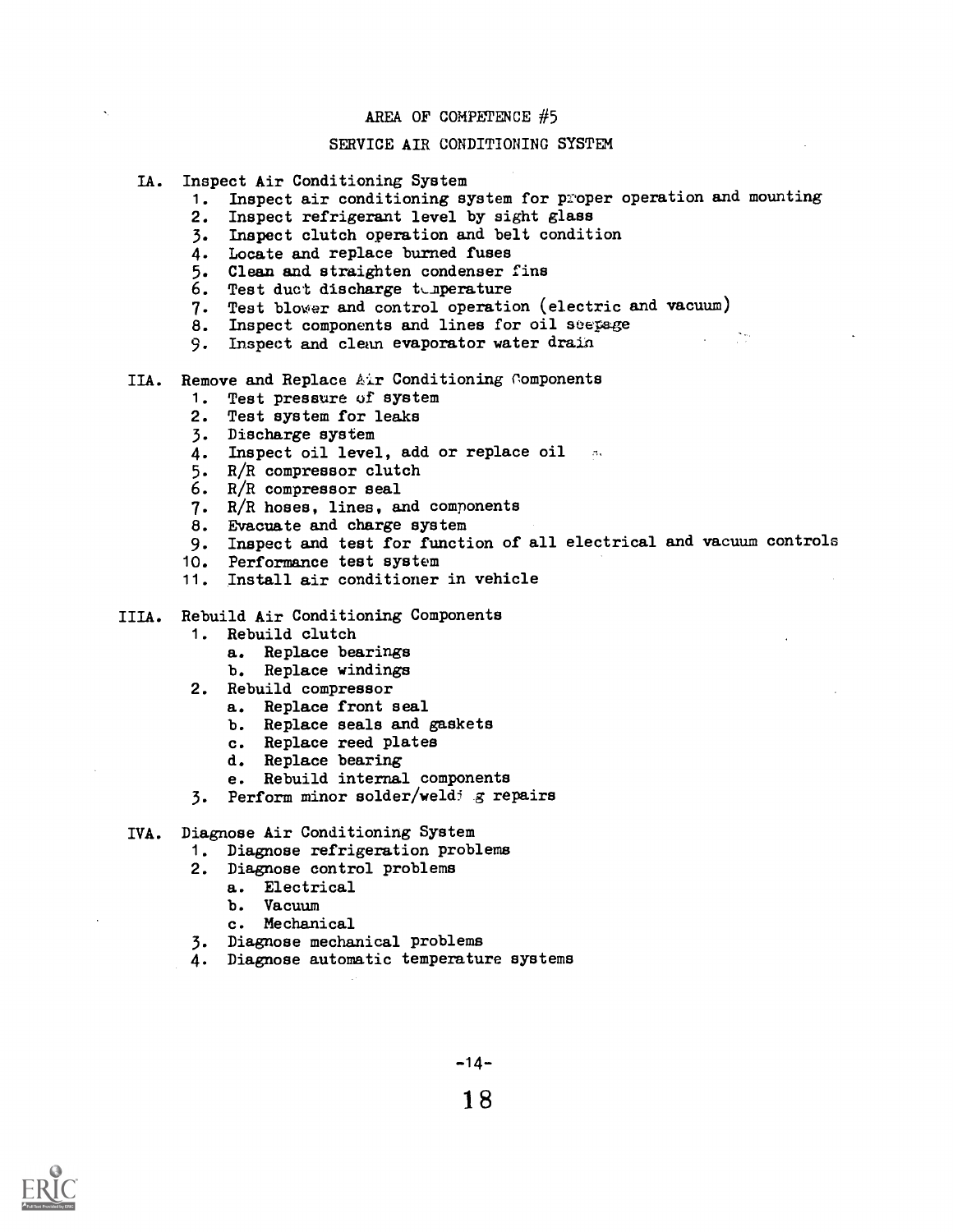#### PERFORM BRAKE SERVICE

- IA. Inspect Drum/Disc Brake System
	- 1. Check operation of brake system
	- 2. Inspect drums/disc.
	- 3. Inspect linings or pads
	- 4. Inspect brake hardware
		- a. Springs
		- b. Holddowns
		- c. Adjusters
		- d. Backing plate
		- e. Anchors
		- f. Parking brake
	- 5. Inspect hydraulic system
		- a. Wheel cylinders/calipexs
		- b. Master cylinder
		- c. Lines/hoses
		- d. Control valves
	- 6. Inspect wheel bearings and seals
	- 7. Inspect brake pedal rod, mounting, linkage, and free travel
	- 8. Inspect operation of brake booster
	- 9. Inspect operation of stoplight and brake warning light
- IIA. Remove and Replace Brake System Components
	- 1.  $R/R$  brake shoes/pads and brake hardware
	- 2. R/R hoses, lines, and double flare steel tubing a. Form steel line to proper routing
	- 3. R/R master cylinder
	- 4. R/R brake vacuum booster
	- 5.  $R/R$  caliper and wheel cylinder
	- 6. R/R bleeder screw
	- 7. R/R rear axle bearing and seal
	- 8. Bleed air from system with manual and pressure bleeder a. Flush system with brake fluid
	- 9. Check and adjust pushrod
	- 10. R/R parking brake components and adjust
	- 11. R/R, repack, and adjust bearings
	- 12. Torque wheel lug nuts
- IIIA. Rebuild and Machine Brake Components
	- 1. Machine brake drum
	- 2. Machine disc.
	- 3. Rebuild caliper assembly
	- 4. Remove and replace rivet lining
	- 5. Arc lining to drum for proper toe and heel clearance
	- 6. Rebuild wheel cylinder
	- 7. Rebuild master cylinder
	- 8. Rebuild power brake unit

 $-15-$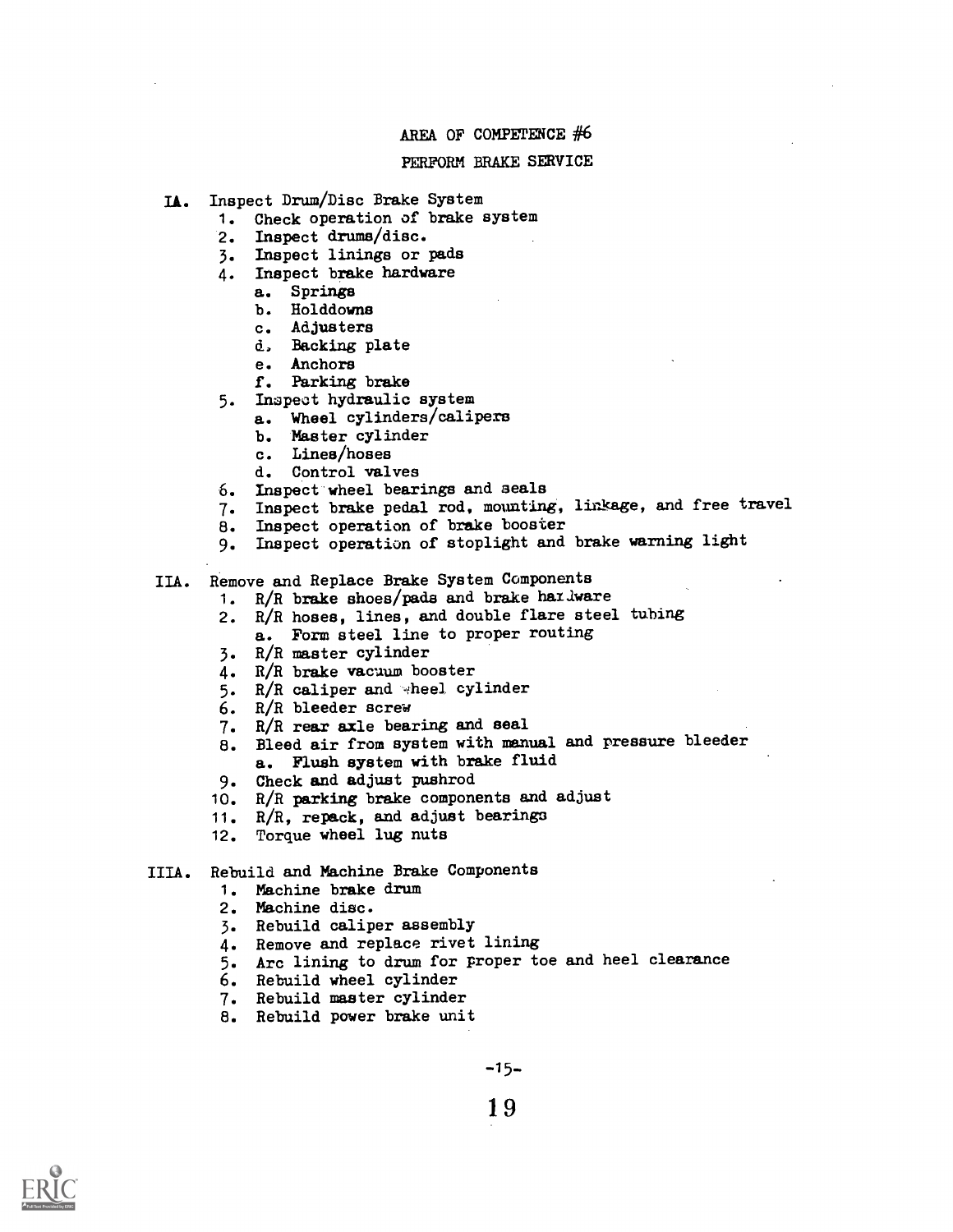#### IVA. 'Diagnose Drum/Disc Brake System

- 1. Diagnose brake noises
- 2. Diagnose abnormal pedal position and action
- 3. Diagnose dragging brakes, including parking brake drag
- 4. Diagnose brake fade, erratic brakes, pull, drive, and grab
- 5. Diagnose tire and suspension related problems
- 6. Diagnose hydraulic system--valves, controls, and leaks
- 7. Diagnose brake warning system
- 8. Diagnose power brake unit
	- a. Vacuum system type
	- b. Hydraulic pressure system type
- 9. Perform road test for performance of brake system
- 10. "erform dynamic test for performance of brake system
- 11. Diagnose anti-skid systems



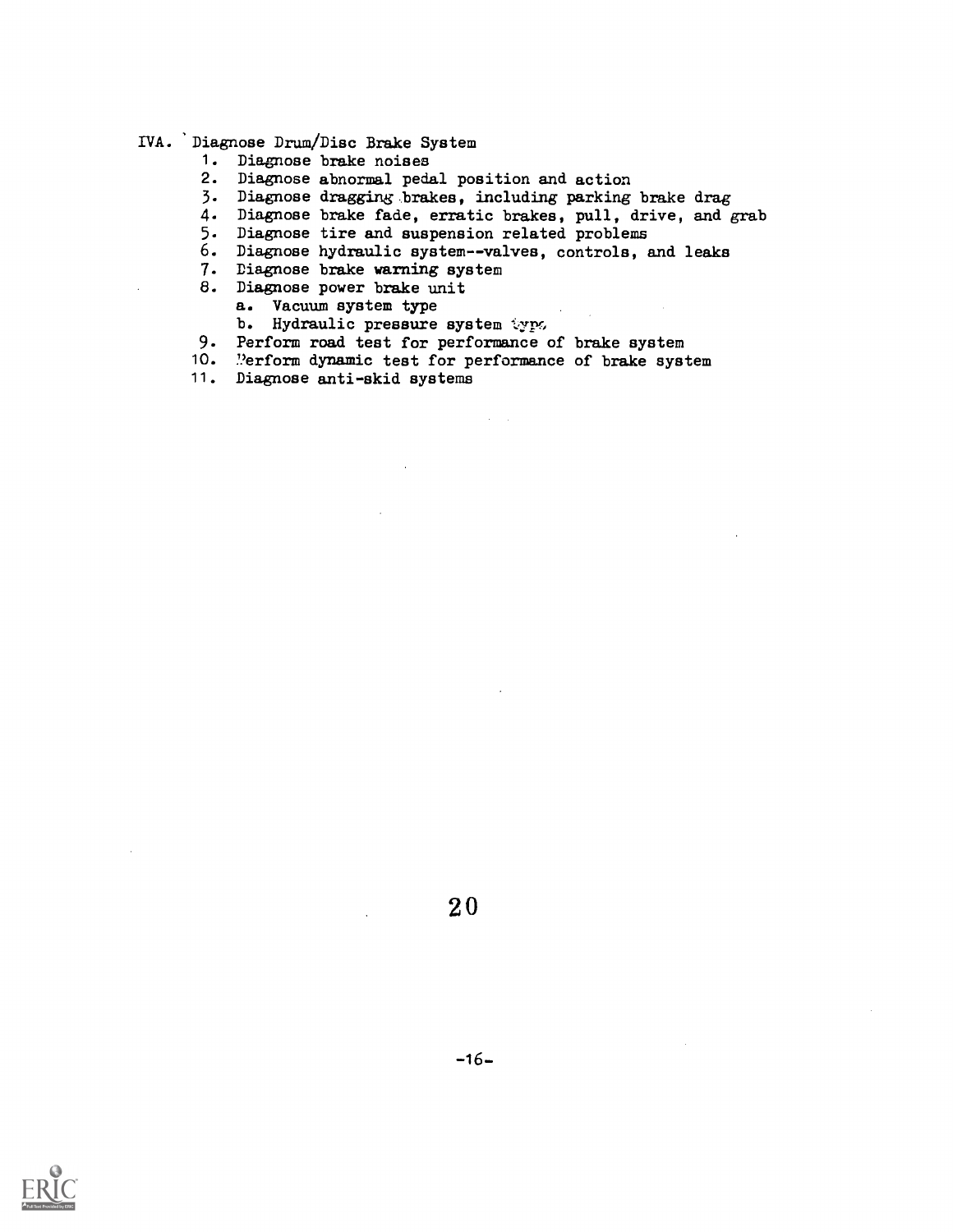#### .PERFORM ELECTRICAL SERVICE

- IA. Inspect and Service Battery
	- 1. Inspect battery electrolyte level and refill 2. Remove and clean battery terminals and cables
	- Remove and clean battery terminals and cables
	- 3. Test state of charge and determine battery condition a. Use hydrometer
		- b. Use load type testers
	- 4. Start vehicle using jumper cables
	- 5. Charge battery
		- a. Use fast charger w/thermometer and voltmeter
		- b. Use slow charger
	- 6. Inspect carrier and holddown

IIA. Remove and Replace Battery

- 1. Prepare and install battery
	- a. Wet
	- b. Dry
	- c. Maintenance Free
- 2. R/R cables
- IIIA. Diagnose Battery Problems
	- 1. Diagnose electrical problems
	- 2. Diagnose mechanical problems
	- IB. Inspect Charging Circuit
		- 1. Inspect generator/alternator mounts
		- 2. Inspect and adjust tension of belts with tension gauge
		- 3. Inspect generator/alternator to regulator wiring
		- 4. Inspect warning or gauge circuit
- IIB. Remove and Replace Charging Circuit Components
	- 1. R/R generator/alternator
	- 2. R/R regulator
	- 3. R/R wiring
	- 4. R/R ammeter
	- 5. R/R belts and pulleys
- IIIB. Rebuild Charging Circuit Components
	- 1. Rebuild generator/alternator
		- a. Replace bearings
		- b. Turn commutator or slip rings
		- c. Undercut commutator
		- d. Test and replace components
			- (1) Test stator
				- Test rotor

21  $-17-$ 

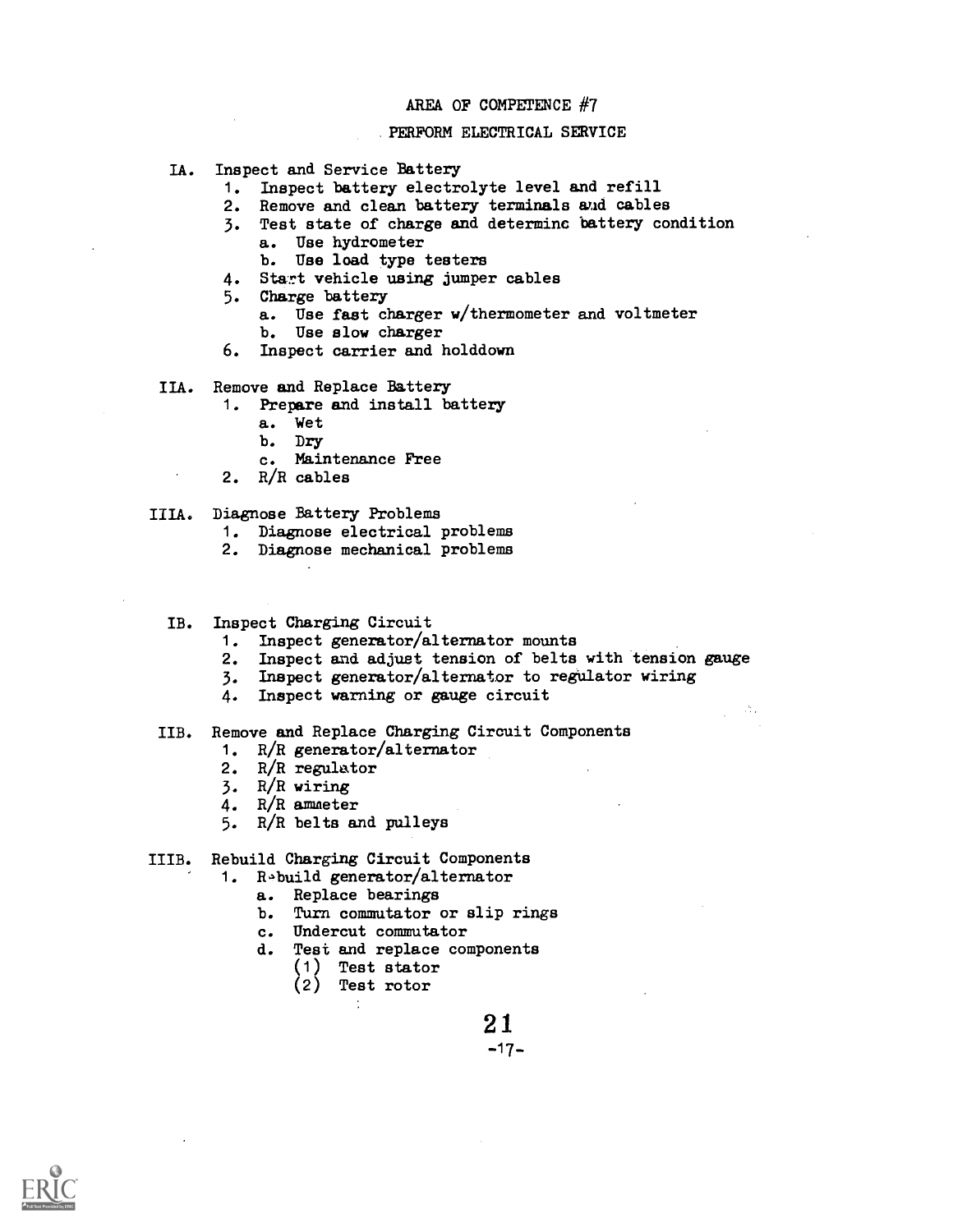- Test diodes
- Test diode trio
- Test armature
- 
- $(6)$  Test field coils<br> $(7)$  Test brush holde: Test brush holders
- e. Replace brushes
- 2. Test and adjust voltage regulator
- 3. Test field relay operation
- 4. Test or repair related wiring and fuse links

## IVB. Diagnose Generator/Alternator Charging Circuit

- 1. Diagnose battery problems
	- a. Check overcharge battery
	- b. Check undercharge battery
	- c. Check excessive use of water
- 2. Diagnose high, low, and no charge problems
- 3. Diagnose noises
- 4. Diagnose alternator or regulator problems
- 5. Diagnose wiring problems
- 6. Diagnose indicator light problems
- IC. Inspect Cranking System
	- 1. Inspect cranking motor cables and connections
	- 2. Inspect mounting of solenoid
	- 3. Inspect cranking motor mounting bolts
	- 4. Test cranking motor draw and circuit resistance
- IIC. Remove and Replace Cranking Circuit Components
	- 1. R/R battery cables
	- 2. R/R cranking motor
	- 3. R/R solenoid or relay
	- 4. R/R control circuit components
	- 5. R/R cranking motor drive and inspect ring gear teeth
- IIIC. Rebuild Cranking Circuit Components
	- 1. Rebuild cranking motor assembly
		- a. Test and replace components
			- (1) Test armature
			- (2) Turn armature
			- (3) Test field coils
			-
		- b. Replace bushings<br>c. Replace brushes Replace brushes or holders
		- d. Replace field coils
		- e. Replace drive assembly
	- 2. Rebuild solenoid assembly
		- a. Test winding
		- b. Service contacts

-18-

 $\ddot{\phantom{1}}$ 

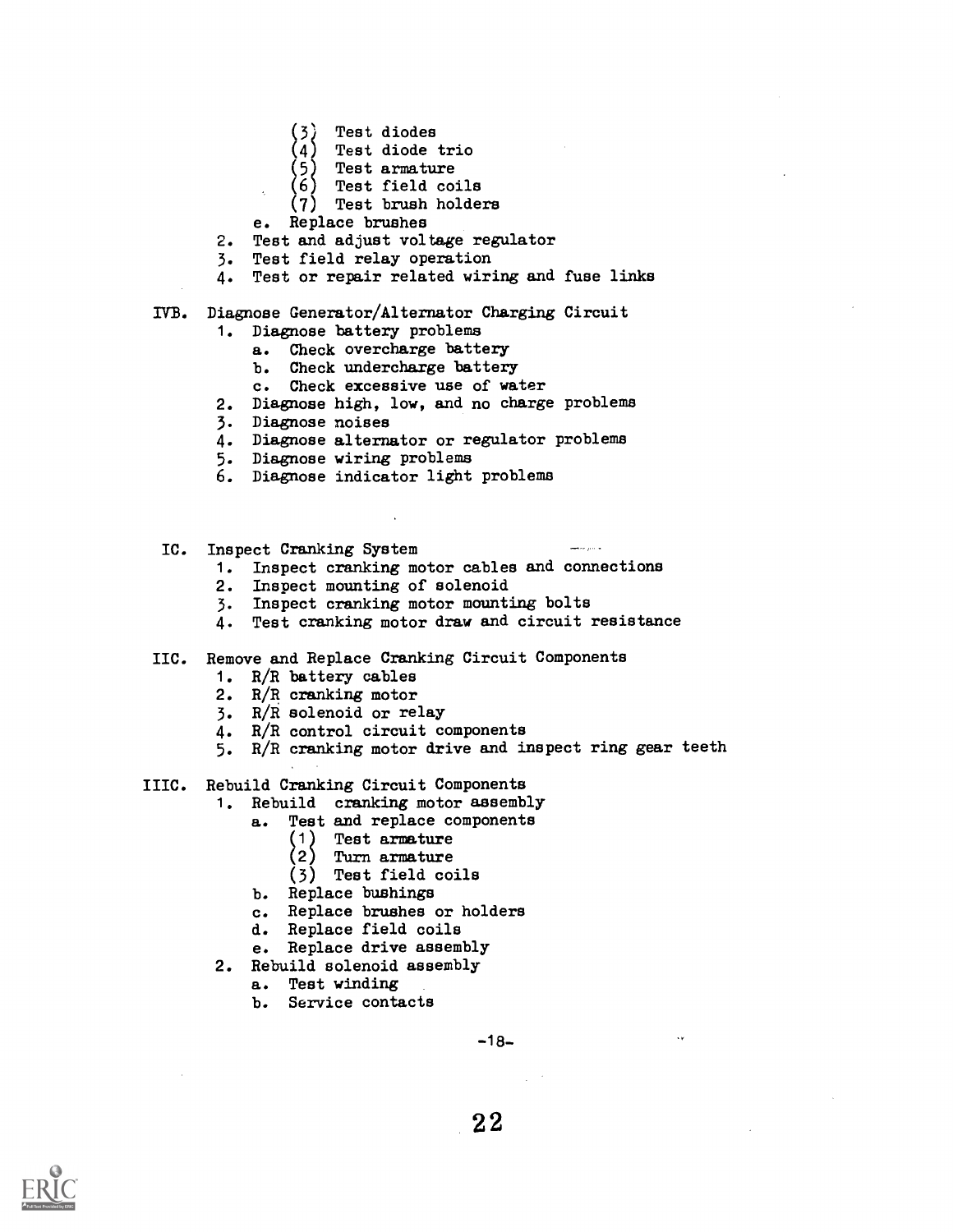- IVC. Diagnose Cranking Motor Circuit
	- 1. Diagnose cranking motor
		- a. Check slow cranking
		- b. Check no cranking<br>c. Check drive condit
		- c. Check drive conditions<br>d. Check noises
		- Check noises
	- 2. Diagnose solenoid or relay problems
	- 3. Diagnose control circuit problems
		- a. Test neutral safety switch
		- b. Test ignition switch<br>c. Test fuse link
		- Test fuse link
	- 4. Check engine related problems
- ID. Inspect Ignition System
	- 1. Remove and inspect spark plugs
	- 2. Clean, file, reset, or replace spark plugs
	- 3. Test spark plugs
	- 4. Inspect primary and secondary wiring
	- 5. Inspect distributor eap
	- 6. Inspect rotor
	- 7. Inspect point condition
	- 8. Inspect and clean coil
	- 9. Inspect vacuum advance controls and hoses
- IID. Remove and Replace Ignition Circuit Components
	- 1.  $R/R$  and check secondary cables
	- 2. R/R distributor cap and rotor
	- 3. R/R and test distributor
	- 4. R/R primary wires
	- 5. R/R points and test condenser
	- 6. R/R and test vacuum advance unit
	- 7. R/R ignition switch and resistor assembly
	- 8. R/R electronic pick-up and control unit
	- 9. R/R and test coil

IIID. Rebuild Ignition Circuit Components

- 1. Rebuild distributor
	- a. Test condenser
		- b. Replace bushings
		- c. Bench test distributor
		- d. Replace and align points
- 2. Service spark plugs
	- a. Test
	- b. Clean
	- c. File and gap

 $-19-$ 

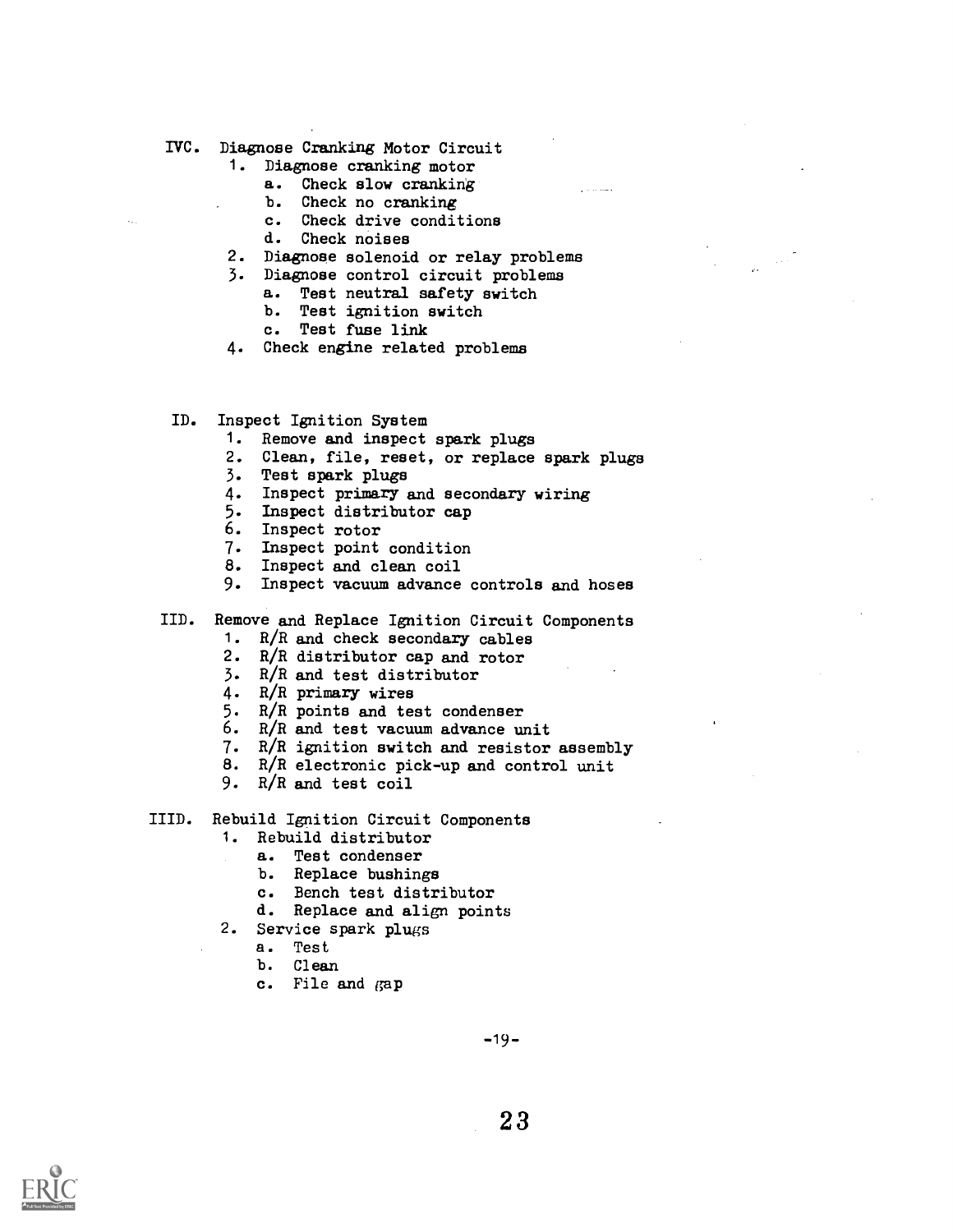#### IVD. Diagnose Ignition Circuit

- 1. Diagnose primary circuit problems
- 2. Diagnose secondary circuit problems
- 3. Diagnose circuit with basic meters
- 4. Diagnose circuit with oscilloscope and/or infra-red
- 5. Diagnose and repair electronic ignition system
- $\Lambda_2$

#### IE. Inspect Electrical Accessories

- 1. Inspect wiring and connections of all circuits
- 2. Inspect operation of windshield wipers and blade condition
- 3. Inspect wiper motor operation and mounting
- 4- Inspect operation of washers, clean and dim nozzles
- 5. Inspect operation of horn
- 6. Inspect operation of anti-theft buzzer for ignition lock
- 7- Inspect operation of heated back window
- 8. Inspect operation of electric power windows
- 9- Inspec;t operation of power seats and convertible tops

#### IIE. Diagnose and Repair Electrical Accessory Circuits

- 1. Diagnose and repair wiper system
- 2. Diagnose and repair washer system
- 3- Diagnose and repair horn circuit
- 4. Diagnose and repair buzzer circuit
- 5- Diagnose and repair heated back window
- 6. Diagnose and repair automatic speed controls
- 7.Diagnose and repair power window-motors
- 8. Diagnose and repair fuel gauge circuit
- 9- Diagnose and repair temperature gauge circuit
- 10. Diagnose and repair oil pressure gauge circuit
- 11. Diagnose and repair anmeter circuit
- 12. Diagnose and repair warning light circuits
- 13. Diagnose and repair electric fuel pumps
- 14. Diagnose and repair power seat motors
- 15. Diagnose and replace speedmeter assembly
- 16. Solder electrical connections
- IF. Inspect and Replace Lighting System Components
	- 1. Inspect wiring, connections, and circuit protectors
	- 2. Inspect headlight circuit
	- 3. Inspect turn signal and warning flashers circuit
	- 4. Inspect interior and courtest lamp circuit
	- 5. Inspect stoplamp circuit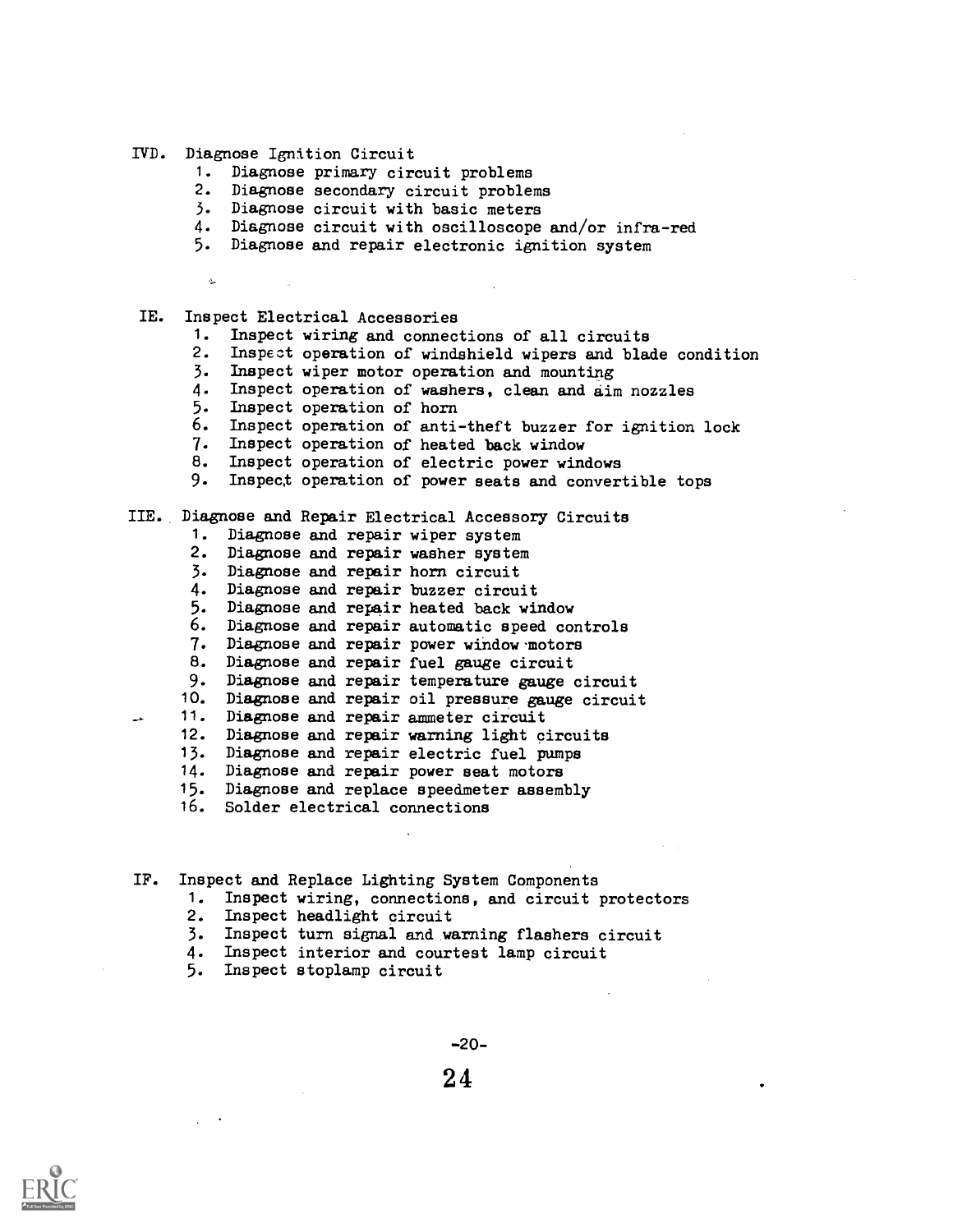## IIF. Diagnose and Repair Lighting Circuits

- 1. Diagnose and repair headlamp circuit
	- a. Conventional
	- b. Concealed

 $\bar{\mathcal{A}}$ 

 $\ddot{\phantom{a}}$ 

- c. Auto dimmer
- 2. Diagnose and repair turn signal circuit

 $\bar{\mathcal{A}}$ 

- 3. Diagnose and repair interior light circuit
- 4. Diagnose and repair stop lamp circuit
- 5. Meet state requirements for Minnesota Headlamp Adjuster License

 $\frac{1}{\sqrt{2}}$ 



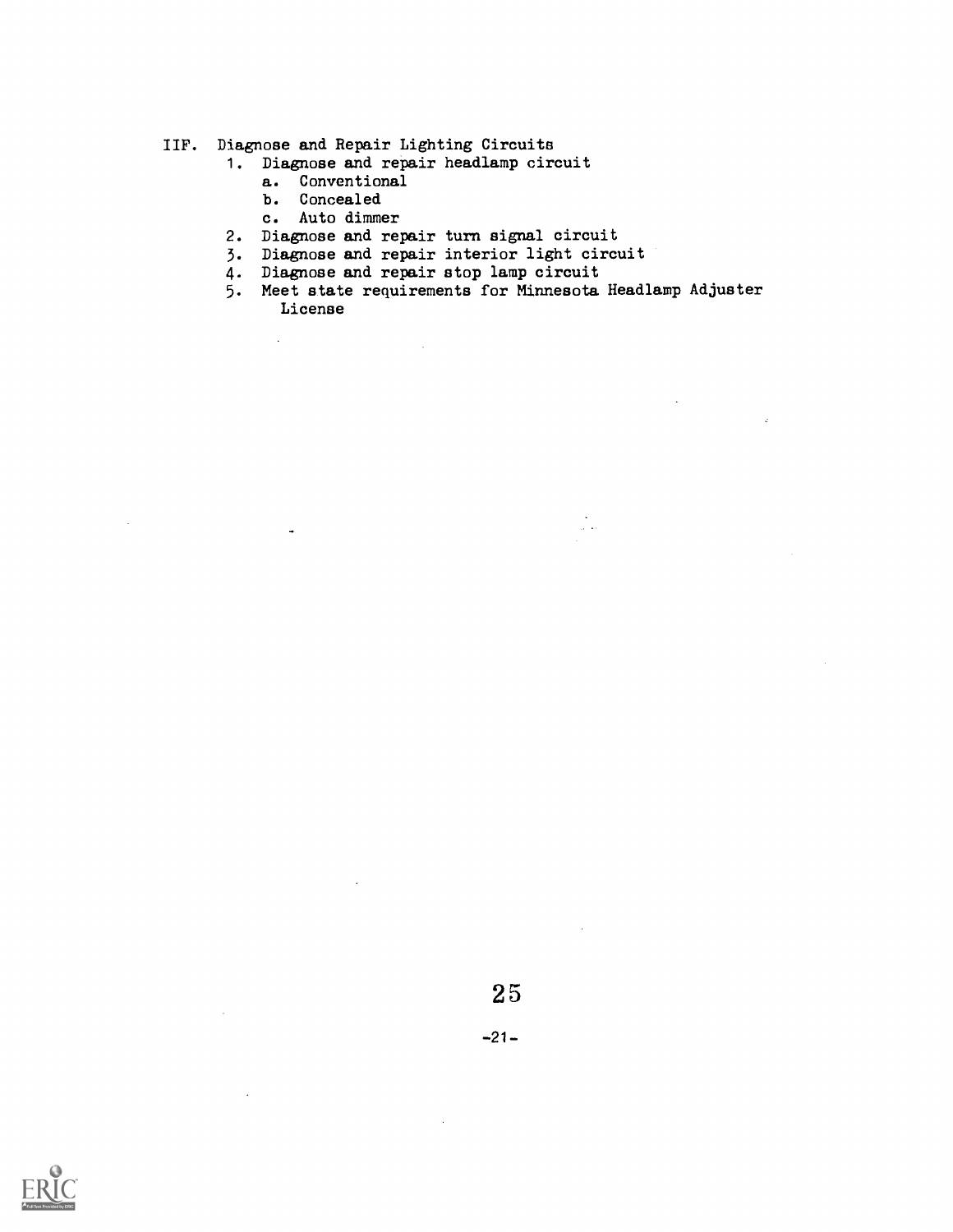#### PERFORM ENGINE TUNE-UP SERVICE

- IA. Perform Minor Tune-Up Service
	- 1. Service or replace spark plugs
	- 2. Replace ignition points and condenser
	- 3. Set dwell and ignition timing
	- 4. Set carburetor idle mixture and speed a. Free choke assembly and fast idle linkage
	- 5. Service air cleaner element and P.C. valve
	- 6. Service battery and cables
	- 7. Inspect fluid levels and belt condition
	- 8. Inspect intake and exhaust pre-heat control mechanism

# IIA. Perform Major Tune-Up Service (Pre-requisite is: Areas of Competence<br>1. Service or replace spark plugs #3, #6, #8)

- 1. Service or replace spark plugs
- 2. Check engine compression/leakage
- 3. R/R, service, and bench test distributor
- 4. Check dwell and adjust timing
- 5. Test and service battery and cables
- 6. Set carburetor idle mixture and speed
- 7. Check choke operation
	- a. Fast idle
	- b. Choke pull-off
- 8. Service air cleaner, P.C. valve, and fuel filter
- 9. Inspect and tighten all hose connections
- 10. Check and adjust belts
- 11. Check fluid levels
- 12. Inspect intake and exhaust pre-heat control mechanism
- 13. Test charging circuit
- 14. Test starter circuit
- 15. Check ignition with tune-up equipment
	- a. Use basic meters<br>(1) Ohmmeter
		- Ohmmeter
		- (2 Ammeter
		- (3 Voltmeter
		- Timing advance meter (4)
		- R.P.M. and dwell meter
		- b. Use ignition oscilloscope
		- c. Use infra-red tester
- 17. Perform road test
- 18. Perform dynamometer test
- IIIA. Diagnose Engine Performance
	- 1. Diagnose mechanical conditions
		- a. Troubleshoot cylinder head and valve train problems
		- b. Troubleshoot block problems
		- c. Troubleshoot intake manifold for leaks and pre-heat

-22-

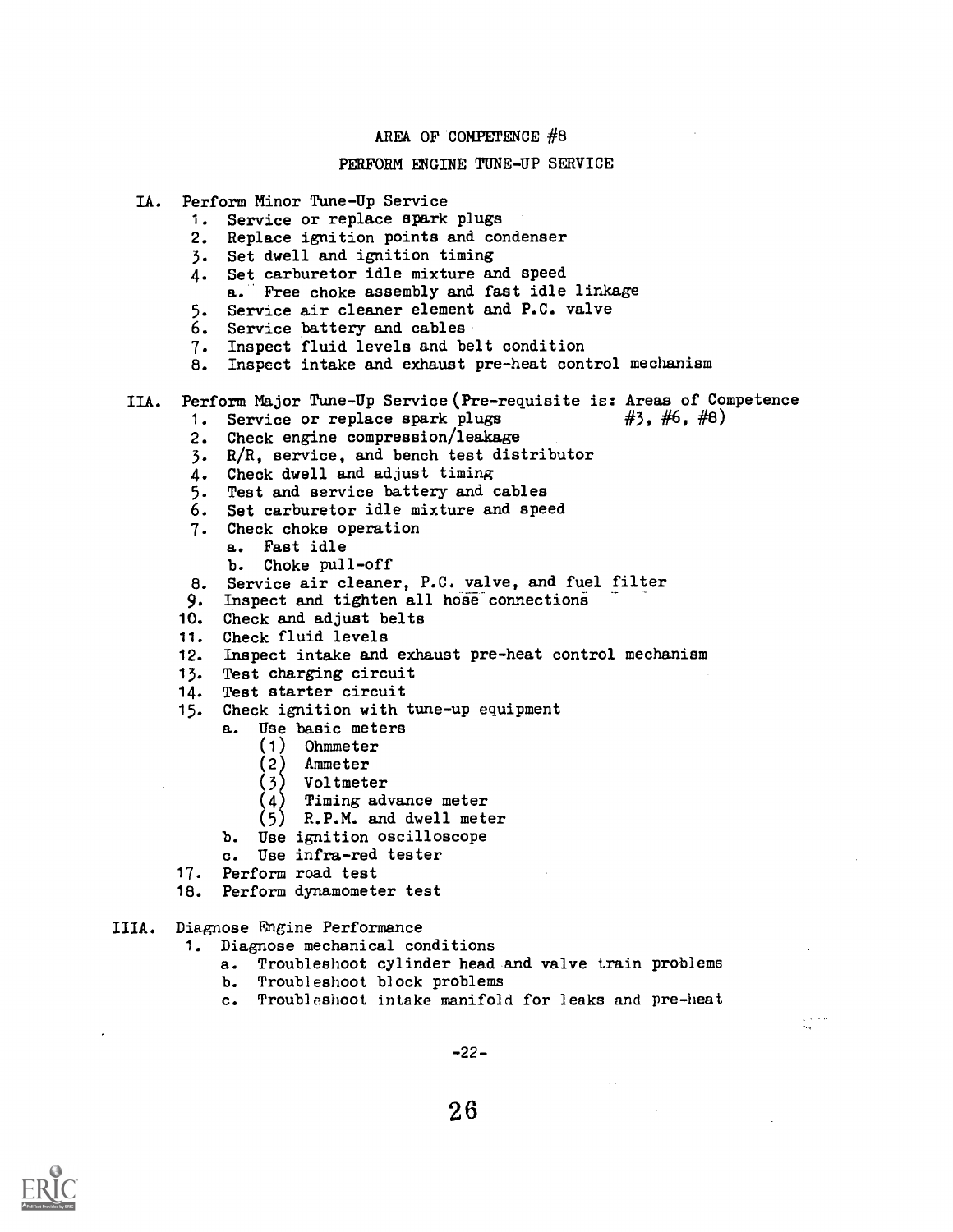- d. Troubleshoot exhaust manifold and system for restrictions and heat riser
- e. Troubleshoot emission controls
- 2. Diagnose electrical circuit conditions
	- a. Troubleshoot cranking circuit
		- (1 Test battery cables, motor control, and load circuit
		- $(2)$  Check engine related problems
	- b. Troubleshoot charging circuit
		- (1) Test output, settings, and circuit resistance
	- c. Troubleshoot conventional and electronic ignition system
		- (1) Check primary and secondary circuits
		- (2) Check distributor operation
- 3. Diagnose fuel system conditions
	- a. Test fuel pump, lines, and filters
	- b. Check carburetion
		- (1) Test A/F ratio
		- (2) Test with infra-red tester
	- c. Check evaporative controls
	- d. Check emission controls
- 4. Perform road test

state of the control

- a. Check low speed operation
- b. Check high speed operation
- c. Check acceleration
- 5. Perform dynamometer diagnostic performance test
	- a. Check road operations
		- Check ignition patterns
		- 2) Check A/F ratios and power circuit
		- $(3)$  Check infra-red reading
		- (4) Check horsepower
		- Check speedometer
		- Check vibrations

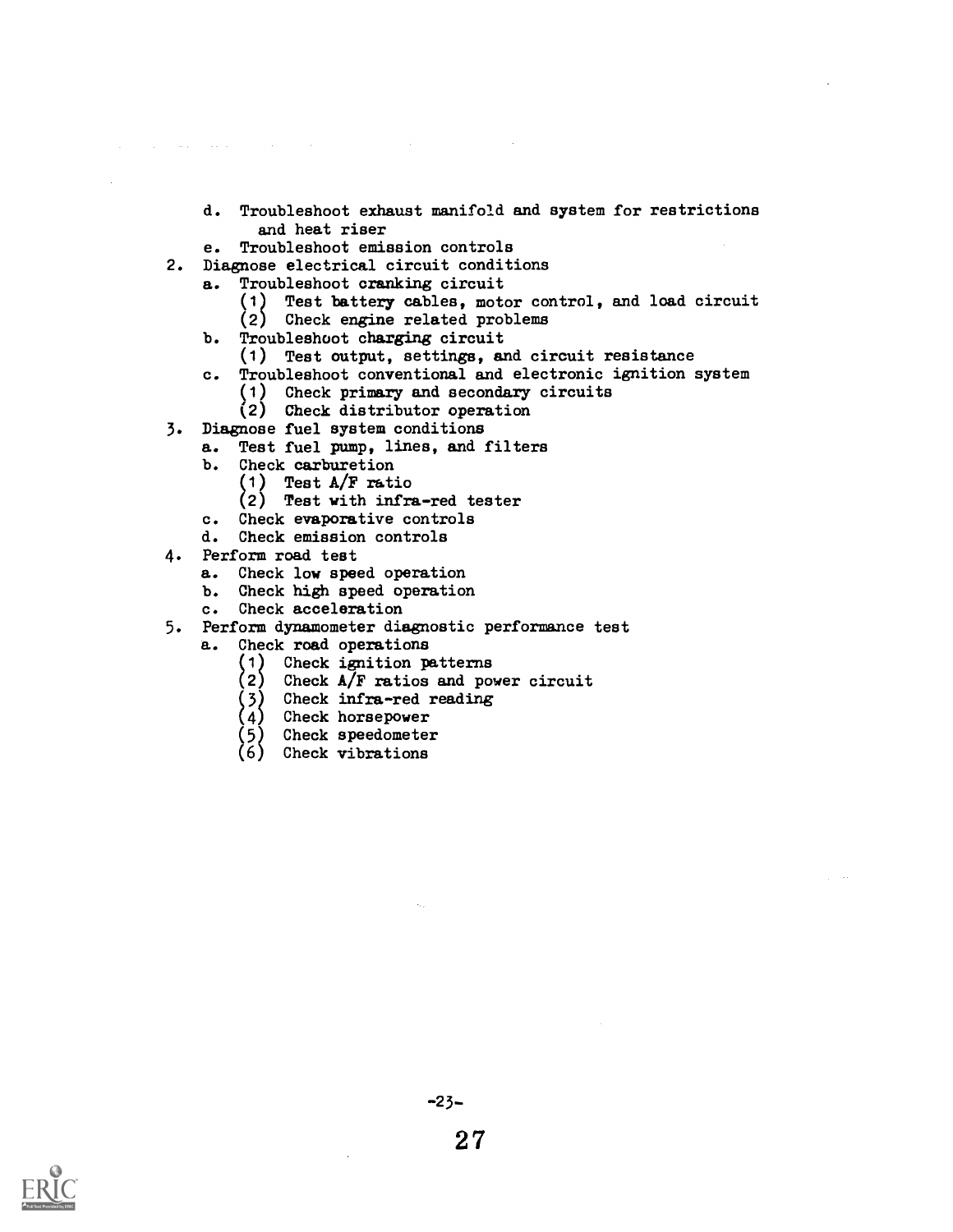#### PERFORM FUEL AND EMISSION SYSTEM SERVICE

- IA. Inspect Fuel and Emission Systems
	- 1. Inspect fuel pump for mounting and leaks
	- 2. Inspect emission system belts, hoses, and connections
	- 3. Inspect carburetor for mounting, leaks, and linkage
	- 4. Inspect fuel tank for leaks and dents
	- 5. Inspect indicator gauge for operation
	- 6. Inspect air, fuel, and carbon canister filter condition
	- 7. Inspect manifold heat control valve for operation
	- 8. Inspect intake manifold for leaks and mounting
	- 9. Inspect catalytic converter for condition/operation
	- 10. Inspect positive crankcase ventilation system
	- 11. Inspect air pump system operation
	- 12. Inspect heated air intake system
- IIA. Remove and Replace Fuel and Emission Components
	- 1. Test fuel pump and R/R fuel pump
	- 2. R/R emission system belts and hoses
	- 3. R/R carburetor
	- 4. R/R fuel tank (safety information)
	- 5. R/R and test fuel gauge and sender unit
	- 6. R/R air, fuel, and carbon canister filter
	- 7. R/R manifold heat control valve
	- 8. R/R intake manifold
	- 9. R/R catalytic converter
	- 10. R/R and test P.C.V.
	- 11. R/R air pump
	- 12. R/R pre-heat unit
	- 15. R/R air injector components
	- 14. R/R carbon canister
	- 15. R/R and service E.G.R. system
- IIIA. Rebuild Fuel and Emission Components
	- 1. Rebuild and adjust carburetor (1, 2, 4 barrel)
	- 2. Repair fuel tank with epoxy or liquid solder
	- 3. Rebuild heat riser valve
	- 4. Service catalytic converter
- IVA. Diagnose Fuel and Emission Systems
	- 1. Diagnose fuel system problems
		- a. Diagnose carburetor operation
		- b. Diagnose fuel pump operation
		- c. Diagnose lines and filter operation
	- 2. Diagnose exhaust system problems
		- a. Restrictions
		- b. Noise and leaks
	- 3. Diagnose emission systems
	- a. Operate infra-red tester and A.F.R. tester
	- 4. Diagnose, R/R, or repair electronic fuel injection system

 $-24-$ 

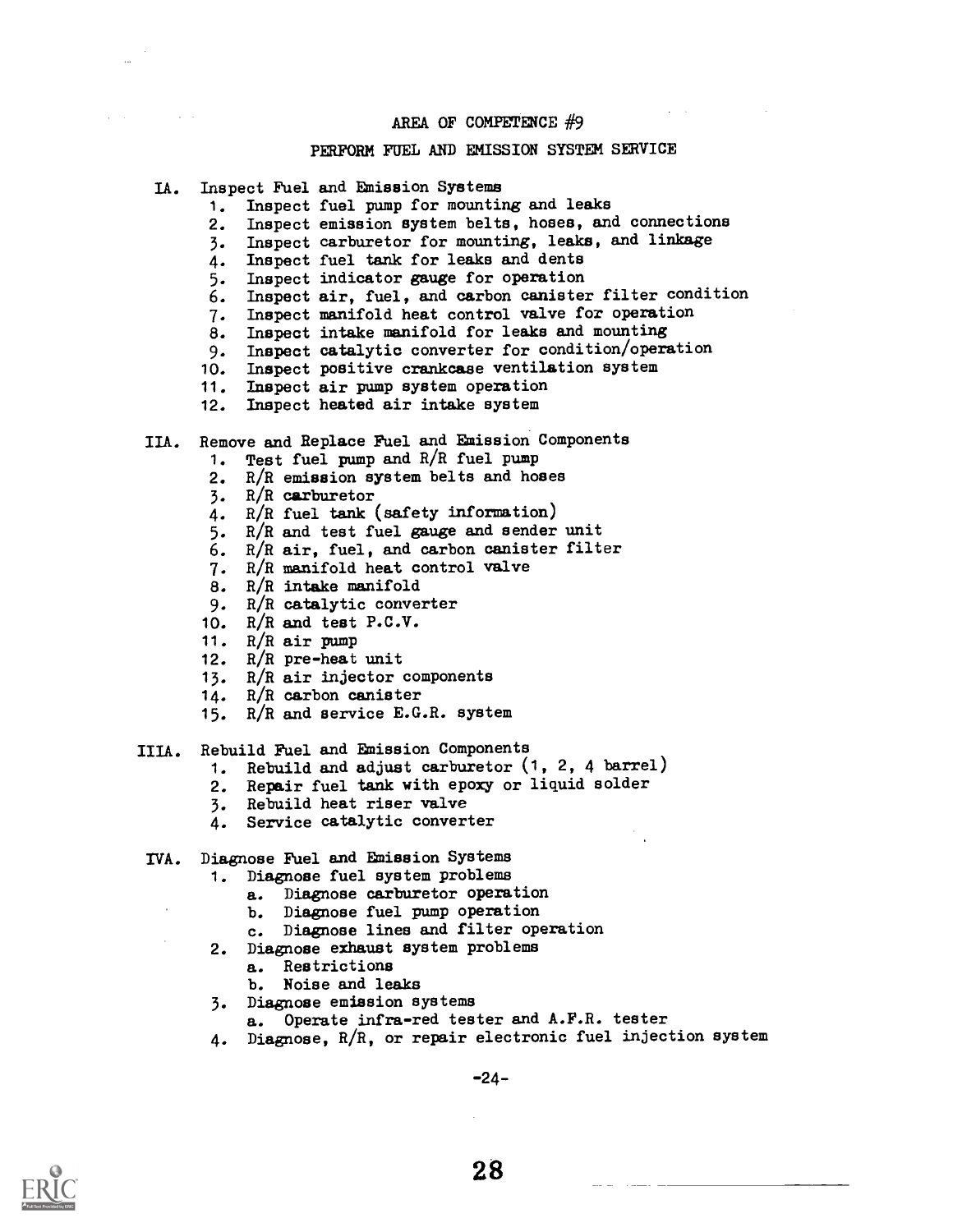and the contract of the contract of

#### PERFORM BODY ADJUSTMENTS AND SERVICE

IA. Inspect and Adjust Body Components

 $\sim$  12 and 14  $\sim$  14 and 14 and 15  $\mu$ 

- 1. Inspect and adjust doors
	- a. Strikers and locks
	- b. Hinges
	- c. Seals

i<br>India di Santana

- 2. Inspect and adjust windows
- 3. Inspect and adjust hood and trunk lids
	- a. Latch and locks
	- b. Hinges and springs
	- c. Seals
- 4. Inspect and adjust seat mechanism
- IIA. Remove and Replace Body Components
	- 1. R/R door components
		- a. Strikers and locks
			- b. Hinges
		- c. Seals
	- 2. R/R glass
		- a. Moveable
		- b. Stationary
	- 3. R/R hood and trunk lids
		- a. Latch locks
		- b. Hinges springs
		- c. Seals
	- 4. R/R seat mechanisms
		- a. Manual control
		- b. Electric control
		- c. Tracks and latch
	- 5. Install accessories
		- a. Radio antenna, speakers, and tape deck
		- b. Mirrors
		- c. Trim
	- 6. R/R safety devices
		- a. Seat belts
		- b. Warning systems (buzzers, lights)
- IIIA. Diagnose Body Problems
	- 1. Diagnose leaks
		- a. Dust
			- b. Water
			- c. Air
	- 2. Diagnose noises
	- 3. Diagnose radio problems
		- a. Static noise
		- b. Antenna
		- c. Speaker

-25--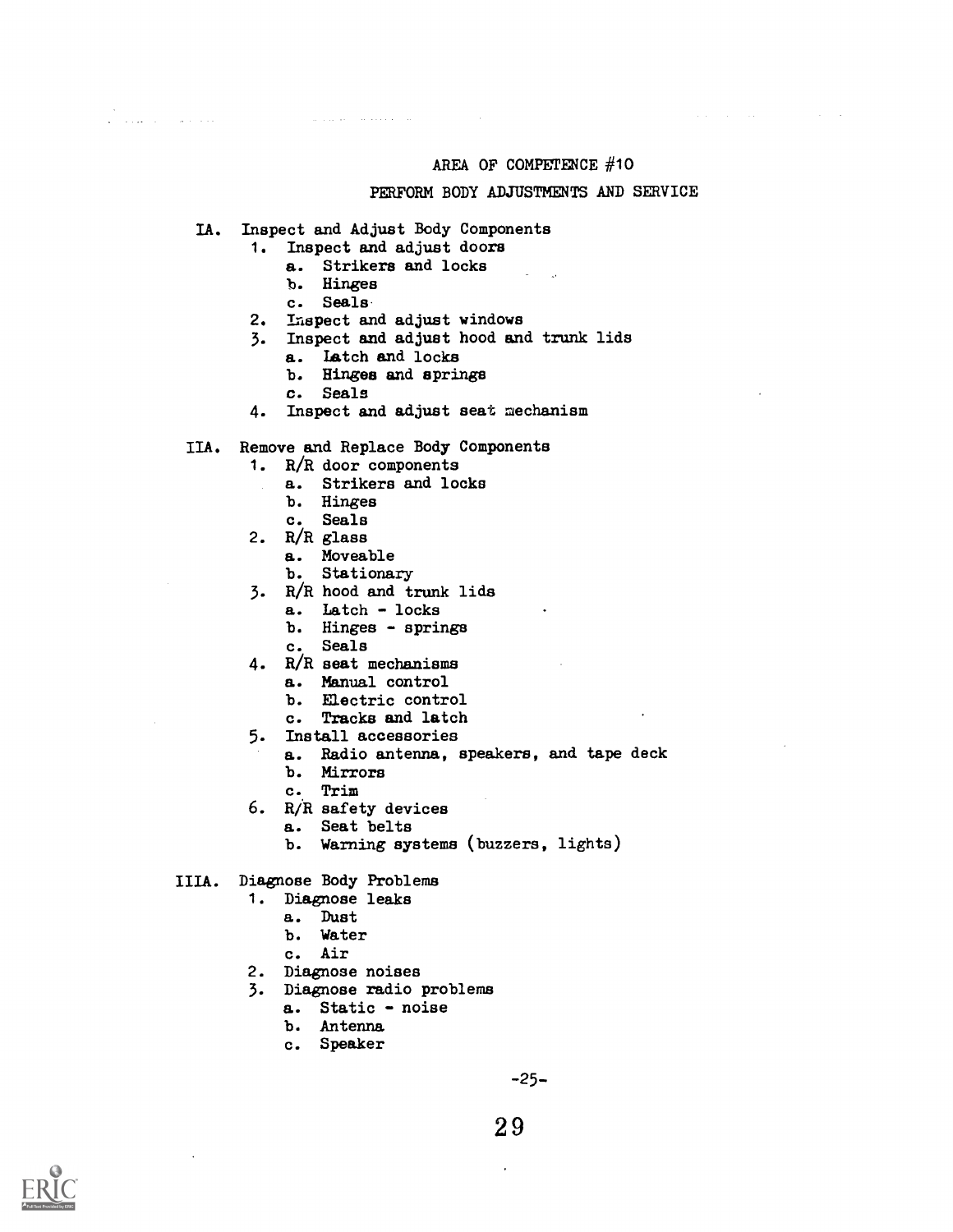#### PERFORM EXHAUST AND LUMRICATION SERVICE

IA. Perform Safety Inspection

 $\omega = \omega = \omega$  .

- 1. Inspect tires and air pressure
- 2. Inspect shocks
- 3. Inspect lines and hoses
- 4. Inspect fluid levels
- 5. Inspect lights and wipers
- 6. Inspect warning.devices
- 7. Inspect suspension and steering
- 8. Inspect drive belts
- 9. Inspect brake pedal reserve<br>10. Inspect engine mounts
- Inspect engine mounts
- 11. Inspect glass
- 12. Inspect exhaust manifold
- 13. Inspect muffler/resonator and pipes<br>14. Inspect catalytic converter
- 
- 14. Inspect catalytic converter<br>15. Inspect clutch pedal free ti 15. Inspect clutch pedal free travel

#### IIA. Perform EXhaust and Lubrieation Service

- 1. Lubricate chassis
- 2. Change engine oil and filter
- 3. Change automatic transmission fluid and filter
- 4. Repack wheel bearings
- 5. Test anti-freeze protection
- 6. Flush and install anti-freeze
- 7. Clean windows
- 8. Vacuum interior
- 9. R/R exhaust manifold and pipe
- 10. R/R muffler, resonator, and pipes
- 11. R/R catalytic converter
- 12. R/R exhaust heat riser

#### IIIA. Diagnose exhaust system

- 1. Diagnose exhaust system problems
	- a. Restrictions
	- b. Noise and leaks

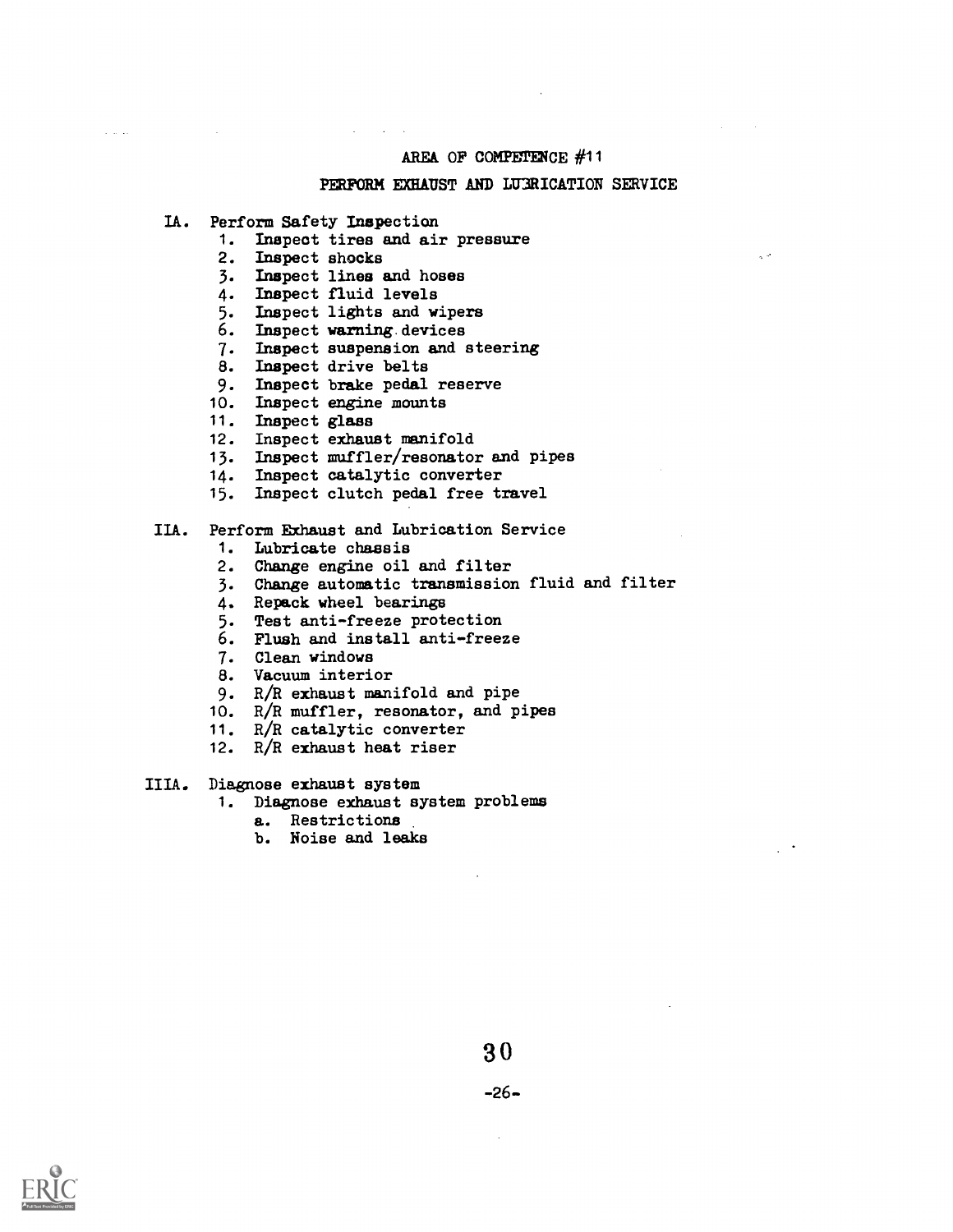#### PERFORM RELATED SUBJECT ACTIVITIES

- I. Demonstrate Prescribed (OHSA) Safe Work Practices in Each AREA OF COMPETENCE
	- 1. Demonstrate Shop Safety Practices
		- a. Personal
		- b. Co-Worker
		- c. Fire
		- d. Shop
		- e. Equipment
		- f. Tools
		- g. OSHA
		- h. Shop and personal appaarance
- II. Operate Welding Equipment
	- 1. Demonstrate gas procedures
	- 2. Demonstrate arc procedures
	- 3. Demonstrate soldering/brazing/cutting procedures
- III. Perform Shop Related Skills
	- 1. Identify and select fasteners
		- a. Nuts, bolts, and screws
		- b. Clips, retainers, and snap rings
			- c. Washers
			- d. Clamps and licking devices
	- 2. Maintain tools
		- a. Drills, bits, and cutters
		- b. Chisels and punches
		- c. Screwdrivers
		- d. Handles
	- 3. Demonstrate proper use of tools
		- a. Stud extraction tools
		- b. Torque wrenches
		- c. Tap and die (thread chasers)
		- (1) Thread repair
		- d. Power hand tools
		- e. Gutting tools
		- f. Grinders
	- 4. Demonstrate use of shop manuals
		- a. Repair manuals
		- b. Parts and Time Guide<br>c. Specifications
		- Specifications
		- d. Wiring diagrams
		- e. Technical bulletins
- IV. Solve Automotive Math and Related Measuring Problems
	- 1. Solve shop-business problems
	- 2. Solve metric problems
	- 3. Demonstrate precision tool measuring

-27-



il.<br>Linna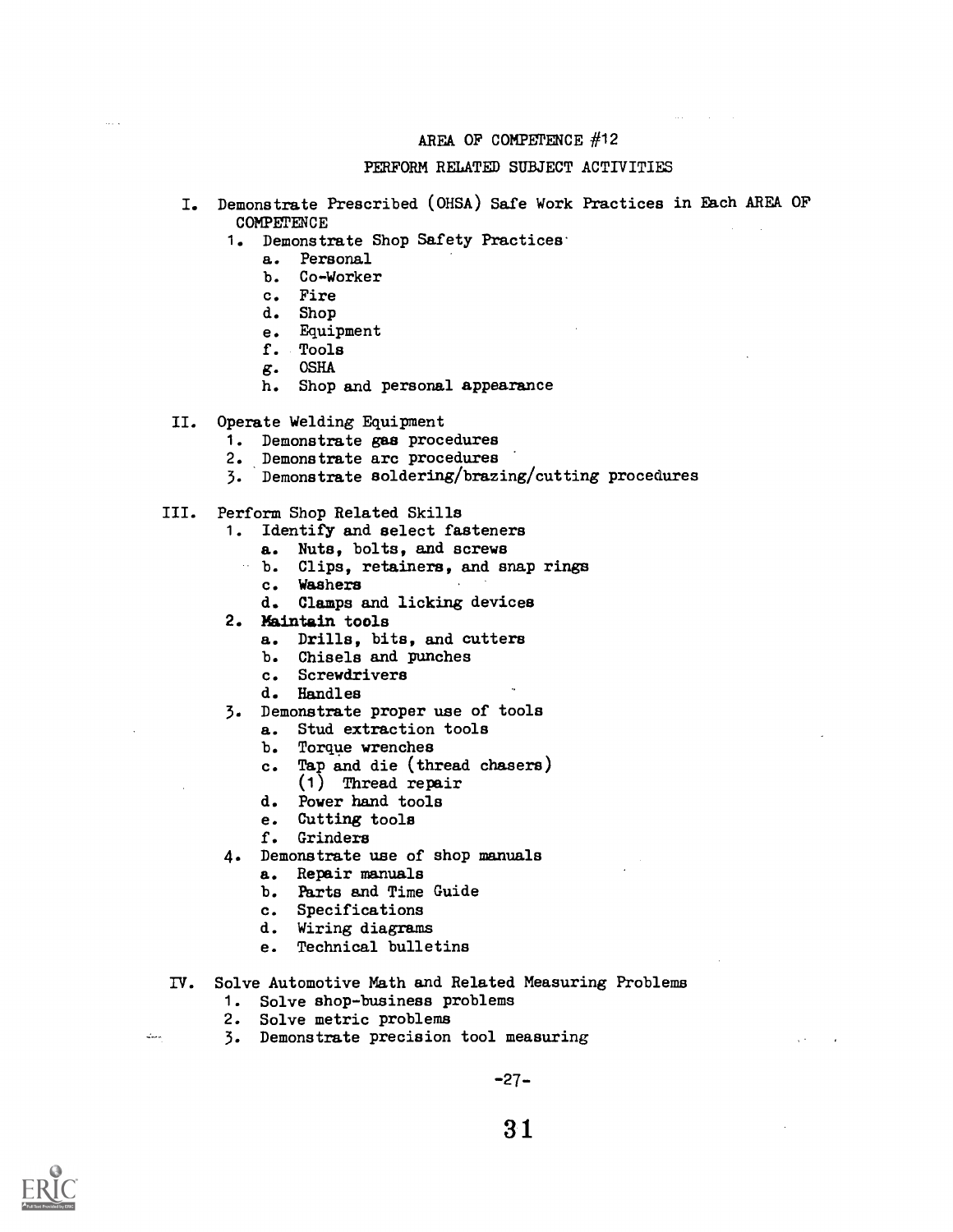- V. Perform Communication Activities
	- 1. Write business letters
	- 2. Prepare resame

والمنافس والمنافي والمستفيد والمستعادة

- 3. Perform job application procedures
	- a. Application forms
	- b. Interview procedures
- 4. Write work orders and service reports
- VI. Maintain Bookkeeping Record for a Small Business 1. Perform basic bookkeeping procedures
- VII. Perform Management and Business Procedures
	- 1. Estimate jobs (local and state laws)
	- 2. Perform sales and service selling techniques
	- 3. EValuate time management
	- 4. Determine employee productivity
	- 5. Perform inventory control and security
- VIII. Solve Customer and Employer Relation Problems 1. Solve communication problems
	- 2. Solve attitude problems of supervisor-employee relations

 $\mathbf{v}$ 

- IX. Participate in Union Orientation
- X. Participate in Supervised Work Experience Training (Co-op or Internship)
- Xl. Participate in Club Activities

assistant.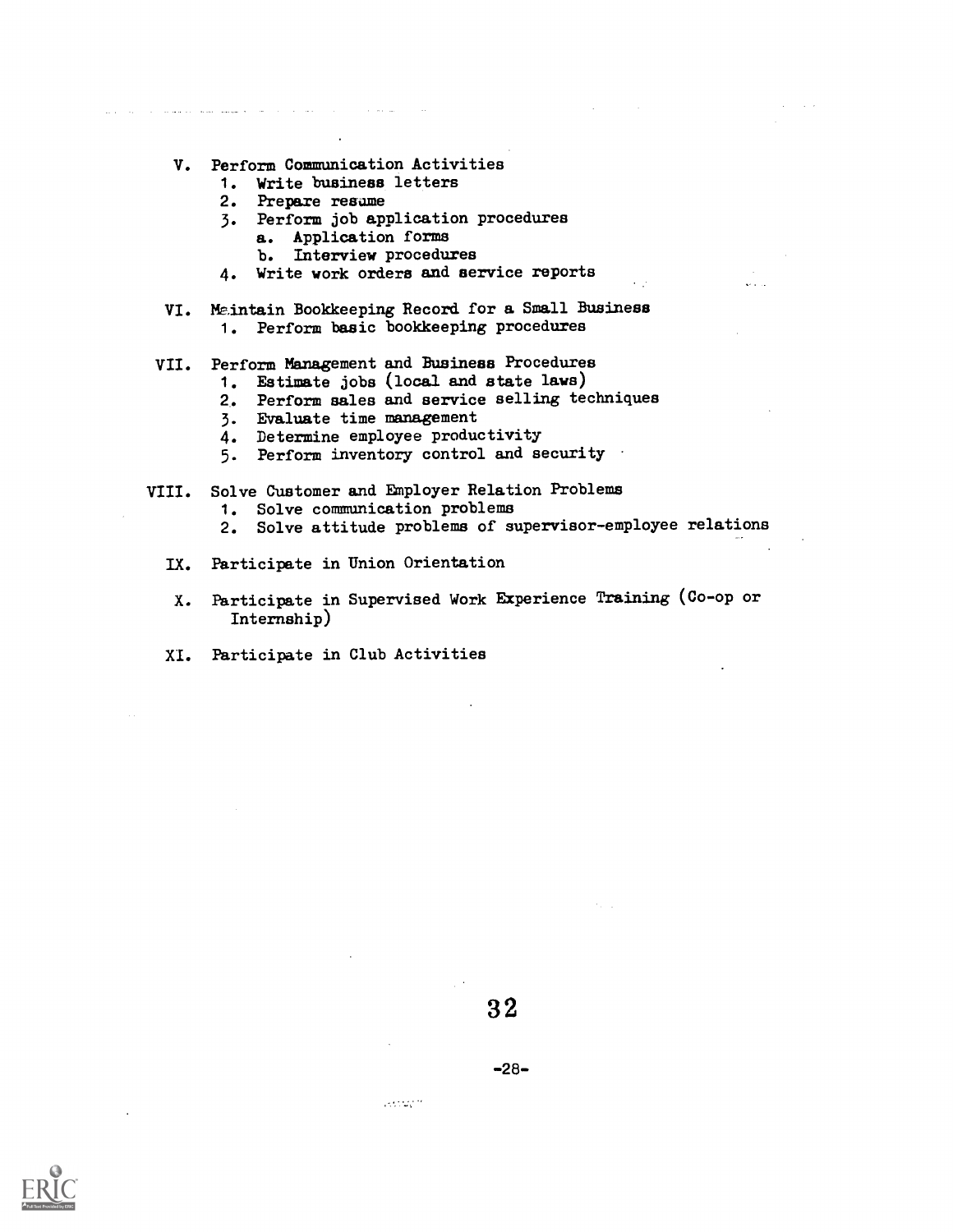## III. REFERENCES

 $\mathcal{A}^{\mathcal{A}}$  and  $\mathcal{A}^{\mathcal{A}}$  are the set of the  $\mathcal{A}^{\mathcal{A}}$ 

العاملة فالمتعاقب فالمنافي المتعطف المستقل والمنافي المنافي والمنافي

Action Handbook for Automotive Service Instruction. Motor Vehicle Manufacturer's Association of the United States, Inc., 1974, 320 Center Building, Detroit, Michigan 48202.

American National Standards for Training of Automotive Mechanics for Passenger Cars and Light Trucks. American National Standards Institute, 1972, ANSI D18.1-1972, 1430 Broadway, New York, New York 10018.

- Automobile Mechanic Training Program Curriculum Outline. Ford Service Publications, 1973, Post Office Box 07150, Detroit, Michigan 48207.
- Chilton's Labor Guide and Parts Manual. Chilton Company, 1974, Radnor, Pennsylvania 19089.

Directory of Occupational Titles, Vol. 1, 3rd Edition. United States Department of Labor, 1965, Superintendent of Documents, U. S. Government Printing Office, Washington, D. C. 20402.

Motor's Parts and Time Guide. 1974, New York, New York 10019.

National Automotive Data. Mitchell Manuals, 1974, Post Office Box 80427, San Diego, California 92138.

Program Planning Guide. McGraw-Hill, Inc., 1972, Manchester Road,Manchester, Missouri 63011.



 $-29-$ 

 $\sim 10^7$ 

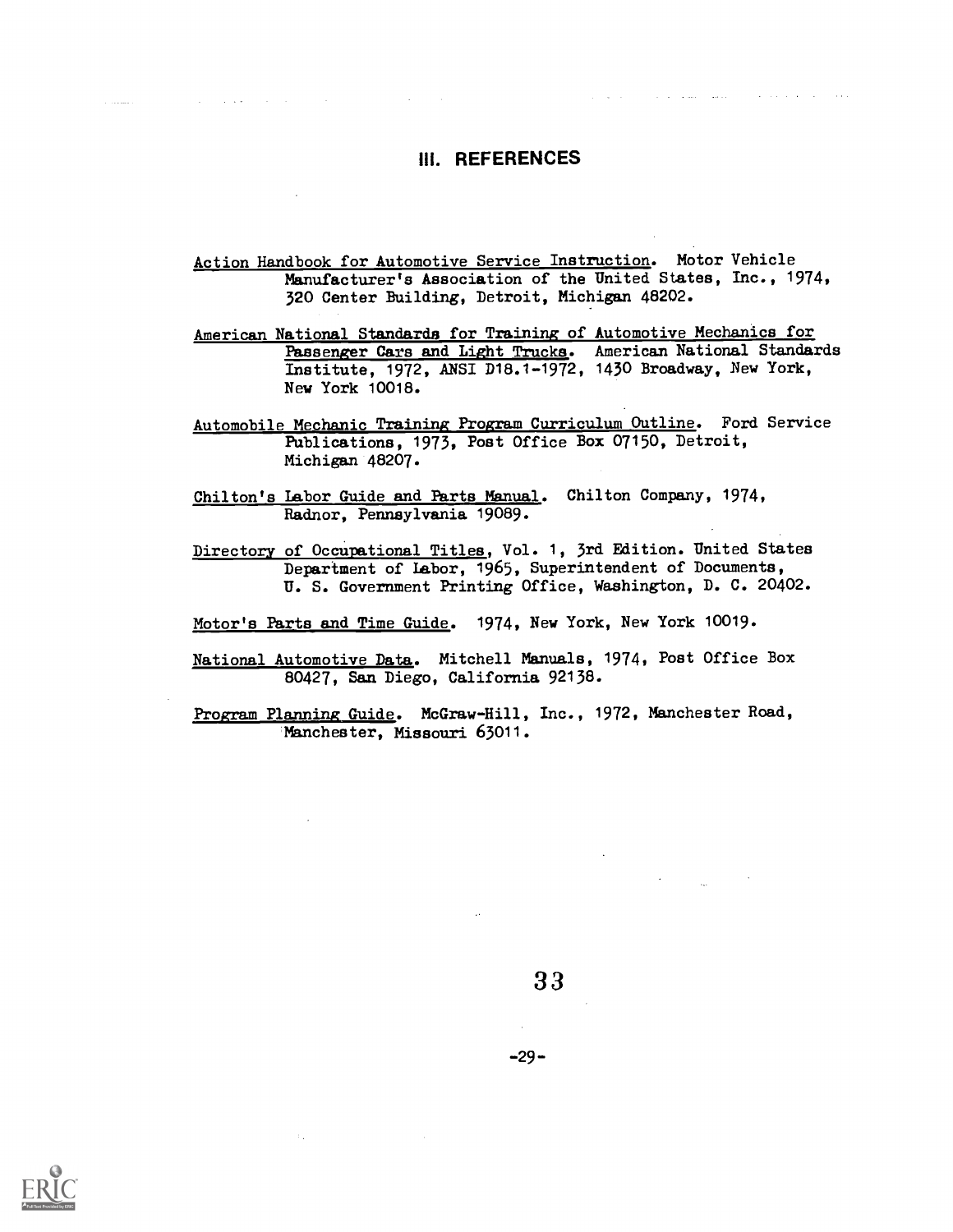# IV. COMPETENCY RECORD

The COMPETENCY RECORD that appears in this section is suggested as a replacement for the traditional report card. It can be used to give employers, teachers, counselors. students and parents information about what each student can and cannot do.

 $\mathcal{L}_{\text{max}}$  and  $\mathcal{L}_{\text{max}}$  are the second contract of the second contract of  $\mathcal{L}_{\text{max}}$ 

The COMPETENCY RECORD should follow the student through his or her vocational training in the secondary and/or the post secondary school. The recommended grading scale is shown on the COMPETENCY RECORD. The COMPETENCY RECORD on the following pages includes the AREAS OF COMPETENCE recommended for the graduate of the AUTOMOTIVE MECHANIC occupational program. A summary of the recommended AREAS OF COMPETENCE is shown below.

#### AUTOMOTIVE MECHANIC

#### TASK LIST

(Contains all tasks and competencies under all AREAS OF COMPETENCE)

AREA OF COMPETENCE  $#1$ IA,IIA,IIIA,IB,IIB,IIIB,IVB

AREA OF COMPETENCE #2 IA,IIA,IIIA,IVA,IB,IIB,IIIB,IVB,IC, IIC,IIIC,IVC,ID,IID,IIID,IE,IIE,IIIE,IVE

AREA OF COMPETENCE  $#3$ IA,IIA,IIIA,IVA

AREA OF COMPETENCE #4 IA,IIA,IIIA

AREA OF COMPETENCE  $#5$ IA,IIA,IIIA,IVA

AREA OF COMPETENCE  $#6$ IA,IIA,IIIA,IVA

AREA OF COMPETENCE #7 IA,IIA,IIIA,IB,IIB,IIIB,IVB, IC,IIC,IIIC,IVC,ID,IID,IIID, IVD,IE,IIE,IF,IIF

AREA OF COMPETENCE #6 IA,IIA,IIIA

أصغر وأولوا

AREA OF COMPETENCE #9 IA,IIA,IIIA,IVA

AREA OF COMPETENCE #10 IA,IIA,IIIA

AREA OF COMPETENCE #11 IA,IIA,IIIA

AREA OF COMPETENCE  $\frac{\#12}{1,\text{II},\text{III},\text{IV},\text{V},\text{VI},\text{V},\text{V},\text{VIII}}$ IX,X,XI







 $\Delta \sim 10$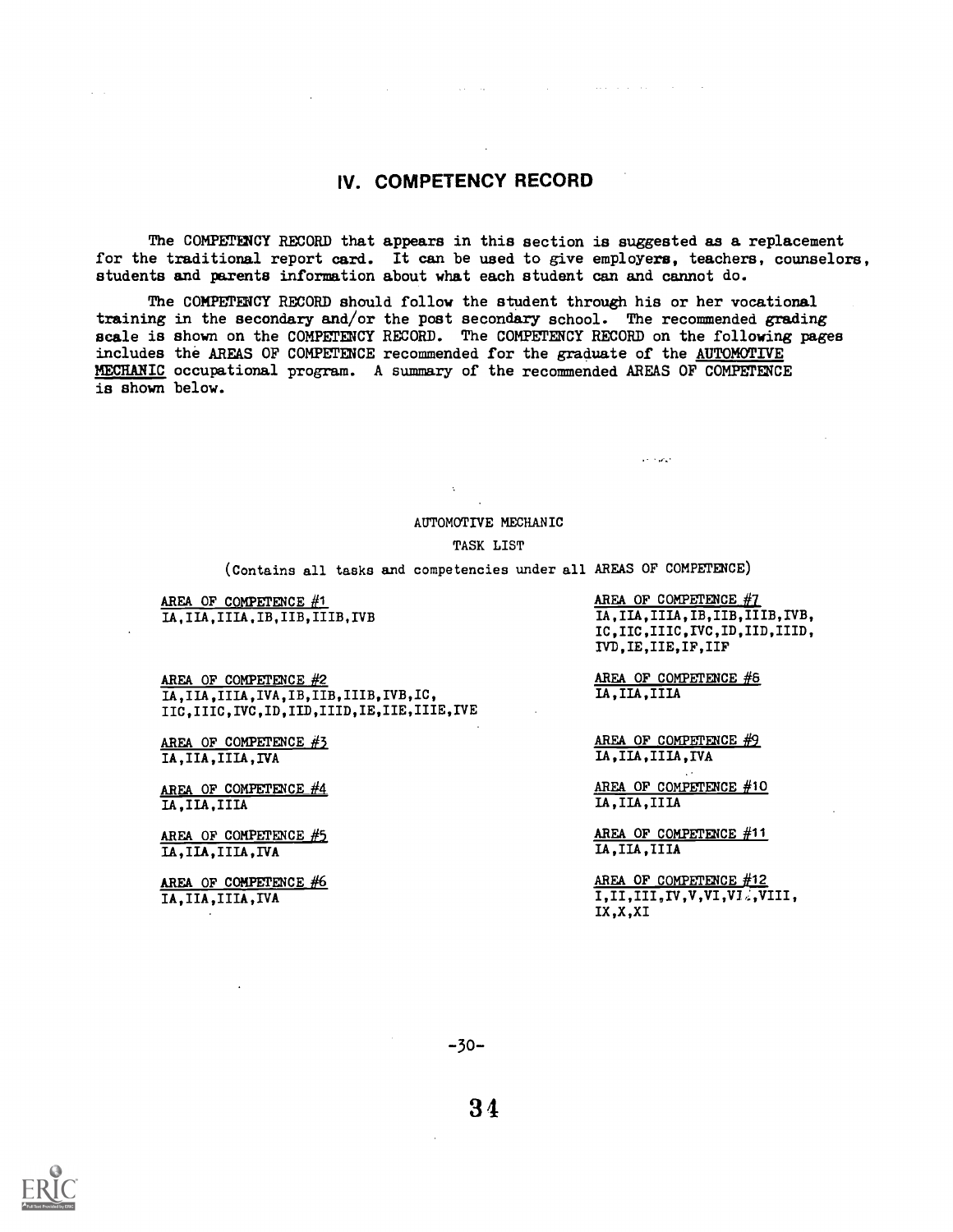# COMPETENCY RECORD

Occupational Programs: Automotive Mechanic, Service Center Mechanic, Lubrication Specialist

This competency record tells what the student, who is named below, has demonstrated that he or she can do. A committee of industrial representatives from throughout Minnesota assisted in identifying the competencies needed by graduates of the occupational programs shown above. For more specific information, refer to the task list for each occupational program.

| Grading: | $5$ - able to help others; very competent                        |
|----------|------------------------------------------------------------------|
|          | $4$ - able to perform the task(s) without supervision; competent |
|          | $3$ - able to perform the task(s) with limited supervision       |
|          | $2$ - able to perform the task(s) with direct supervision        |
|          | 1 - unable to perform the task(s)                                |
|          | $\mathcal{V}$ - received introduction only                       |

 $\overline{a}$ 

 $Name$  of Student  $=$ SCHOOL(S) ATTENDED DATES ATTENDED INSTRUCTOR'S NAME

 $\Delta$ 

 $\mathbf{r}_{\text{max}}$ 

 $\ddot{\phantom{a}}$ 

Secondary Post Secondary<br>
e Year Teacher Grade Year Teacher Grade Year Teacher AREA OF COE TENCE  $#1:$  PERFORM STEERING AND 1  $1 - 1$ 1 SUSPENSION SERVICE i i I IA. Inspect Steering and Suspension System I  $\mathsf{I}$   $\mathsf{I}$ IIA. Remove and Replace Steering and Suapension I Components IIIA. Diagnose Steering and Suspension Systems IB. Inspect Manual and Power Steering Systems<br>IIB. Remove and Replace Manual and Power Steering  $\mathbf{1}$ System Components  $\mathbf{I}$ i In the state of the state of the I  $\pm$ **IIIB. Rebuild Manual brow Steering Components I**  $\mathbf{I}$  $\blacksquare$ IVB. Diagnose Manual and Power Steering System Comments

 $-31-$ 

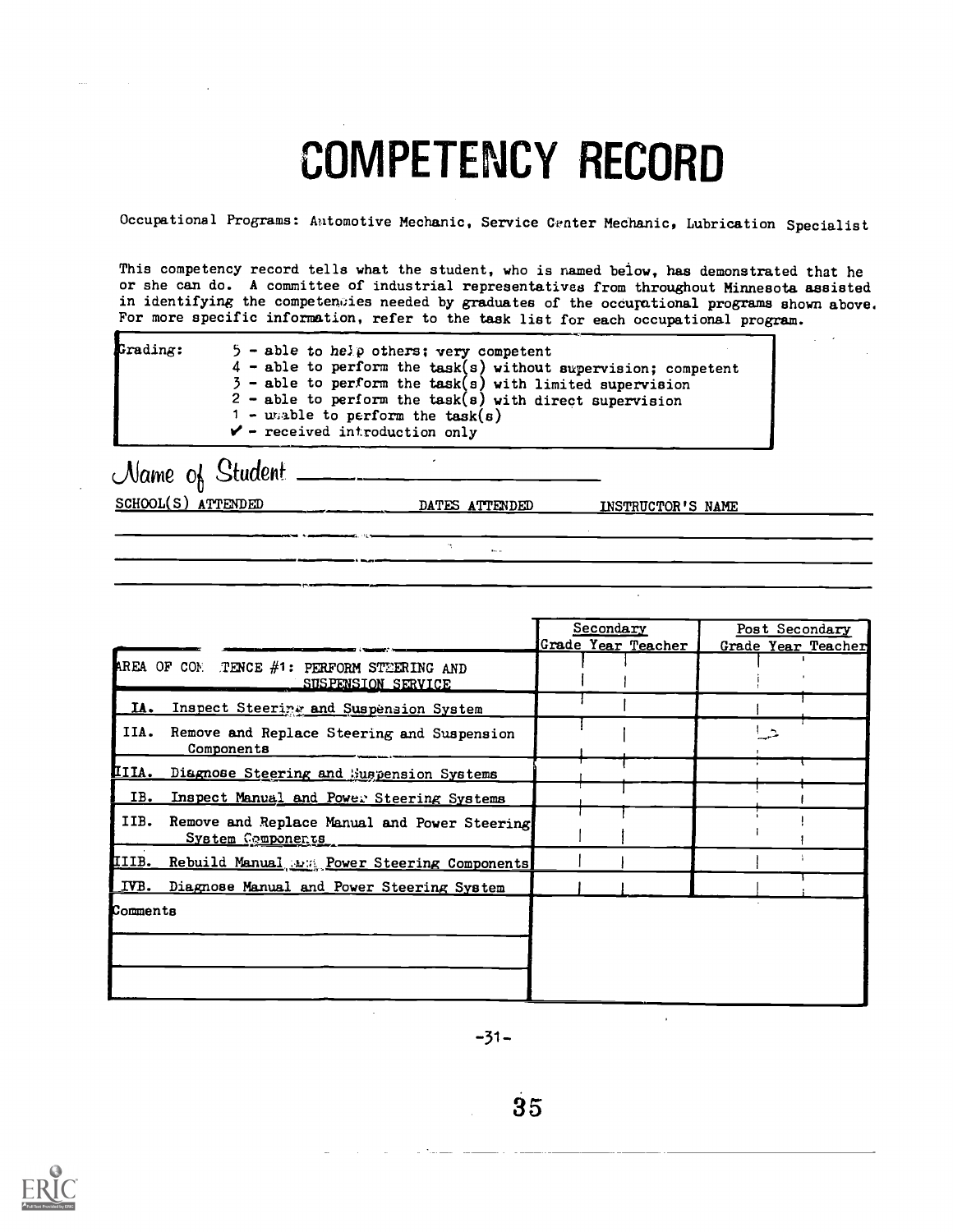|                                                                      | Secondary          | Post Secondary            |
|----------------------------------------------------------------------|--------------------|---------------------------|
|                                                                      | Grade Year Teacher | <b>Grade Year Teacher</b> |
| AREA OF COMPETENCE #2: PERFORM DRIVE TRAIN SERVICE                   |                    |                           |
| Inspect Clutch Assembly<br>IA.                                       | - \                |                           |
| Remove and Replace Clutch Components<br>IIA.                         |                    |                           |
| IIIA. Rebuild Clutch Components                                      |                    |                           |
| IVA. Diagnose Clutch Operation                                       |                    |                           |
| Inspect Manual Transmission Assembly<br>IB.                          |                    |                           |
| Remove and Replace Manual Transmission<br>IIB.<br>Components         |                    |                           |
| IIIB. Rebuild Manual Transmission                                    |                    |                           |
| Diagnose Manual Transmission Operation<br>IVB.                       |                    |                           |
| Inspect Automatic Transmission Assembly<br>IC.                       |                    |                           |
| Remove and Replace Automatic Transmission/<br>IIC.<br>Components     | ÷                  |                           |
| Rebuild Automatic Transmissions<br>IIIC.                             |                    |                           |
| Diagnose Automatic Transmission Operation<br>IVC.                    |                    |                           |
| Inspect Drive Shaft Components<br>ID.                                |                    |                           |
| Remove and Replace Drive Shaft Components<br>IID.                    |                    |                           |
| Diagnose Drive Shaft Operations<br>IIID.                             |                    |                           |
| Inspect Drive Axle Assemblies<br>IE.                                 |                    |                           |
| Remove and Replace Drive Axle Components<br>IIE.                     |                    |                           |
| Rebuild Drive Axle Components<br>IIIE.                               |                    |                           |
| IVE. Diagnose Drive Axle Operation                                   |                    |                           |
| Comments                                                             |                    |                           |
|                                                                      |                    |                           |
|                                                                      |                    |                           |
|                                                                      |                    |                           |
| AREA OF COMPETENCE #3: PERFORM ENGINE MECHANICAL<br><b>SERVICE</b>   |                    |                           |
| Inspect Engine Condition<br>IA.                                      |                    |                           |
| Remove, Replace, and Inspect Engine Comp.<br>IIA.                    | $\mathbf{I}$       |                           |
| Rebuild, Measure, Assemble, and Adjust<br>IIIA.<br>Engine Components |                    |                           |
| Perform Final Inspection and Break-In<br>IVA.<br>Procedure           |                    |                           |
| Comments                                                             |                    |                           |
|                                                                      |                    |                           |
|                                                                      |                    |                           |
|                                                                      |                    |                           |
|                                                                      |                    |                           |



 $\hat{\mathcal{A}}$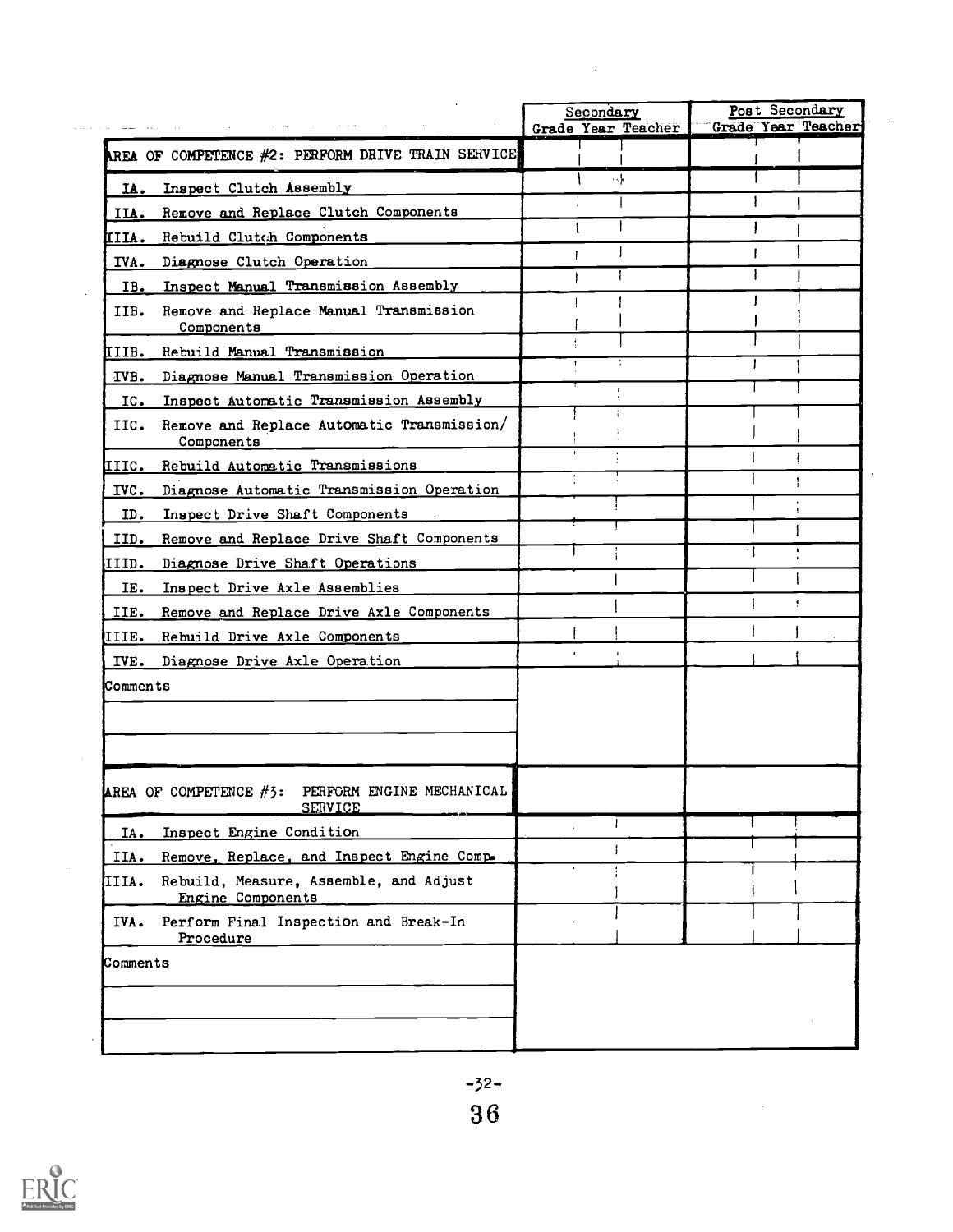|                                                                     | Secondary<br>Grade Year Teacher | Post Secondary<br><b>Grade Year Teacher</b> |  |
|---------------------------------------------------------------------|---------------------------------|---------------------------------------------|--|
| COMPETENCE AREA #4: PERFORM COOLING AND HEATING<br>SYSTEM SERVICE   |                                 |                                             |  |
| Inspect Cooling and Heating System<br>IA.                           |                                 |                                             |  |
| Remove and Replace Cooling and Heating<br>IIA.<br>System Components |                                 |                                             |  |
| IIIA. Diagnose Cooling and Heating System                           |                                 |                                             |  |
| Comments                                                            |                                 |                                             |  |
|                                                                     |                                 |                                             |  |
| AREA OF COMPETENCE $#5:$<br>SERVICE AIR CONDITIONING                |                                 |                                             |  |
| <b>SYSTEM</b><br>Inspect Air Conditioning System<br>IA.             |                                 |                                             |  |
| IIA.<br>Remove and Replace Air Conditioning<br>Components           |                                 |                                             |  |
| IIIA. Rebuild Air Conditioning Components                           |                                 |                                             |  |
| IVA. Disgnose Air Conditioning System                               |                                 |                                             |  |
| <b>Comments</b>                                                     |                                 |                                             |  |
| AREA OF COMPETENCE #6: PERFORM BRAKE SERVICE                        |                                 |                                             |  |
| Inspect Drum/Disc Brake System<br>IA.                               |                                 |                                             |  |
| IIA.<br>Remove and Replace Brake System Components                  |                                 |                                             |  |
| IIIA. Rebuild and Machine Brake Components                          |                                 |                                             |  |
| IVA. Diagnose Drum/Disc Brake System                                |                                 |                                             |  |
| Comments                                                            |                                 |                                             |  |
|                                                                     |                                 |                                             |  |
|                                                                     |                                 |                                             |  |
| AREA OF COMPETENCE #7: PERFORM ELECTRICAL SERVICE                   |                                 |                                             |  |
| Inspect and Service Battery<br>IA.                                  |                                 |                                             |  |
| IIA.<br>Remove and Replace Battery                                  |                                 |                                             |  |
| IIIA.<br>Diagnose Battery Problems                                  |                                 |                                             |  |

. The constraints of the constraints of the constraints of the constraint constraints of the constraints of  $\alpha$ 

 $\sim$   $\sigma_{\rm c}$ 

 $\label{eq:2.1} \frac{1}{\sqrt{2}}\int_{\mathbb{R}^3}\frac{1}{\sqrt{2}}\left(\frac{1}{\sqrt{2}}\right)^2\frac{1}{\sqrt{2}}\left(\frac{1}{\sqrt{2}}\right)^2\frac{1}{\sqrt{2}}\left(\frac{1}{\sqrt{2}}\right)^2.$ 



 $\frac{1}{2}$  ,  $\frac{1}{2}$ 

 $\frac{1}{\sqrt{2}}\int_{-\infty}^{\infty}d\theta\left( \frac{d\theta}{2}\right) d\theta$ 

 $\frac{\partial \mathbf{w}}{\partial \mathbf{w}} = \frac{1}{\mathbf{w}} \left[ \begin{array}{cc} \mathbf{w} & \mathbf{w} \\ \mathbf{w} & \mathbf{w} \end{array} \right]$ 

 $\mathcal{L}^{\text{max}}_{\text{max}}$  and  $\mathcal{L}^{\text{max}}_{\text{max}}$ 

 $\sim 10^{-10}$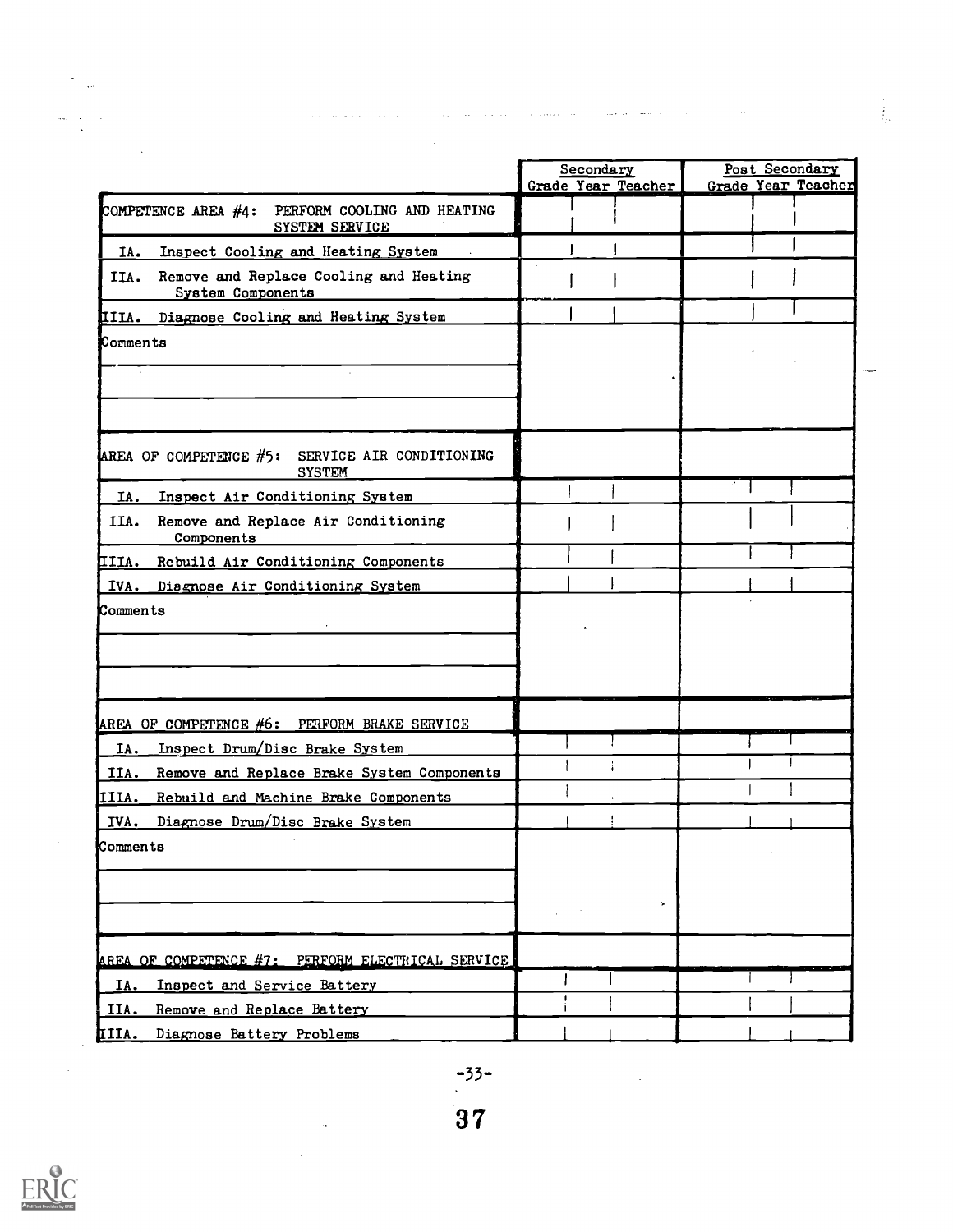|                                                                                            | Secondary<br>Grade Year Teacher | Post Secondary<br>Grade Year Teacher |
|--------------------------------------------------------------------------------------------|---------------------------------|--------------------------------------|
| Inspect Charging Circuit<br>IB.                                                            |                                 |                                      |
| IIB. Remove and Replace Charging Circuit<br>Components                                     |                                 |                                      |
| IIIB. Rebuild Charging Circuit Components                                                  |                                 | ÷                                    |
| Diagnose Generator/Alternator Charging<br>IVB.<br>Circuit                                  |                                 |                                      |
| IC. Inspect Cranking System                                                                | $\mathcal{L}^{\pm}$             |                                      |
| IIC. Remove and Replace Cranking Circuit<br>Components                                     |                                 |                                      |
| IIIC. Rebuild Cranking Circuit Components                                                  |                                 |                                      |
| IVC. Diagnose Cranking Motor Circuit                                                       |                                 |                                      |
| ID. Inspect Ignition System                                                                |                                 |                                      |
| IID. Remove and Replace Ignition Circuit<br>Components                                     |                                 |                                      |
| IIID. Rebuild Ignition Circuit Components                                                  |                                 |                                      |
| IVD. Diagnose Ignition Circuit                                                             |                                 |                                      |
| Inspect Electrical Accessories<br>$IE_{\sim}$                                              |                                 |                                      |
| Diagnose and Repair Electrical Accessory<br>IIE.<br>Circuits                               |                                 |                                      |
| Inspect and Replace Lighting System<br>IF.<br>Components                                   |                                 |                                      |
| IIF. Diagnose and Repair Lighting Circuits                                                 |                                 |                                      |
| Comments                                                                                   |                                 |                                      |
| AREA OF COMPETENCE #8: PERFORM ENGINE TUNE-UP<br><b>SERVICE</b>                            |                                 |                                      |
| IA.<br>Perform Minor Tune-Up Service                                                       | T.<br>т.                        |                                      |
| Perform Major Tune-Up Service+Prerequisite<br>IIA.<br>for Major Tune-Up: Areas 3, 6, and 8 |                                 |                                      |
| IIIA. Diagnose Engine Performance                                                          |                                 |                                      |
| Comments                                                                                   |                                 |                                      |

 $\sim$   $\sim$ 

is in

 $\bar{\beta}$ 

 $\alpha = 1.11$ 

 $\sim$ 

**Sales Ave** 

÷. Ŷ.

 $\label{eq:2.1} \mathcal{L}^{\mathcal{L}}(\mathcal{L}^{\mathcal{L}}(\mathcal{L}^{\mathcal{L}}(\mathcal{L}^{\mathcal{L}}(\mathcal{L}^{\mathcal{L}}(\mathcal{L}^{\mathcal{L}}(\mathcal{L}^{\mathcal{L}}(\mathcal{L}^{\mathcal{L}}(\mathcal{L}^{\mathcal{L}}(\mathcal{L}^{\mathcal{L}}(\mathcal{L}^{\mathcal{L}}(\mathcal{L}^{\mathcal{L}}(\mathcal{L}^{\mathcal{L}}(\mathcal{L}^{\mathcal{L}}(\mathcal{L}^{\mathcal{L}}(\mathcal{L}^{\mathcal{L}}(\mathcal$ 

 $\sim$   $^{-1}$ 

 $\mathbb{R}^2$ 

للمحافظ المالين

 $\sim$   $\omega$ 

-34--



 $\epsilon$  gamma  $\epsilon$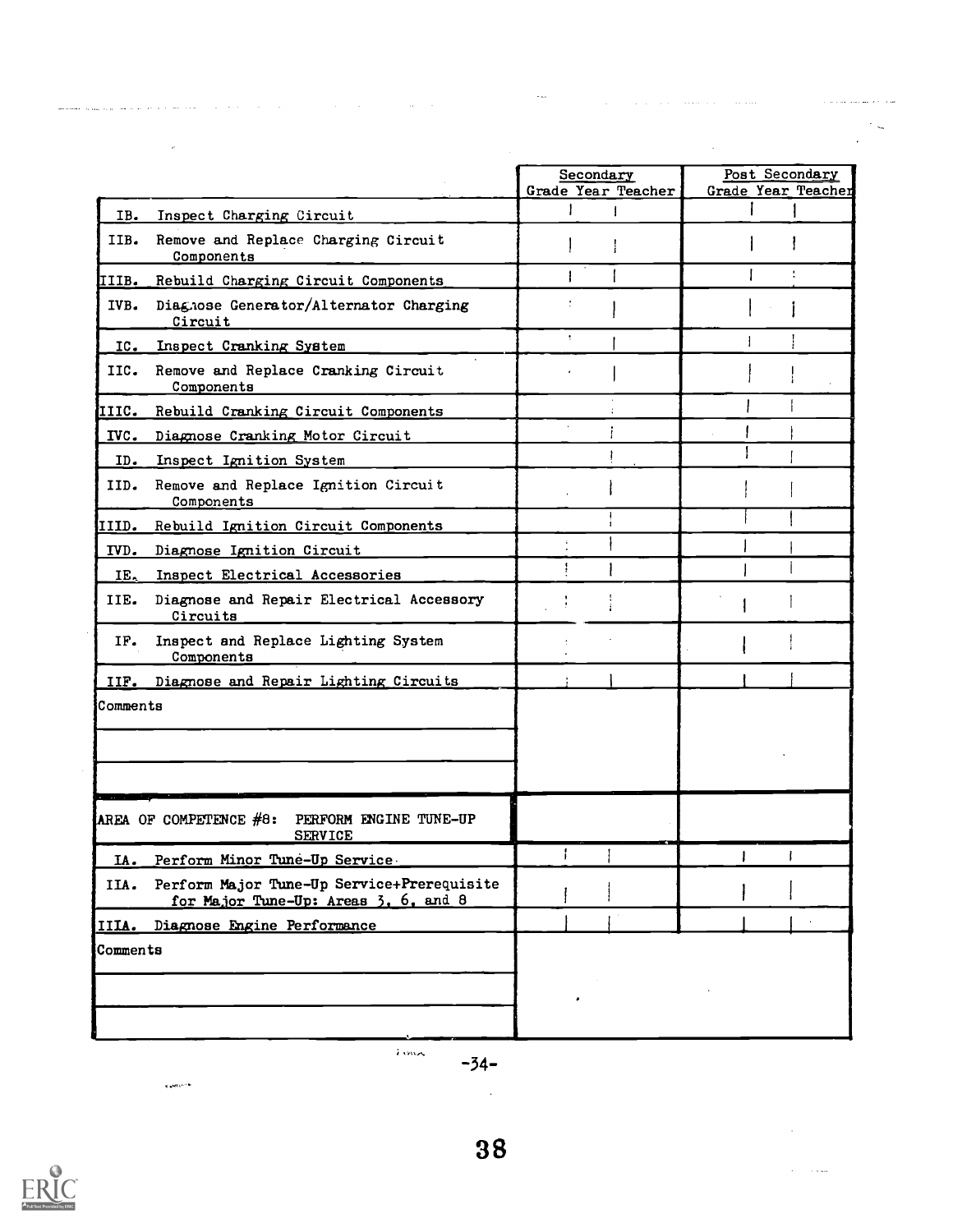|                                                                                       |                                 | Post Secondary            |  |
|---------------------------------------------------------------------------------------|---------------------------------|---------------------------|--|
|                                                                                       | Secondary<br>Grade Year Teacher | <b>Grade Year Teacher</b> |  |
| AREA OF COMPETENCE #9: PERFORM FUEL AND EMISSION<br>SYSTEM SERVICE                    |                                 |                           |  |
| Inspect Fuel and Emission Systems<br>IA.                                              |                                 |                           |  |
| Remove and Replace Fuel and Emission<br>IIA.<br>Components                            |                                 |                           |  |
| IIIA. Rebuild Fuel and Emission Components                                            |                                 |                           |  |
| Diagnose Fuel and Emission Systems<br>IVA.                                            |                                 |                           |  |
| Comments                                                                              |                                 |                           |  |
|                                                                                       |                                 |                           |  |
|                                                                                       |                                 |                           |  |
| AREA OF COMPETENCE #10: PERFORM BODY ADJUSTMENTS<br>AND SERVICE                       |                                 |                           |  |
| Inspect and Adjust Body Components<br>IA.                                             | $\cdot$ 1                       |                           |  |
| IIA. Remove and Replace Body Components                                               |                                 |                           |  |
| Diagnose Body Problems<br>IIIA.                                                       |                                 |                           |  |
| Comments                                                                              |                                 |                           |  |
| AREA OF COMPETENCE $#11:$ PERFORM EXHAUST AND<br>LUBRICATION SERVICE                  |                                 |                           |  |
| IA. Perform Safety Inspection                                                         |                                 |                           |  |
| Perform Exhaust and Lubrication Service<br>IIA.                                       |                                 |                           |  |
| Diagnose Exhaust System<br>IIIA.                                                      |                                 |                           |  |
| Comments                                                                              |                                 |                           |  |
|                                                                                       |                                 |                           |  |
|                                                                                       |                                 |                           |  |
| AREA OF COMPETENCE $#12:$ PERFORM RELATED SUBJECT<br><b>ACTIVITIES</b>                |                                 |                           |  |
| Demonstrate Prescribed (OSHA) Safe Work<br>Ι.<br>Practices in Each AREA OF COMPETENCE |                                 |                           |  |
| II.<br>Operate Welding Equipment                                                      |                                 |                           |  |

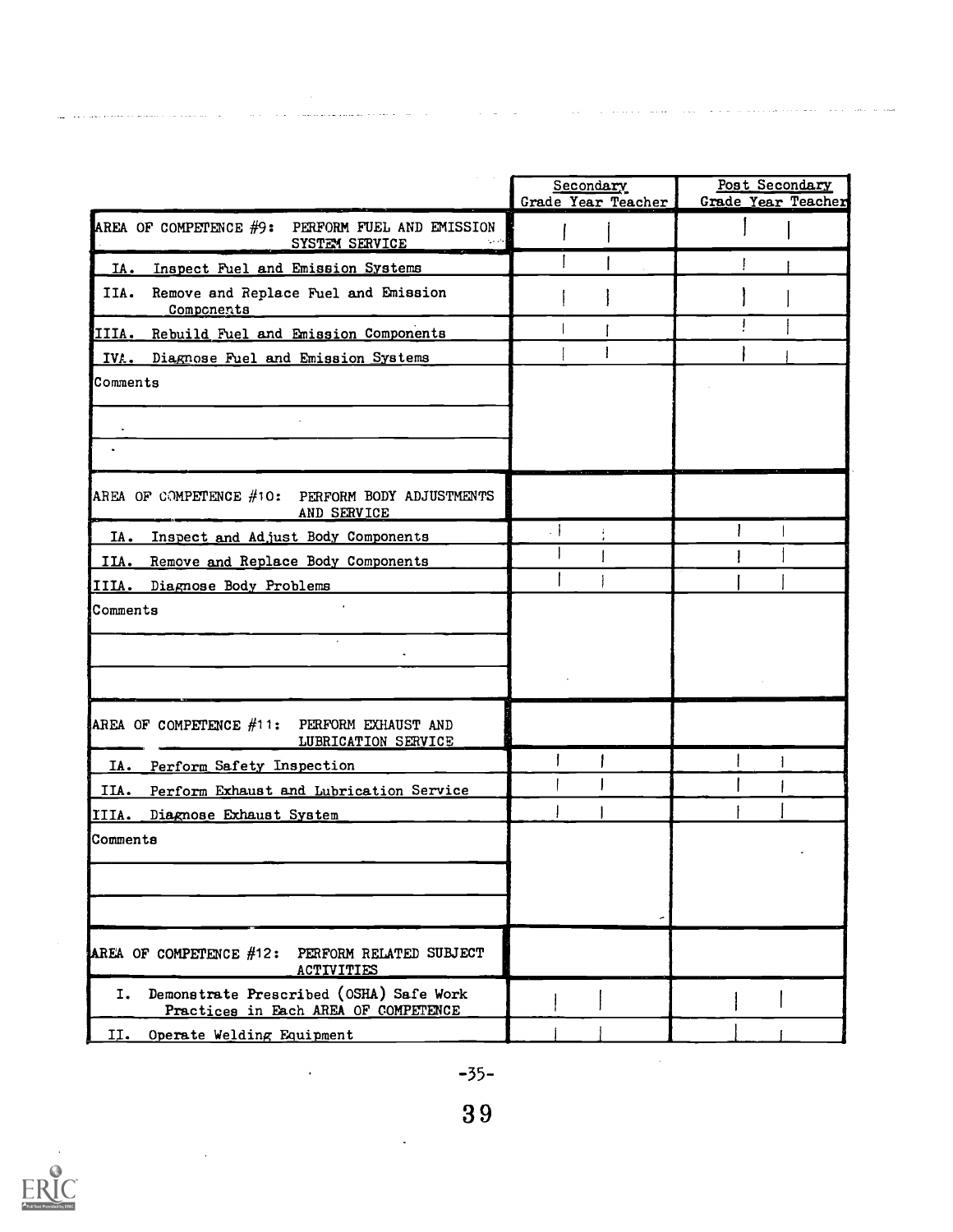|              |                                                         | Grade Year Teacher        | Grade Year Teacher |
|--------------|---------------------------------------------------------|---------------------------|--------------------|
|              | III. Perform Shop Related Skills                        |                           |                    |
| IV.          | Solve Automotive Math and Related Measuring<br>Problems |                           |                    |
| V.           | Perform Communication Activities                        | $\mathbf{L} = \mathbf{L}$ |                    |
| VI.          | Maintain Bookkeeping Record of a Small<br>Business      |                           |                    |
|              | VII. Perform Management and Business Procedures         |                           |                    |
| VIII.        | Solve Customer and Employer Relation<br>Problems        |                           |                    |
| IX.          | Participate in Union Orientation                        |                           |                    |
| х.           | Participate in Supervised Work Experi-<br>ence Training |                           |                    |
| XI.          | Participate in Club Activities                          |                           |                    |
| <b>OTHER</b> |                                                         |                           |                    |
|              |                                                         |                           |                    |
|              |                                                         |                           |                    |
|              |                                                         |                           |                    |
| Comments     |                                                         |                           |                    |

Statements of competencies can be checked at either the secondary or post-secondary level.

 $\cdot$ 

 $\sim$ 

4 0

-36-



 $\hat{\mathcal{L}}$ 

 $\frac{1}{2}$  and

 $\sim$   $\sigma$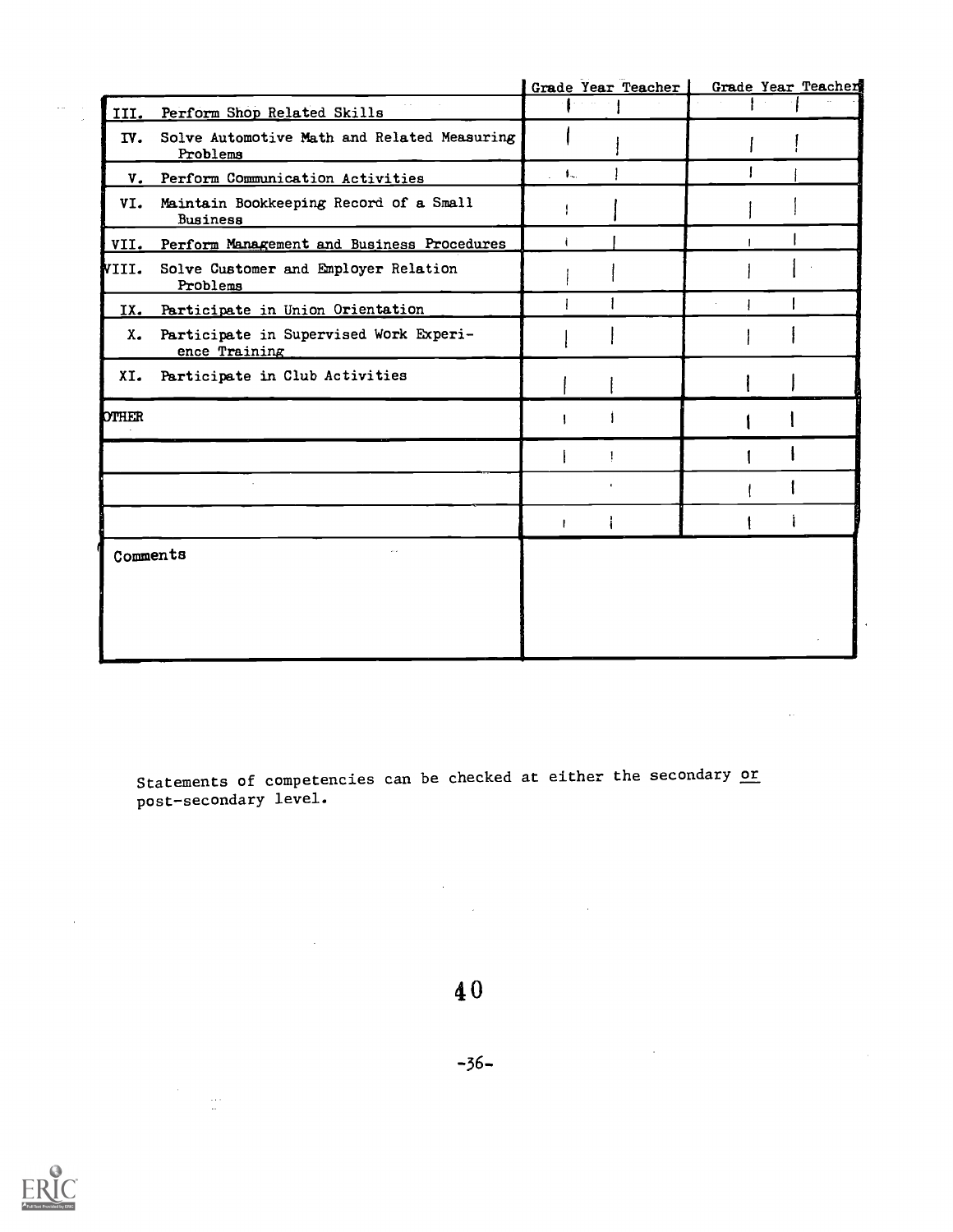# V. REPRESENTATIVES

wing Industry Representatives were involved in the development of the task this occupational program.

Bre Center re, Minnesota 55901 istianson D Center viale Center 3enter, Minnesota nmmes Let Mall is, Minnesota 55402 Y. ) Stores mate Way 7ie, MN 55343 ihe  $\lambda$ !al Avenue Minnesota 55421 htown NM Mall nnesota 55434 tack bell ;on Avenue innesota  $\mathbf{r}$ Company d Avenue Minnesota 55901 ks andard Service sior Boulevard s, Minnesota 55416 enFord South ls, MN 56345

Dick Youngberg Village Chevrolet Company 16200 Wayzata Boulevard Wayzata, Minnesota 55391 Bill Linn Village Chevrolet Company

16200 Wayzata Boulevard Wayzata, Minnesota 55391

Harvey Field Anderson Cadillac 7400 Wayzata Boulevard Minneapolis, Minnesota 55426

Don Greenberg Greenberg AMC 6415 Highway 10-NW Anoka, Minnesota 55303

John Engfer Engfer Automotive 11 West 58<sup>th</sup> Street Minneapolis, MN 55419

Bob McNaughton McNaughton Motors 2513 East 33rd Street Minneapolis, Minnesota 55406

Bill Sauer Minnesota Dyno 3620 Harding Street NE Minneapolis, MN 55418

John Maxwell Hunter Sales 2266 County Road F White Bear Lake, MN 55110

Allen Johnson Minnesota Automotive Wholesalers & Wigs. 5509 44th Avenue North Minneapolis, MN 55422

Dick Cossette Auto Service Council 5431 Lyndale Avenue South Minneapolis, MN 55419

Burt Morgan General Motors Training Ctr. 800 North Lilac Drive Minneapolis, Minnesota 55422

Daryl Thompson Mining Company 331 South 10<sup>th</sup> Street Virginia, Minnesota 55792

Garl Johnson Johnson Auto Electric 3158 Chestnut Duluth, Minnesota

John Beutz Beutz Dodge 2000 No. Front Street Mankato, Minnesota 56001

Bill Abraham Metro Auto Dealers Assoc. Griggs Midway Building St. Paul, Minnesota 55104

-37-

 $\Delta$  .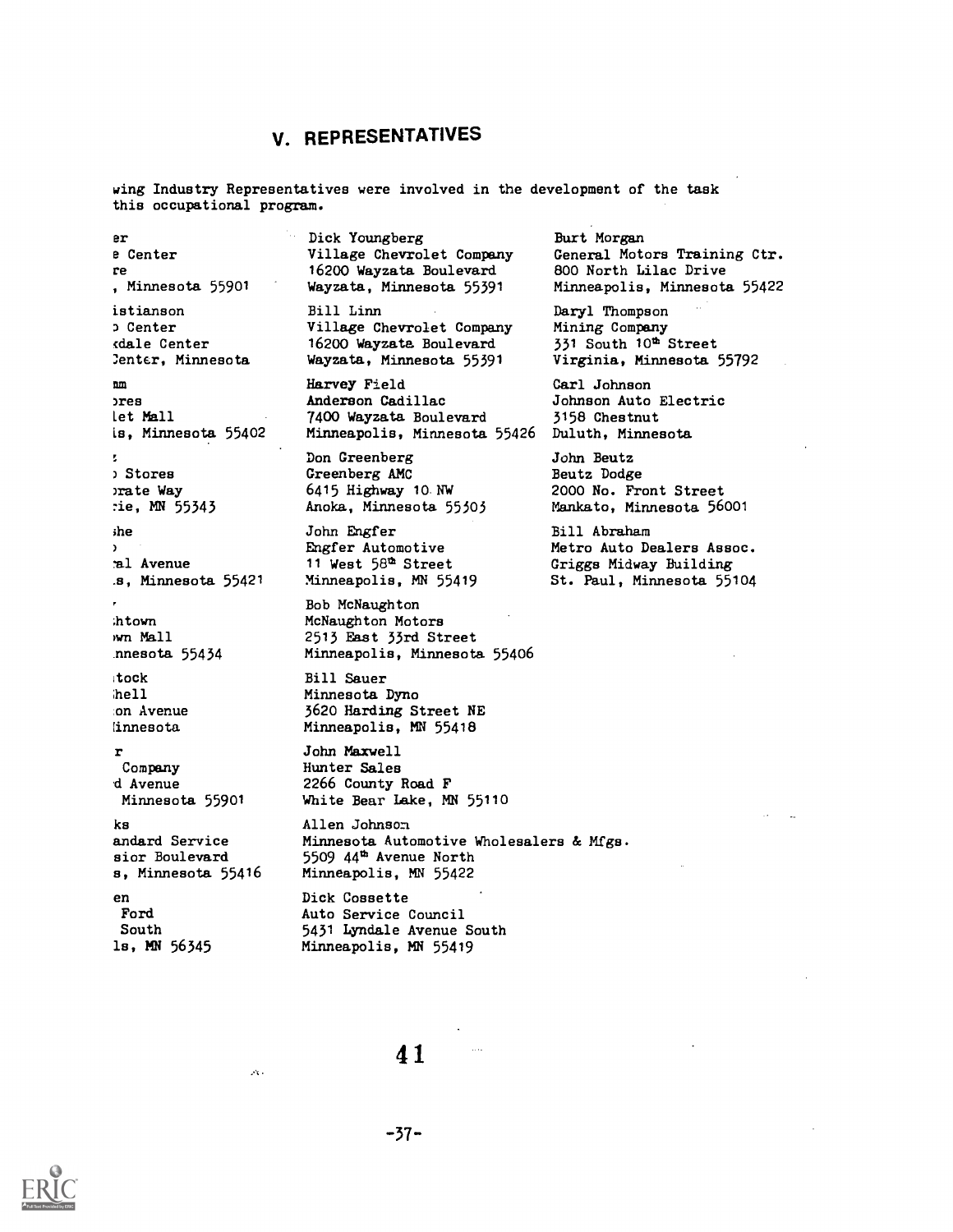# VI. DEVELOPERS

#### CURRICULUM ARTICULATION PROJECT

Dr. Laura J. Burger, Director Ms. Deeng. B. Allen, Research Assistant Curriculum Articulation Project Research Coordinating Unit for Vocational Education 145 Peik Hall University of Minnesota Minneapolis, Minnesota 55455

Mr. John Minar, Consultant Curriculum Articulation Project Hutchinson AVTI 200 Century Avenue Hutchinson, Minnesota 55350

Mr. Coler Peterson Rochester AVTI 1926 S.E. Second Street Rochester, Minnesota 55901

Mr. Robert Poupore Dunwoody Industrial Institute 818 Wayzata Boulevard Minneapolis, Minnesota 55403

Mt. Marson Rinkenberger Agassiz Valley Vocational Center Crookston Public Schools Crookston, Minnesota 56716

Marias

Mr. Gary Zaudtke Duluth AVTI 2101 Trinity Road Duluth, Minnesota 55811

Mr. Dale Hungerford Suburban Hennepin ANTI North Campus 9000 North 77<sup>th</sup> Avenue Brooklyn Park, Minnesota 55445

Mr. Earl Jenson Suburban Hennepin AVTI South Campus 9200 Flying Cloud Drive Eden Prairie, Minnesota 55343 Mr. Gordon Willians Post Secondary T & I Supervisor State Department of Education 550 Cedar Street St. Paul, Minnesota

Mr. Tom Ryerson Secondary T & I Supervisor State Department of Education 550 Cedar Street St. Paul, Minnesota

Mt. Roger Anderson Mankato AVTI Mankato, Minnesota 56001

Mr. Howard Olson Viking Vocational Center New Ulm, Minnesota 56073

Mr. Vern Skredvet Bemidji AVTI Roosevelt and Grant Bemidji, Minnesota 56601

Mr. Ken VanMeter St. Paul Transportation Center 731 Raymond St. Paul, Minnesota 55114

Mr. Vernon L. Westbrook John Marshall High School Rochester, Minnesota 55901

Mr. Ronald Felt Mayo High School Rochester, Minnesota 55901

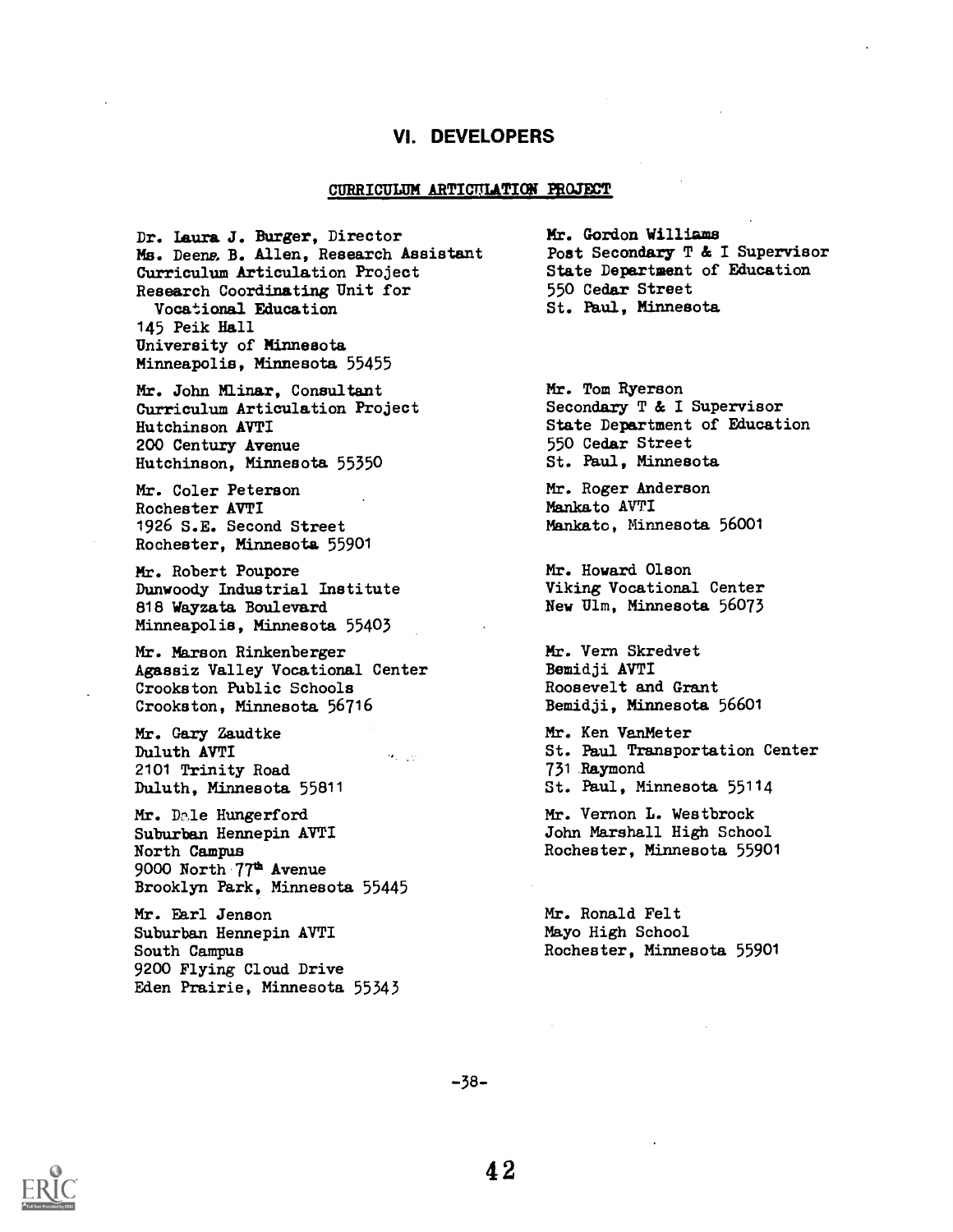# VII. PROGRAMS IN THE STATE



AUTO MECHANICS TRAINING IS OFFERED AT MOST SECONDARY AND POST-SECONDARY VOCATIONAL TECHNICAL INSTITUTES IN MINNESOTA. MANY COMPREHENSIVE HIGH SCHOOLS ALSO HAVE AUTO MECHANICS PROGRAMS.

> 4 3  $-39-$